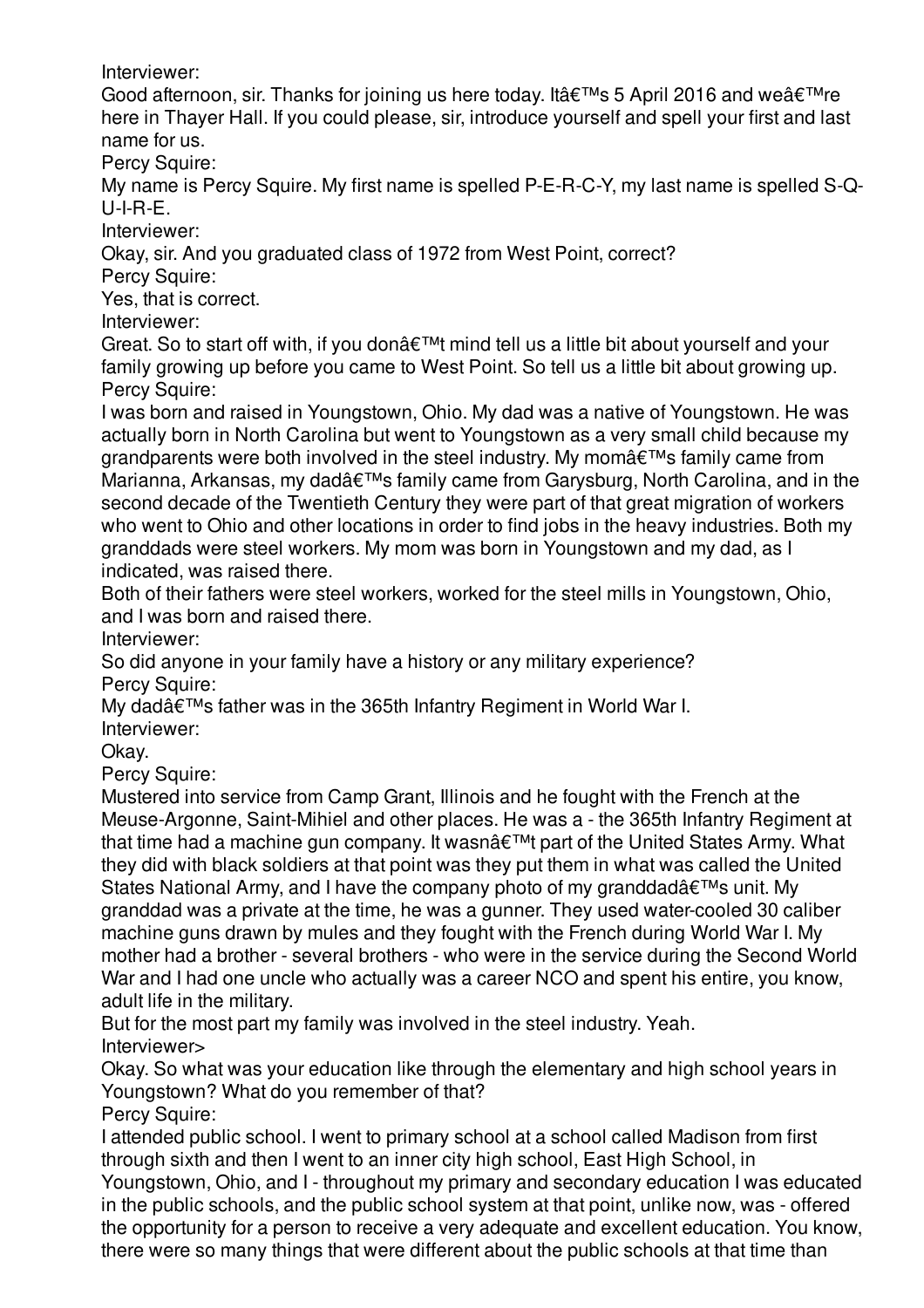there are now; prayer and like in schools and so forth, teachers had the ability to discipline students, and so it was a much different experience than what unfortunately the children have to cope with now.

Interviewer:

What about sports? Were you involved in sports in school? Percy Squire:

Yeah. I ran track, played football and - throughout high school. I played, you know, every year right up - including when I came to West Point, frankly. Interviewer:

Okay. So you mentioned West Point and I know - you told me off camera earlier today so I know a little bit about this but I wanted to ask you, how did you become aware of West Point and how did that opportunity get presented to you that eventually brought you here? Percy Squire:

I came to West Point by default, frankly. I had an interest in attending a service academy but I had focused on the Naval Academy for reasons that were totally unrelated to anything academically. I wanted to go to the Baltimore area because there were individuals who I knew that were going to Morgan State and stuff - and the like - and my father, who happened to have been an extremely outstanding athlete, unfortunately my dad was unable to become a professional athlete because of circumstances, the limited opportunities when he was at that age, but he was still a well-known very excellent athlete in and around Youngstown. And my dad told me from a very early age that given the opportunity to earn a scholarship that I should expect to pay my own way to college.

And so from a very early age I was looking for ways to finance my education because the alternative was to go to work in the steel mill which I wasn $\hat{a} \in \mathbb{M}$  particularly interested in, and I was attempting to go to the Naval Academy. I was fortunate through some channels that had opened up for me because I was heavily involved in the Boy Scouts. I was put in contact with some local political people in Mahoning County, which is where Youngstown was located. I was in a session one Saturday - one afternoon with the chairman of the local Democratic Party who contacted our congressman at that time from Ohio, Michael J. Kirwan, to pursue appointment to the Naval Academy. I don $\hat{\alpha} \in T^M$ t know what the circumstances are now but at that point I think members of Congress were limited to five persons attending the Academy at any one time.

And the quota for Naval Academy appointees was full and the congressman asked me if I was interested in perhaps going to West Point, and it was quite late in my senior year, I had devoted a lot of time to try to get an appointment and I was delighted to accept, although I actually wasn't trying to go to West Point. But in retrospect, it was a much better choice for me than the Navy would $\hat{a} \in \mathbb{M}$  ve been.

Interviewer:

So when he presented that opportunity of would you like to go to West Point, was West Point even on that radar at that time? Were you aware of it or -

Percy Squire:

Oh, yeah.

Interviewer:

Okay.

Percy Squire:

I was aware of all the academies but I - but my primary objective had been to go to the Navy but not for reasons that I thought Navy was superior to West Point or anything like that. I had ulterior motives for wanting to be in the Baltimore area - Interviewer:

Right.

Percy Squire:

-which really didn $\hat{\alpha} \in \mathbb{M}$  amount to a hill of beans. But the bottom line is when they came to the option and he told me that he had availability to make an appointment to West Point,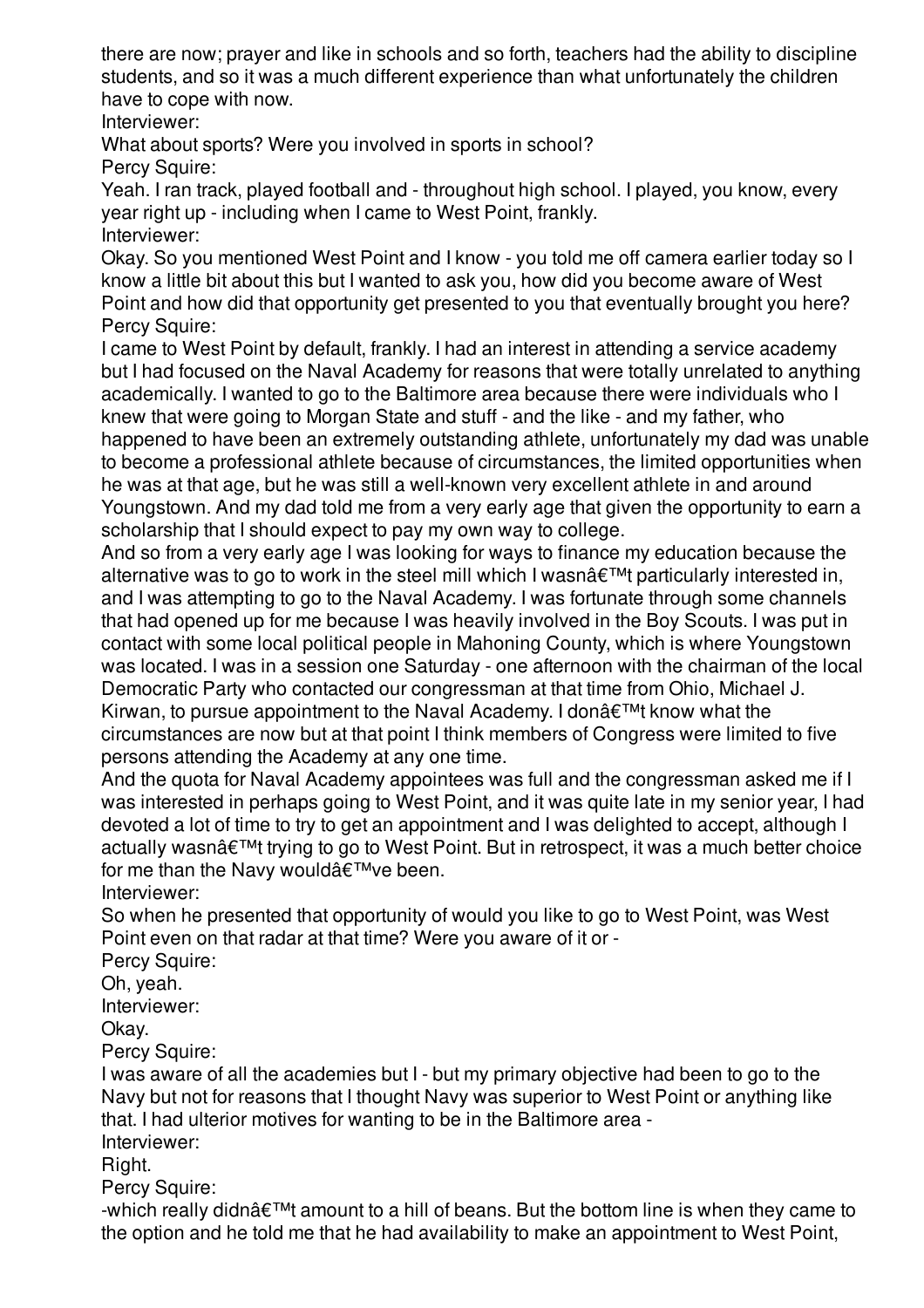you know, I was eager and jumped at the opportunity. And having then learned the differences between the academies and having gained a better understanding, what the future opportunities would be and so forth, I could see it was actually - it was divine intervention. [Laughter]

Percy Squire: Right. Interviewer: Either way it wasn $\hat{\mathbf{a}} \in \mathbb{M}$ t the steel mill. Percy Squire: No, that $\hat{a} \in \mathbb{M}$ s right, that $\hat{a} \in \mathbb{M}$ s right. Interviewer: Okay. Very interesting. Percy Squire: Mm-hmm. Interviewer: In your public school, high school experience, what was the diversity makeup or the racial makeup of the high school you attended? Percy Squire: The high school I attended was in a blue collar neighborhood on the east side of Youngstown, Ohio, and while I didn't realize it until I got to West Point, I really  $\mathsf{d}$ idn $\hat{\mathsf{d}} \in \mathbb{N}$  know any white people until I got here because the people that I went to school with were Neapolitan Italians, Napals, Polish, Hungarian - they were ethnic, extremely ethnic, because the steel mills were populated primarily by Eastern and Southern Europeans, Spanish and blacks, and Northern Europeans - you know, Germans, English, Anglo-Saxons - really didn't like on our side of town. Interviewer: Okay. Percy Squire:

And, you know,  $I\hat{a} \in T^M$ m being somewhat facetious when I say I didn $\hat{a} \in T^M$ t know white people, but the white people that I knew growing up in Youngstown, Ohio were very ethnic. Interviewer:

Okay.

Percy Squire:

Interviewer: Better deal.

First generation Americans for - to a large extent. Many of my friends when I was in grade school and I would go to their homes in the evenings, their parents didn $\hat{a} \in \text{TM}$  speak English, you know? They were Romanian, Bulgarian, Italian, and their parents - their dads were steel workers.

Interviewer:

Right.

Percy Squire:

So we lived in blue collar, very Balkanized neighborhoods. There were Romanian neighborhoods, there were Polish neighborhoods. It was a very Balkanized type of circumstance and it was formulated that way through the intentional actions of the steel industry owners because they didn't want the labor force to unionize. Interviewer:

Okay.

Percy Squire:

So what they did was initially when they first opened those mills they imported workers from Eastern and Southern Europe and lived in company housing much in the nature of army barracks and they didn $\hat{\mathbf{a}} \in \mathbb{M}$  permit those guys to bring their families with them. It was only after serious labor eruptions where they had strikes that became very violent, in order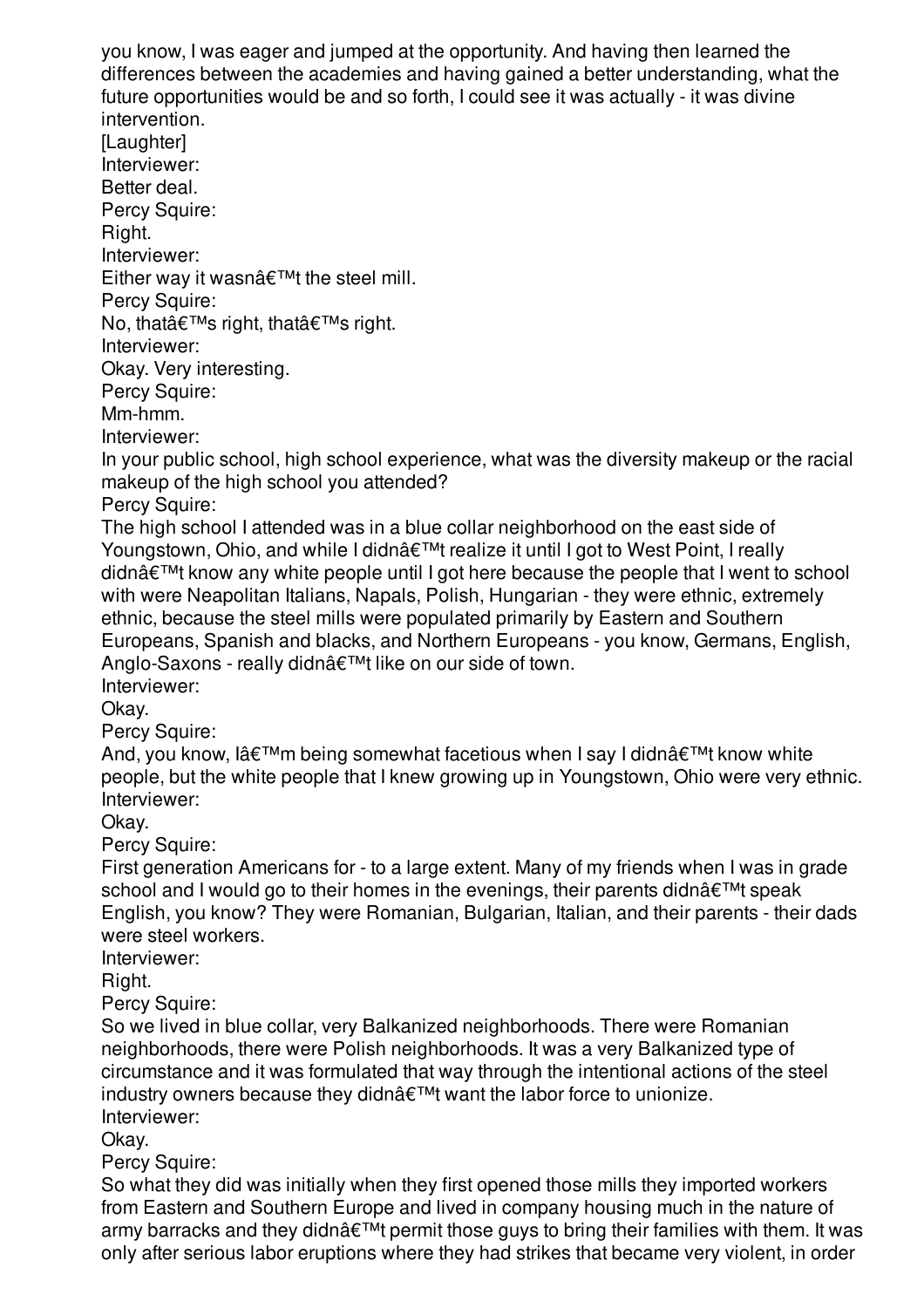only after serious labor eruptions where they had strikes that became very violent, in order to try to quell the behavior of the workers they started permitting them to bring their families in. But one of their initial policies in relation to the labor unrest in Youngstown was because they viewed these Southern and Eastern Europeans as being anarchists. You gotta remember this was the period immediately following World War I and there was a great deal of unionization going on at that time in the  $\hat{a} \in \mathbb{M}$  20s, in 1925 and 1926. So the reaction of the steel mill owners was to find a more manageable labor force and that  $\hat{\mathbf{a}} \in \mathbb{R}^{m}$  when they went south and recruited black workers. They got these guys out of like my grandfather - from behind mules in the cotton fields and brought them up to the steel mills because they couldn $\hat{\mathbf{a}} \in \mathbb{M}$  join labor unions. And then what they did with their workforce that they had that was existing, they brought their families over because they thought that would help moderate the behavior of these anarchists who were joining labor unions if they brought their wives and children over, but they put them in company housing

- Interviewer:

Right.

Percy Squire:

-that the companies owned and they organized those neighborhoods by ethnicity, and so when you look at Pittsburg and Cleveland and Youngstown, Ohio and you see all these ethnic neighborhoods and people think,  $\hat{a} \in \mathbb{C}$ Well, people just tend to gravitate toward their own,†that's not true at all. The labor leaders, the steel mill owners, put those workers into segregated and Balkanized neighborhoods to keep them from organizing. Interviewer:

Okay.

Percy Squire:

And blacks couldn $\hat{\mathbf{a}} \in \mathbb{M}$  join the unions at all, so I grew up in an area where, you know, you got Russian kids on one street, German kids, you know, Italians, and there were all these little segments around Youngstown - in Youngstown, Pittsburg, all the areas, Steubenville; all those communities out there are like that.

Interviewer:

Now were all of these mills run by the same company or -

Percy Squire:

No.

Interviewer:

-or were they different - all the different companies?

Percy Squire:

No. These mills were run by different companies. See, at the time - when the steel industry started in the Mahoning Valley where l'm from, that's only - Youngstown, Ohio is equal distance from Pittsburg and Cleveland.

Interviewer:

Okay.

Percy Squire:

And it  $\hat{\mathbf{a}} \in \mathbb{M}$  on the Mahoning River which leads down to the Ohio River, and there were steel mills from Wheeling, West Virginia all the way up to Lake Erie and the number-one steel-producing region in the country was Pittsburg. That's the home of US Steel. Interviewer:

Right.

Percy Squire:

But you had United States Steel, you had Republic Steel, you had Carnegie. My dad worked in the steel mill that was started by Andrew Carnegie and eventually that was purchased by US Steel, but there was a time - there was Youngstown Sheet and Tube, there was US Steel, there was Republic Steel, and there must have been seven or eight major companies who operated steel mills in Youngstown. Interviewer: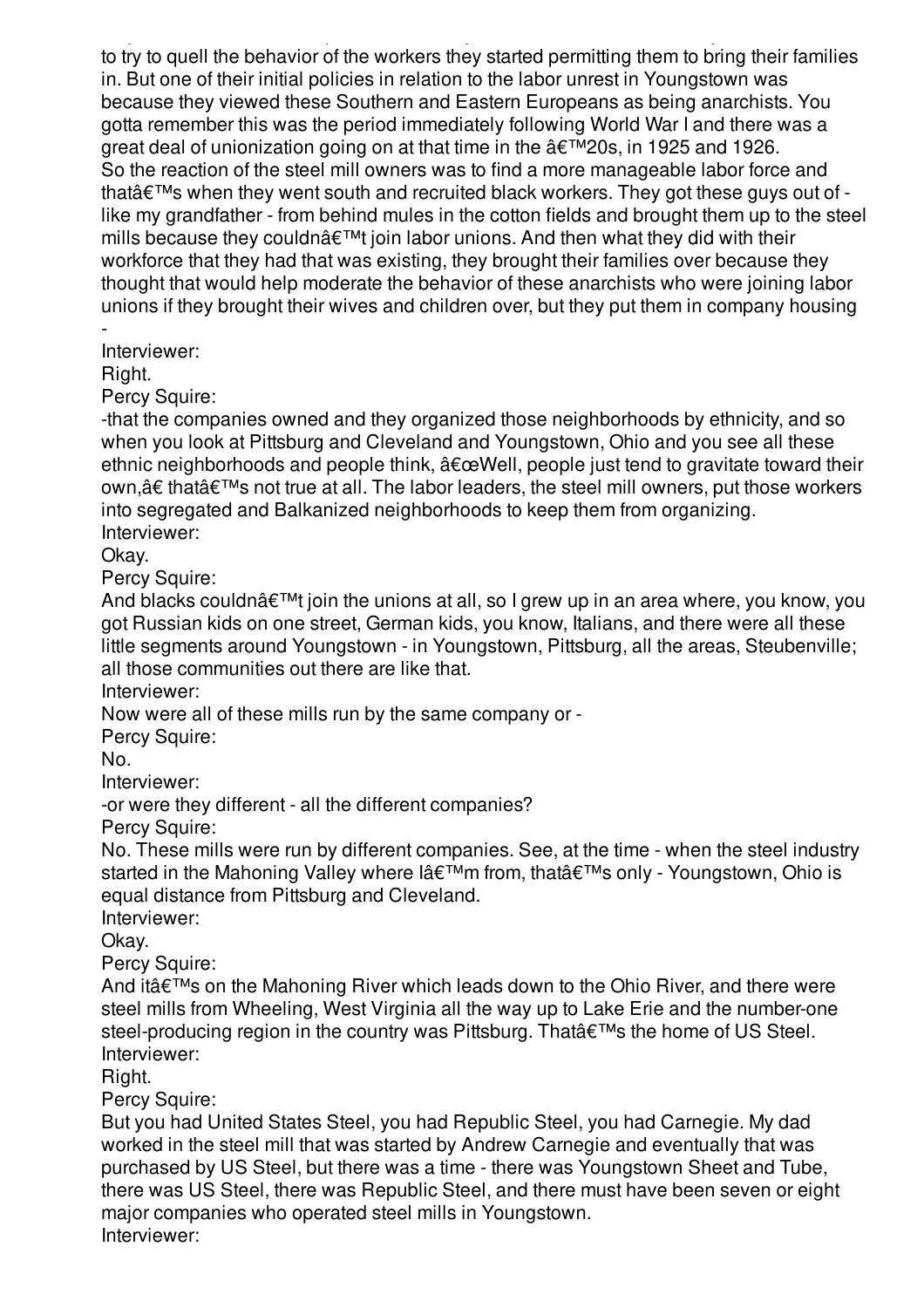Wow.

Percy Squire:

Youngstown was the third largest steel-producing area in the United States when I grew up. Interviewer:

Wow.

Percy Squire:

It was a very vibrant, heavy manufacturing area and it was a boomtown. I didnâ $\epsilon^{\text{TM}}$ t realize that growing up.

Interviewer:

Right.

Percy Squire:

But it was a boomtown; it was large, full employment, dirty, polluted, [laughs] you know, but everyone had jobs, you know?

Interviewer:

Right. That  $\hat{\theta} \in \mathbb{M}$  not what you  $\hat{\theta} \in \mathbb{M}$  re paying attention to as a teenager.

Percy Squire:

No, but I didn $\hat{\mathbf{a}} \in \mathbb{M}$  - but that was the environment I grew up in.

Interviewer:

Right.

Percy Squire:

So I grew up in a community that was not plagued with all of the social ills that these young children face today.

Interviewer:

Okay.

Percy Squire:

Most people came from two-parent homes, most people $\hat{\alpha} \in \mathbb{M}$ s dads worked in the mill. Interviewer:

Right.

Percy Squire:

Everyone had employment and as a result there were extensive social and recreational opportunities for young people; you know, athletic leagues, the YMCAs, church activities, because the steel industry provided tremendous input to the tax base.

Interviewer:

Right.

Percy Squire:

So there was - the towns were solvent. There was money there - and I mean we were not wealthy, we were lower middle class, we were working class, but people lived in stable homes, there was income, the public schools were good. So it was a - you know, it was a definite reflection of the American dream, you know?

Interviewer:

Stable environment.

Percy Squire:

Folks were able to raise their families, send their kids to college, and I mean that was the kind of community I grew up in, but it was very - I stress it was very Balkanized, you know? Interviewer:

Right. What about brothers and sisters?

Percy Squire:

I have two sisters, yeah.

Interviewer:

Okay. And older or younger?

Percy Squire:

Two older sisters, yes.

Interviewer:

Okay. Now had they gone off to college before you got to that point or  $\hat{\epsilon}$ ?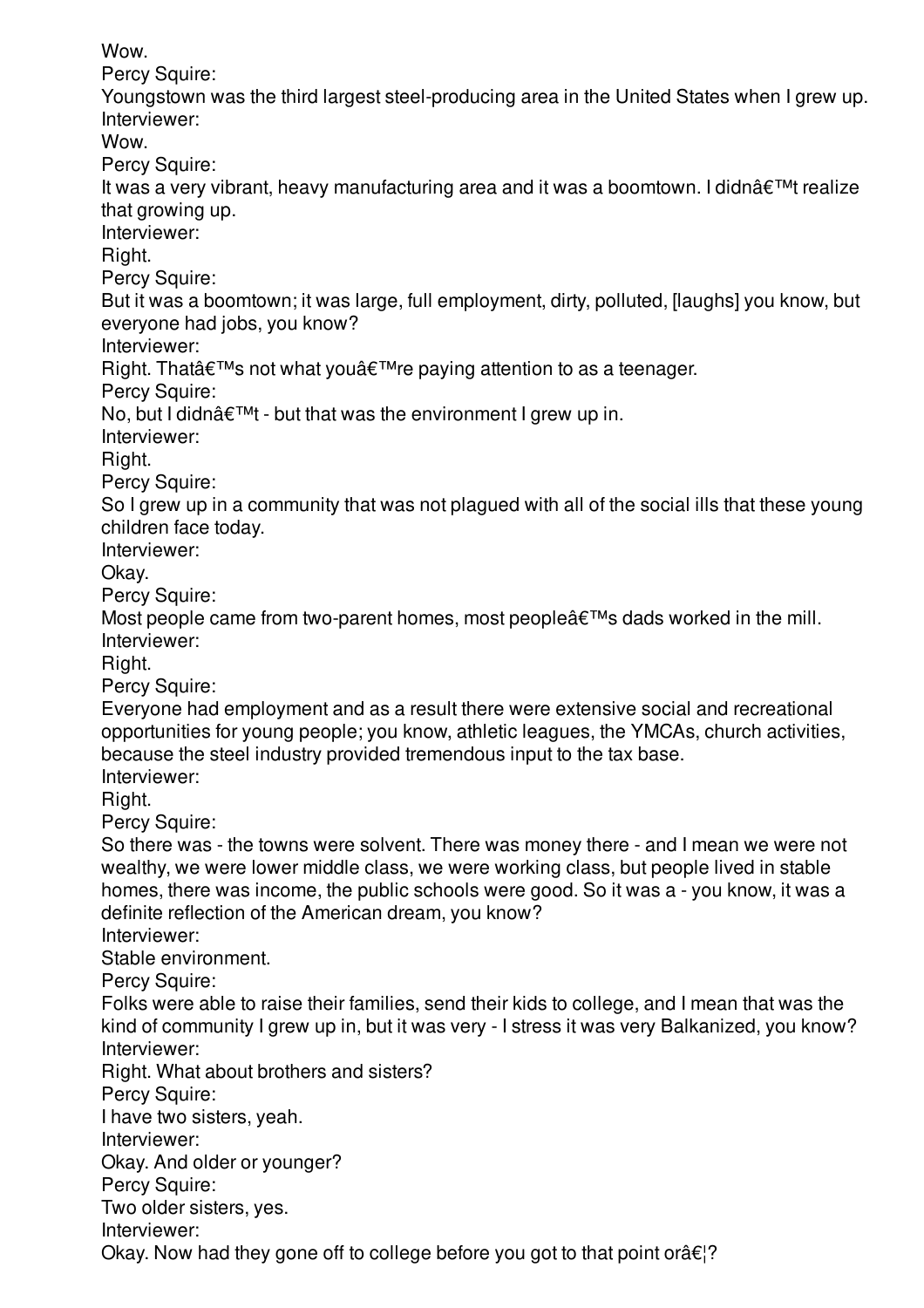Okay. Now had they gone off to college before you got to that point or…? Percy Squire: My oldest sister, who is now a physician - she $\hat{\mathbf{a}} \in \mathbb{R}^T$  a psychiatrist at the - she $\hat{\mathbf{a}} \in \mathbb{R}^T$  the head of medical special emphasis programs at the Dayton VA Center in Dayton, Ohio - she was valedictorian of our high school that I went to. My younger sister who is - was born April 5, 1947 - today's her birthday -Interviewer: Happy Birthday. Percy Squire: -passed away two years ago. Interviewer: Oh, okay. Percy Squire: But she wasn't valedictorian but she was an honor student, majorette. So my sisters had done sufficiently well both in primary and secondary school that when I came through the teachers knew our family and so I got a lot of grades and so forth simply  $\hat{a}\hat{\epsilon}$  cause of who I was related to. [Laughs] So I was very - you know, it  $\hat{a} \in \mathbb{M}$ s a phenomenon that goes on. You know, you go into class the first day of school and the teacher goes,  $\hat{a}\epsilon \in Oh$ , I know your sister. You must be a good student. $\hat{a} \in A$ nd lâ $\in I^M$ m like, okay. [Laughs] If you say so, you know? Interviewer: Thank you very much. Percy Squire: I mean l'm just being very blunt. Interviewer: Right. Percy Squire: That was - so I benefitted tremendously - Interviewer: Okay. Percy Squire: -from the path that my sisters had blazed. And I, you know, may -  $\hat{a} \in \mathbb{M}$ m - I always grew up believing girls are smarter than boys and, you know, that girls were more responsible because my oldest sister was a tremendous role model for me. Five years older than me but, you know, she - I didn't have an older brother. My older sisters taught me a lot and to this day I revere her. Interviewer: Well that makes good sense. Now you mentioned until you got West Point and you said you know, you were being slightly sarcastic, but until you got to West Point you had not lived in and interacted with a lot of Anglo-Saxon-Percy Squire: Right. Interviewer: -white folks. Was that something you thought about before you got here - Percy Squire: No. Interviewer: -or was it only in hindsight that you thought about it?

Percy Squire:

It was only in hindsight because when I came here the cultural difference was very patent. There was a much greater - there was a much greater I guess I would characterize as similarity socially in what we did with the kids that I went to high school with than what I experienced at West Point, and what I mean by that is the social activities and so forth, despite the fact that we lived in - on segregated blocks, well high school dances and the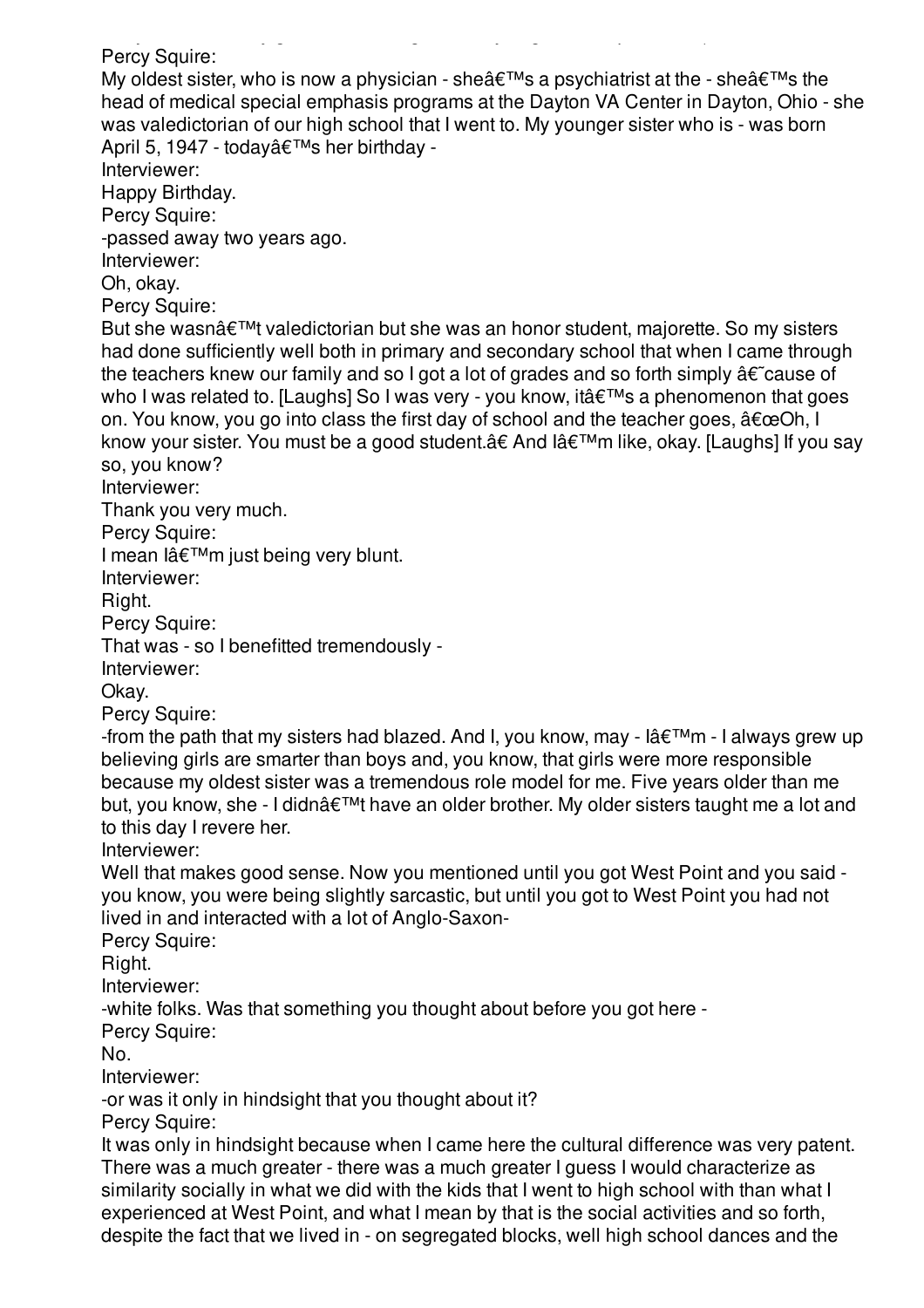like were always very integrated and those kids were extremely - you know, they did all the same dances that the black kids did and so forth.

So what I meant was there was a closeness socially there that culturally there wasn $\hat{a} \in TM$ as much of a divide as what I experienced when I came here. Interviewer:

When you got here.

Percy Squire:

Yeah, because they were accustomed to interacting with blacks whereas when I came here a lot of people were not accustomed at all to interacting with blacks. I remember one of the first - I don $\hat{\mathbf{a}} \in \mathbb{M}$ t want to get vulgar here - but I remember - you know, I played football in high school, I showered every night, you know, with Puerto Rican guys, Italian guys, Hungarian guys, and everybody took a shower. It wasn't till I came to West Point and I went in the shower people were staring at my privates, you know, and lâ $\epsilon^{TM}$ m thinking what $\hat{\mathbf{a}} \in \mathbb{M}$ s wrong with these guys, you know? Well they had never seen black people and they had heard these rumors, and I was like - you know, I had never been confronted - Interviewer:

Right.

Percy Squire:

-with some of the myths that -

Interviewer:

Interesting.

Percy Squire:

-were prevalent among these fellas who had never been around black people before.

Interviewer:

Interesting.

Percy Squire:

And, you know, I recall that very distinctly  $\hat{a}\hat{\epsilon}$  cause the white guys that I grew up with in Youngstown were - you know, when we were in the shower they didn $\hat{\mathbf{a}} \in \mathbb{M}$ t go around looking at your penis.

Interviewer:

Yeah.

Percy Squire:

You know, where the guys up here did.  $\hat{a} \in \mathbb{M}$ m not trying to be vulgar -

Interviewer:

No, no, no.

Percy Squire:

 $I\hat{a} \in \text{TM}$ m just telling you the truth, you know?

Interviewer:

I understand. Now we were looking at some pictures off camera before the - before we started and I noticed - it  $\hat{\mathbf{a}} \in \mathbb{M}$  not unusual in the early  $\hat{\mathbf{a}} \in \mathbb{M}$  70s - by the time you get to your Firstie Year, you $\hat{\mathbf{a}} \in \mathbb{R}^m$  re the only African American in the company, and I know there  $\hat{\mathbf{a}} \in \mathbb{R}^m$ about seven or eight of you in the class of  $a \in 72$  that graduated.

Percy Squire:

Right, right.

Interviewer:

Do you remember how many started with the class in terms of African-Americans at that point or…?

Percy Squire:

I think there were nine.

Interviewer:

Yeah, so a few more.

Percy Squire:

Yeah, a couple more.

Interviewer: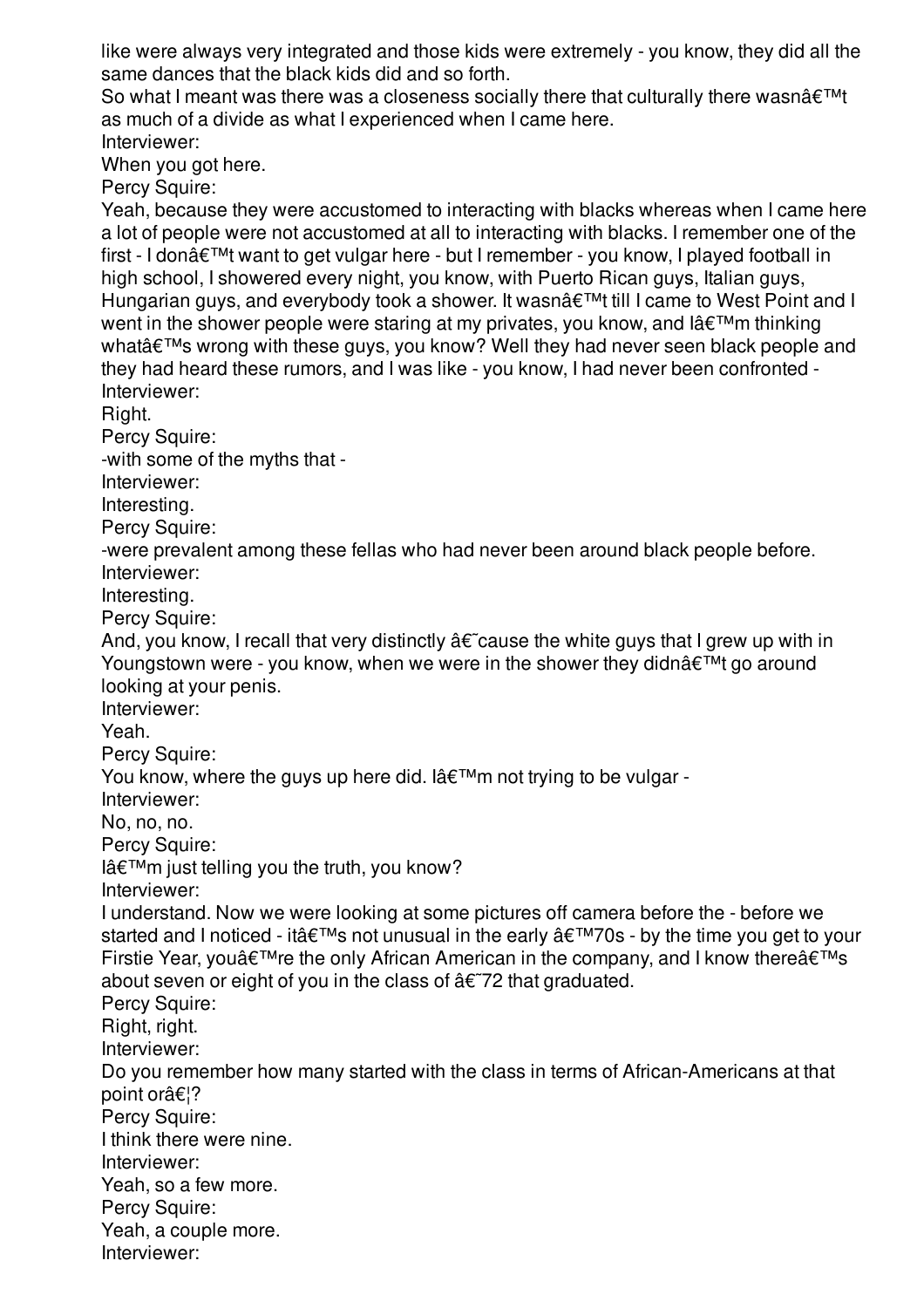But either way that  $\hat{\theta} \in T^M$ s very few and far between.

Percy Squire:

We had a - Lenwood Robinson I think had been turned back.

Interviewer:

Okay.

Percy Squire:

And we had one extremely outstanding athlete, a guy by the name of Delbert Littlejohn. He came here from the prep school.

Interviewer:

Okay.

Percy Squire:

He was a seven-foot high jumper, which in 1968 was like Olympic - I mean, you know, if somebody could high jump seven feet - but Delbert I think left during Beast, and the thing I always remember about Delbert Littlejohn, I was going by his table - it was on steak night and Delbert - this was during the era of, you know, the fourth-class position of attention at the table and, you know, we didn $\hat{a} \in \mathbb{M}$  eat the square meal but you had to order arms before you could chew and all that kind of good stuff and your bite size had to be half the size of your thumbnail was what they told you.

Interviewer:

Right.

Percy Squire:

And I can always remember Littlejohn, I guess he had made up his mind that he was leaving and he took this big, huge piece of steak and just stuck it in his mouth, and the upperclassmen were hovered around him trying to get him to spit it out, [laughs] and he just sat there and chewed his food. But he was a - he was just a superb athlete. Interviewer:

So once you decide you're gonna leave you might as well enjoy your meal. Percy Squire:

Yeah, and he $\hat{a} \in \mathbb{M}$ s gonna eat a steak, you know, so he - but - so Littlejohn was about the only guy I remember that started with us that didn $\hat{a} \in \text{TM}$  finish.

Interviewer:

Okay, so -

Percy Squire:

But he was just an outstanding person.

Interviewer:

Bottom line, very small number of you -

Percy Squire:

Very small.

Interviewer:

-that came in with the class of  $\hat{a}\hat{\epsilon}$  72.

Percy Squire:

Very small number, mm-hmm.

Interviewer:

During Beast Barracks, were you spread out across the whole - well, the regiment of new cadets such that -

Percy Squire:

Yeah. I think - I was in Second New Cadet Company and I was the only black in the Second New Cadet Company. My buddy, Dave Bryce, I think was in First New Cadet Company. Tony Dedmond, Joe - Joe Edwards may have been in First New Cadet Company. I think there were two in First New Cadet Company but then there was about one in each other - of the other. Interviewer:

Right.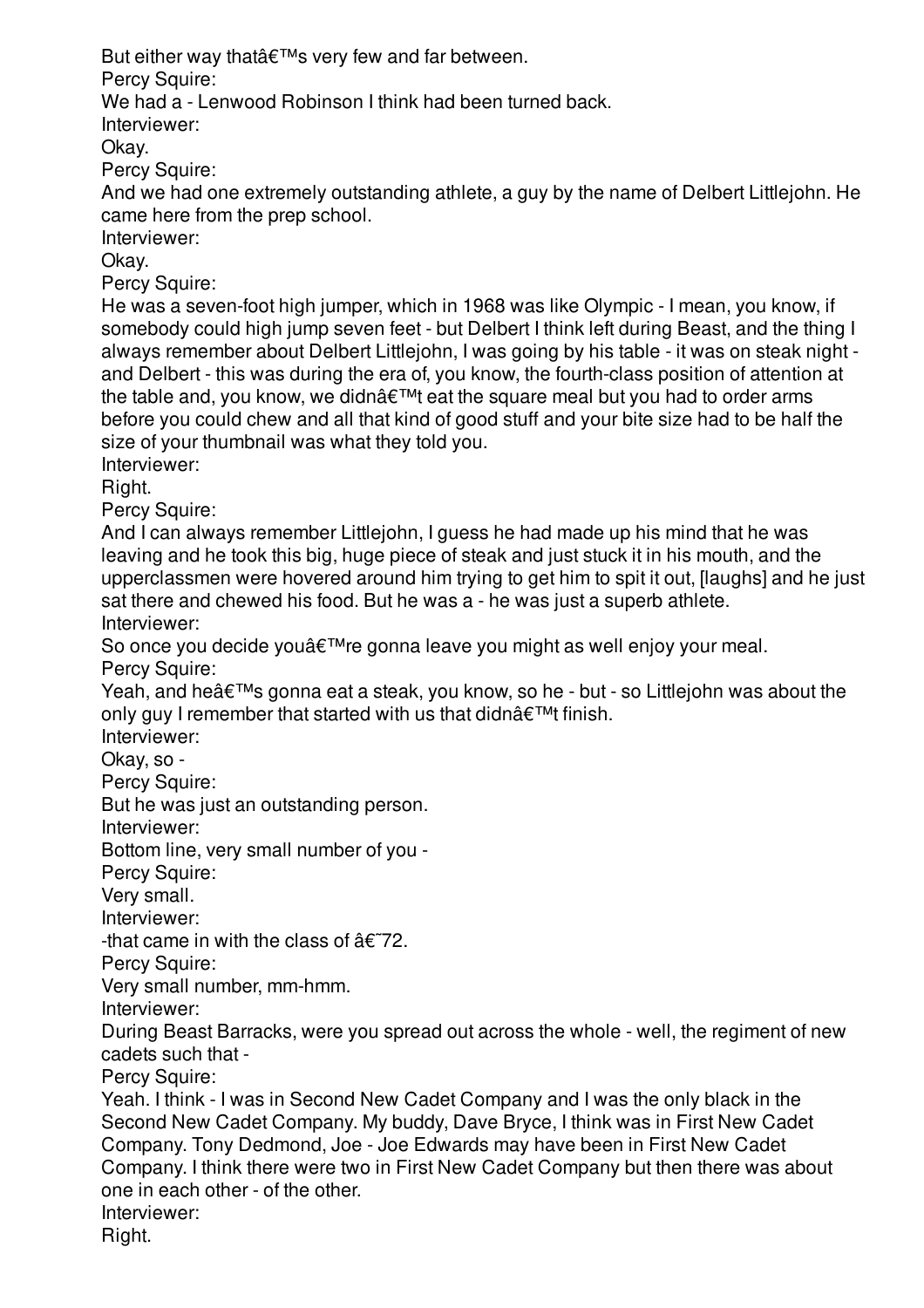Percy Squire: Edgar Anderson I think was in Third New Cadet Company, but there was one or two blacks - there were eight New Cadet Companies at the time as I recall. And - Interviewer: So it's very sparse in each company. Percy Squire: Yeah, yeah. Interviewer: Maybe two at most. Percy Squire: Right. Interviewer: So then how did it become - how did you guys start to know each other? When did that start to happen? Percy Squire: Well one thing that happened, most of us were athletes. Interviewer: Okay. Percy Squire: So Dave Bryce and I were both on the 150-pound football team. Edgar Anderson was a just world-class wrestler, and  $l$ a $\epsilon$ <sup>TM</sup>m not exaggerating. Interviewer: Okay. Percy Squire: Tony Dedmond ran track. Interviewer: Right. Percy Squire: Sonny Burns and Danny Mension, I don't recall which sports they played but we came to know each other primarily because we played athletics, but then there was also I think as we got into our - not necessarily our Plebe Year but as we got into our like our sophomore year, when we went down to the Army-Navy Game there were a couple of guys who were from Philadelphia. Lenwood Robinson was from Philadelphia. There was another fella by the name of Bruce Robinson. Interviewer: Okay. Percy Squire: And Bruce is a - I saw an article about him the other day. He  $\hat{\theta} \in \mathbb{R}^{T \times S}$  a major general for the Reserve components. Interviewer: Yes. Percy Squire: But Bruce lived in Philly and they would always organize some social events- as a matter of fact, on a number of occasions we had it jointly with Navy. Interviewer: Okay. Percy Squire: And so we began to socialize. Interviewer: Right. Percy Squire: That $\hat{a} \in \mathbb{M}$ s how we $\hat{a} \in \mathbb{M}$ d be - develop those bonds, frankly. Interviewer: Interesting. Now you mentioned the shower experience during Beast as kind of the -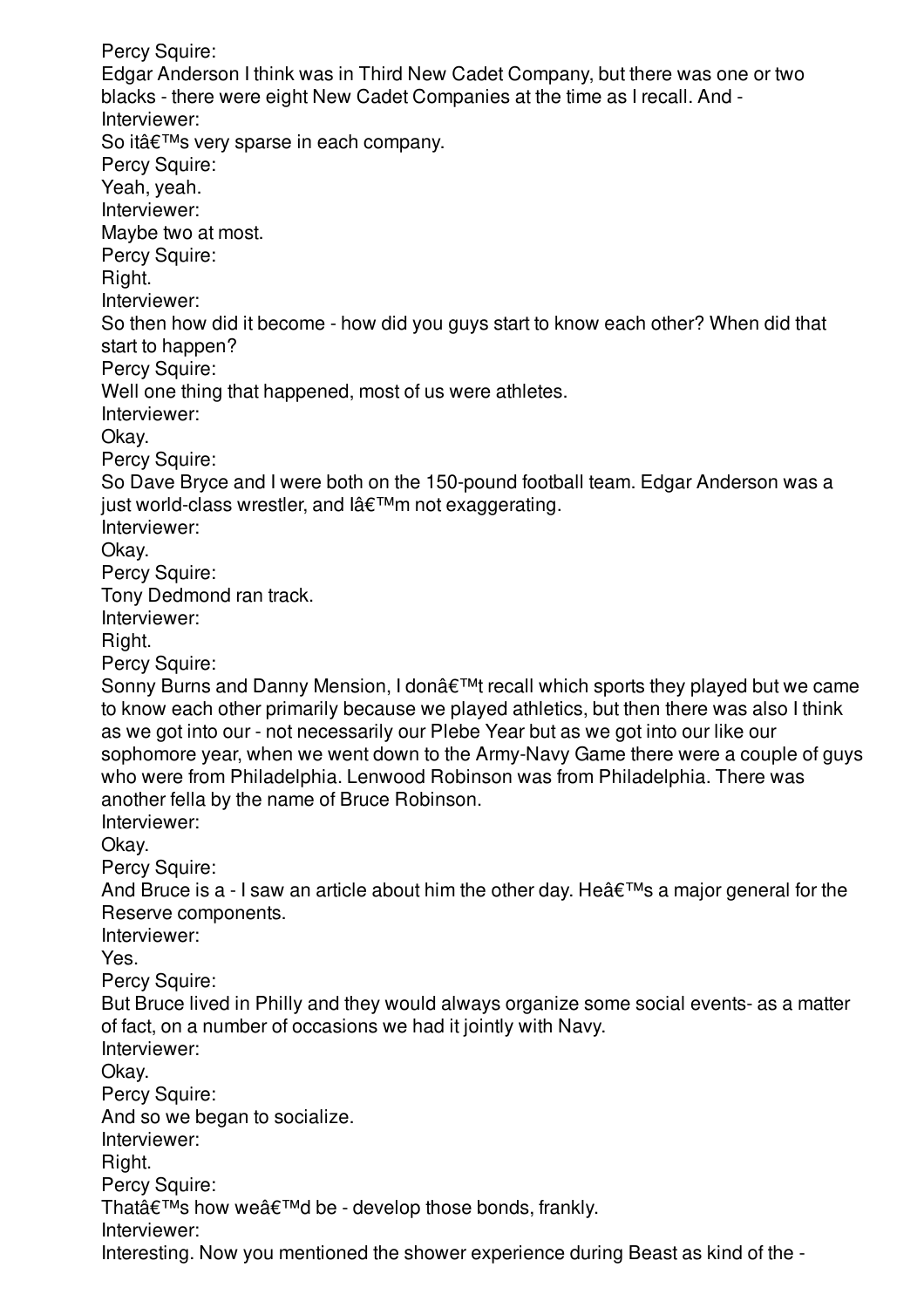Interesting. Now you mentioned the shower experience during Beast as kind of the - Percy Squire: Yeah. Interviewer: -first kind of awkward exposure, perhaps. Percy Squire: Yeah. Interviewer: But what was your interaction like with your roommates in that first summer? Percy Squire: I had two roommates. One guy's name was Edward Rosiak and he was from West Virginia. The other guy's name was Glen Rountree and he was from Green River, Wyoming, okay? And we were about as culturally disparate as people could be, but we had a common oppressor so we tended to be very close. [Laughs] So I had a good relationship with them. Interviewer: Yeah. Percy Squire: Yeah. Interviewer: Were either of them -  $I \hat{a} \in T^M$ m just guessing here - looking at - you said West Virginia and Wyoming. Percy Squire: Right, right. Interviewer: Probably had not certainly shared space - Percy Squire: No. Interviewer: -or schools with black kids before. Percy Squire: They knew absolutely nothing about black people but they were - you know, we worked together as you had to. The only roommate that I had that I ever had any type of a racial conflict with actually came from Philadelphia. You know, the guy from Green River, Wyoming, he and I were like best buddies and the guy from West Virginia, Rosiak, quit, and that $\hat{a} \in \mathbb{M}$ s when this fella from Philadelphia came in and he and I - it was like oil and water, you know? Interviewer: Interesting. Percy Squire: But the guys from West Virginia and Wyoming, it was fine, you know? Interviewer: Interesting. And you think that has a lot to do with them as individuals and the common oppressor or $\hat{\mathsf{a}} \in \{?$ Percy Squire: I think it just had to do with the attitudes toward blacks that they had and, you know, when you're from Green River, Wyoming you don't think about black people. Interviewer: Right. Percy Squire: And so it - I was more of a novelty to him, you know, whereas the guy from Philadelphia, you know, he had preconceived notions. Interviewer: Right.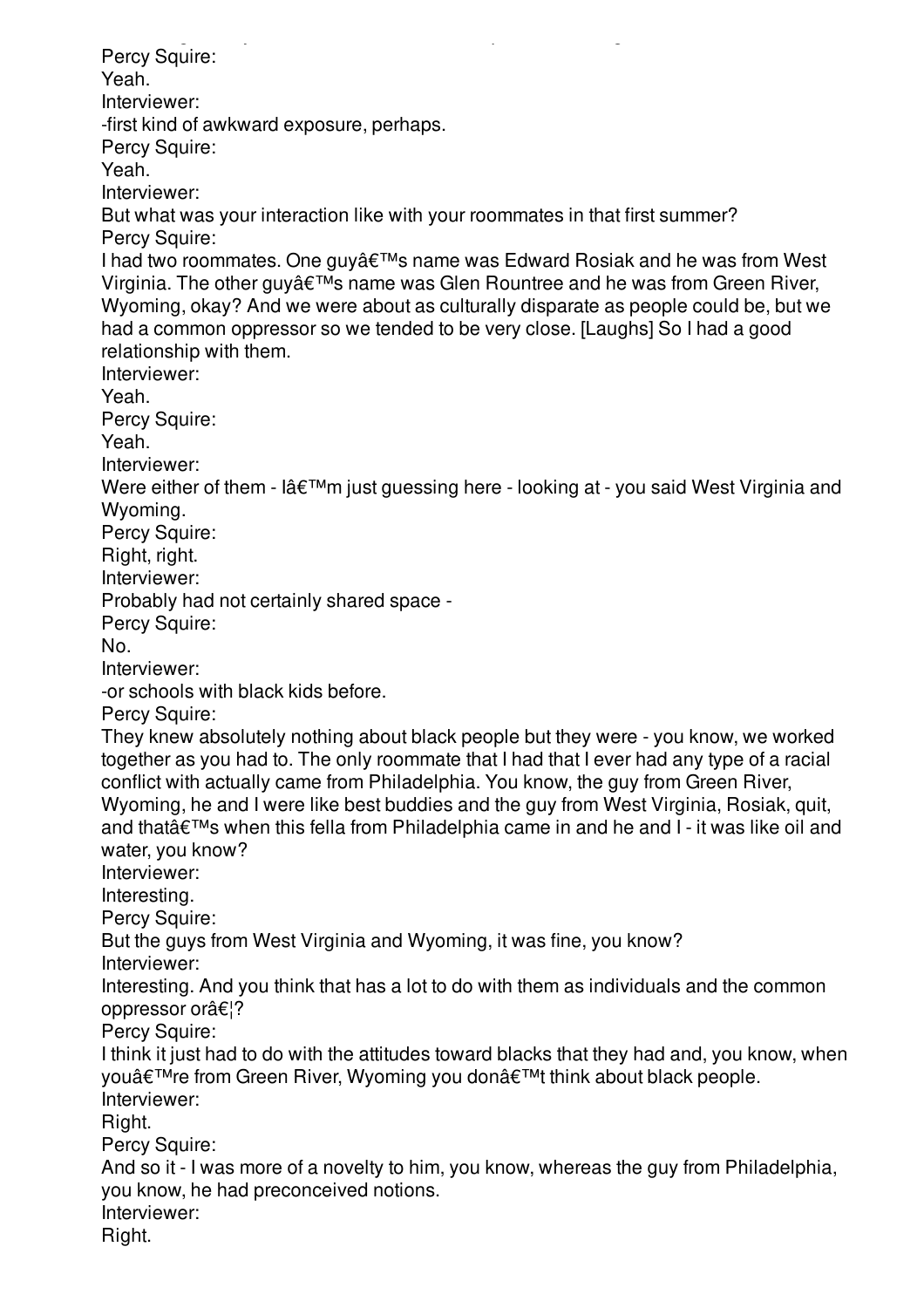Percy Squire: You know, where we ranked respectively. Interviewer: In the social classes, that kind of thing. Percy Squire: Yeah. Interviewer: Okay. Percy Squire: And our views didn't agree. [Laughs] Interviewer: Understand. Percy Squire: So there was conflict there. Interviewer: Right. Percy Squire: And - but the other - the fella from West Virginia, Ed Rosiak, he quit, but Glen Rountree was the other fella. Rountree, unfortunately, I think during our third year may have been asked to leave for academic reasons, but he and I were very good friends. Interviewer: What about upperclass relationships or treatment by upperclass? Do you think you got more attention as the black new cadet or the black plebe in the company versus your classmates or $\hat{\mathsf{a}} \in \mathsf{?}$ Percy Squire: Well, what happened is I think - as I recall, during my first - the - you know, they divided Beast into two details then, and in the first detail in Beast my company commander was a guy by the name of Fritz Lash, and Mr. Lash was just sort of, you know, very focused and I didnâ€<sup>™</sup>t get much - which I would say individual attention. For some reason during the second Beast, my Beast commander was a guy by the name of Kelly. I donâ€<sup>™</sup>t remember Kelly $\hat{\mathbf{a}} \in \mathbb{M}$ s first name. But almost one of the first things he - we were having a clothing formation one night. We thought we were going to dinner and there was a clothing formation. It was during Beast. You know - I don't know if you guys have clothing formations. Interviewer: We called them uniform drills, I think. The same kind of thing. Percy Squire: All right. Well you run back in and change and come back out. Interviewer: Right. Percy Squire: And for some reason - Interviewer: Great fun. Percy Squire: We were going through this clothing formation and the company commander came up to me and said,  $"How$  are you?†And I said,  $"l'm fine.†He said,  $"ls$  anybody$ mistreating you?†I said, "No, sir.†He said, "Well, I just want to make sure

 $\hat{\mathbf{a}} \in \hat{\mathbf{c}}$  cause you $\hat{\mathbf{a}} \in \mathbb{M}$  at the company,  $\hat{\mathbf{a}} \in \mathbb{C}$  and I just didn $\hat{\mathbf{a}} \in \mathbb{M}$ t say anything, you know? And my experience during Beast wasn't any more remarkable than that. I had, again, a couple of - I never had anybody do anything to me that I attributed to racism. Most of the comments that were made to me concerning race were things that reflected their expectations of me.

You know, that - you know, they wanted me to do certain athletic things or they had an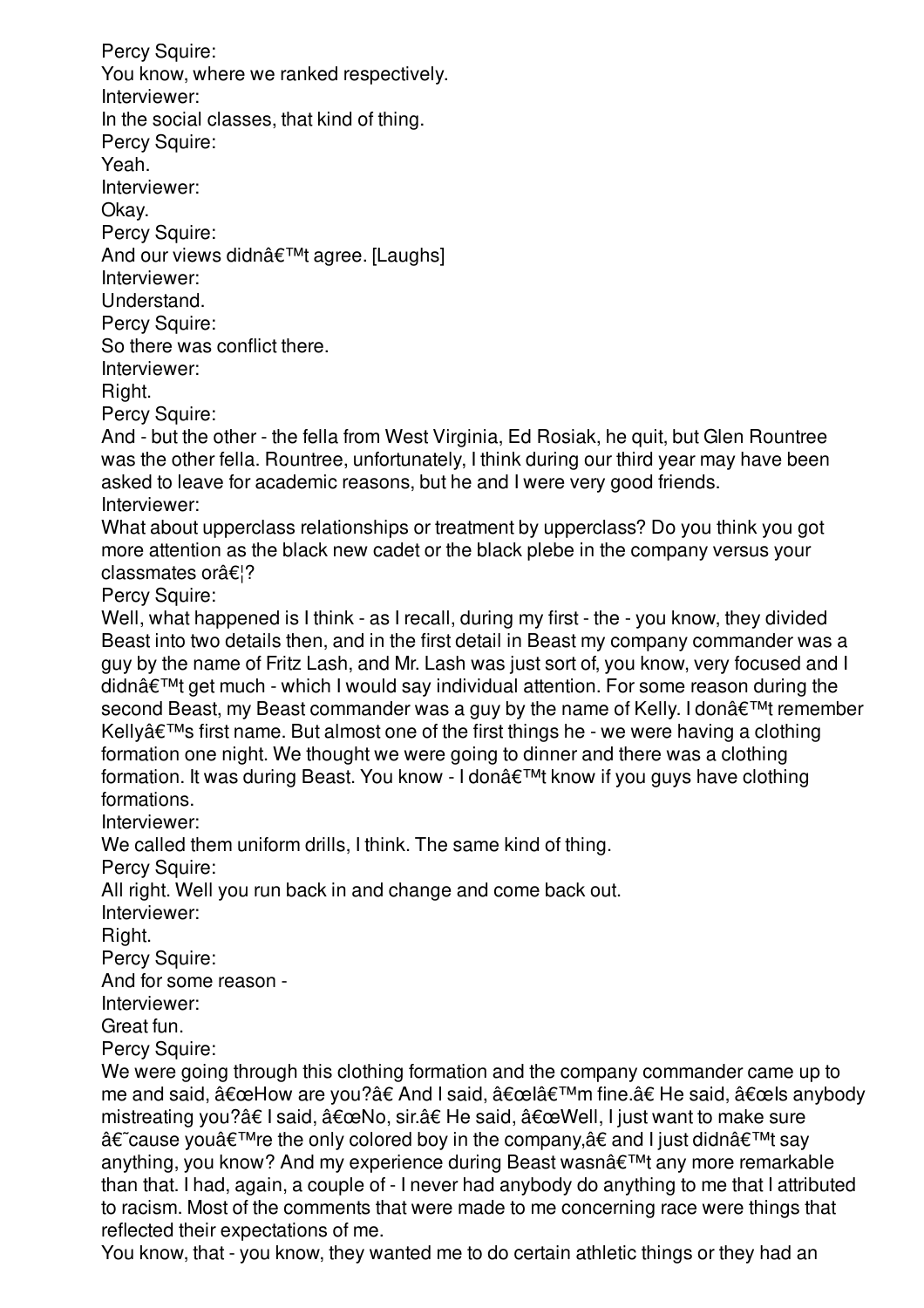You know, that - you know, they wanted me to do certain athletic things or they had an expectation. I had the very unfortunate experience of being the first person in my class to get slugged, and that came about because of a boneheaded skit we put on out at Lake Frederick after the Plebe Hike. Interviewer: Right. Percy Squire: And it was suited for a locker room, and unfortunately a couple of the chaplain $\hat{a} \in \mathbb{N}$ s wives were in the audience, and so when we got back from the Plebe Hike I was - you know, I was summoned to the first division to meet with the brigade adjutant I think it was at that time because I was gonna get a eight-and-eight or something like that, but it made me a hero in the company. Interviewer: [Laughs] Percy Squire:  $I\hat{a}\in\mathbb{M}$ m telling you, it did. And somehow the company commander intervened. I didn $\hat{a}\in\mathbb{M}$ t get the slug; I got a reprimand. Interviewer: Okay. Percy Squire: But it - among the upperclassmen in the company - Interviewer: You were kind of the - Percy Squire: Yeah. Interviewer: -hero of the group, huh? Percy Squire: They liked - you know, they -  $a \in \mathcal{C}$  cause they knew what the skit was gonna be about and nobody said to me you may be in mixed company and with some of these - you know, some of this dialogue may not be appropriate. Interviewer: Right. Percy Squire: They were egging me on to do it, which I did. Interviewer: So they probably realized it was better you than them and - Percy Squire: Well, then when we got out - I donâ $\epsilon^{\text{TM}}$ t think they knew the chaplainâ $\epsilon^{\text{TM}}$ s wives were gonna be in the audience either. Interviewer: Gotcha. Percy Squire: And so, you know  $\hat{\mathbf{a}} \in \mathbb{R}$  [Laughter] Interviewer: Oops. Percy Squire: But as a result it kind of catapulted my standing among the upperclassmen. Interviewer: Interesting. Percy Squire: Yeah. You know - Interviewer: Probably makes you a little higher profile, too.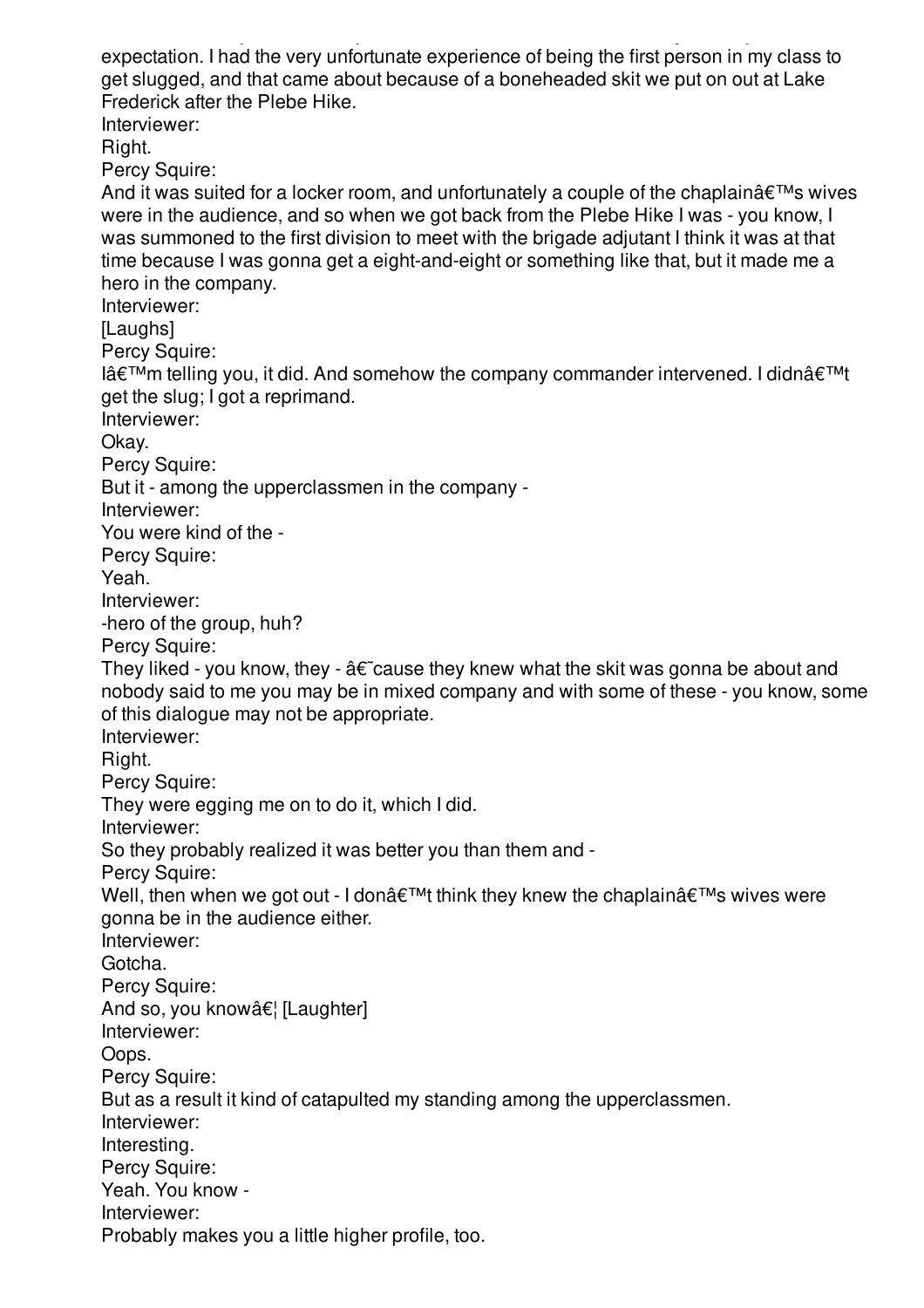Percy Squire: Well, you know, they say stuff like -  $I\hat{a} \in \mathbb{M}$ m just repeating what they say - you know, Squire $\hat{\mathcal{A}} \in \mathbb{R}^N$ s dragged the ground and all that kind of - you know what I mean? It was because - Interviewer: Okay. Percy Squire: Yeah, you know, because of the fact that I had said some of these things. Interviewer: Right. Percy Squire: But it was supposed to be a skit, it was supposed to be funny. Interviewer: Right. Percy Squire: You know, we used to do skits every week. I don't know if they still do that. Interviewer: I don $\hat{\mathbf{a}} \in \mathbb{M}$ t think so. Percy Squire: If you wanted the fallout at your table, the plebes put on a skit, and if it was funny the table commandant would let you fall out. Interviewer: Okay, makes sense. Percy Squire: If it wasn $\hat{\mathbf{a}} \in \mathbb{M}$ t funny, you know $\hat{\mathbf{a}} \in \mathbb{N}$ Interviewer: So fallout - describe fallout for people who might not have been in the corps at that point. Percy Squire: Yeah. At that point, you had to eat in the fourth class position of attention. You had to order arms before chewing, you could only take a bite half your thumbnail size. Interviewer: Okay. Percy Squire: If for some reason the table commandant wanted to let you relax and eat they would tell you, "at ease†or "fall out.â€ Interviewer: Okay. Percy Squire: If we beat Navy they would let the plebes fall out until Christmas, things like that. Interviewer: So you go to - a little better lifestyle. Percy Squire: Yeah. You would be able to actually eat a meal rather than passing out all this delicious food every evening, which you had to do customarily. Interviewer: Right. Percy Squire: So, you know, there was a ritual then where once a week plebes would put on skits like right there next to your table - Interviewer: Right. Percy Squire: -in the mess hall and if the skit was funny the table commandant would let you fall out. So we were always creating ways to come up with something, you know, interesting and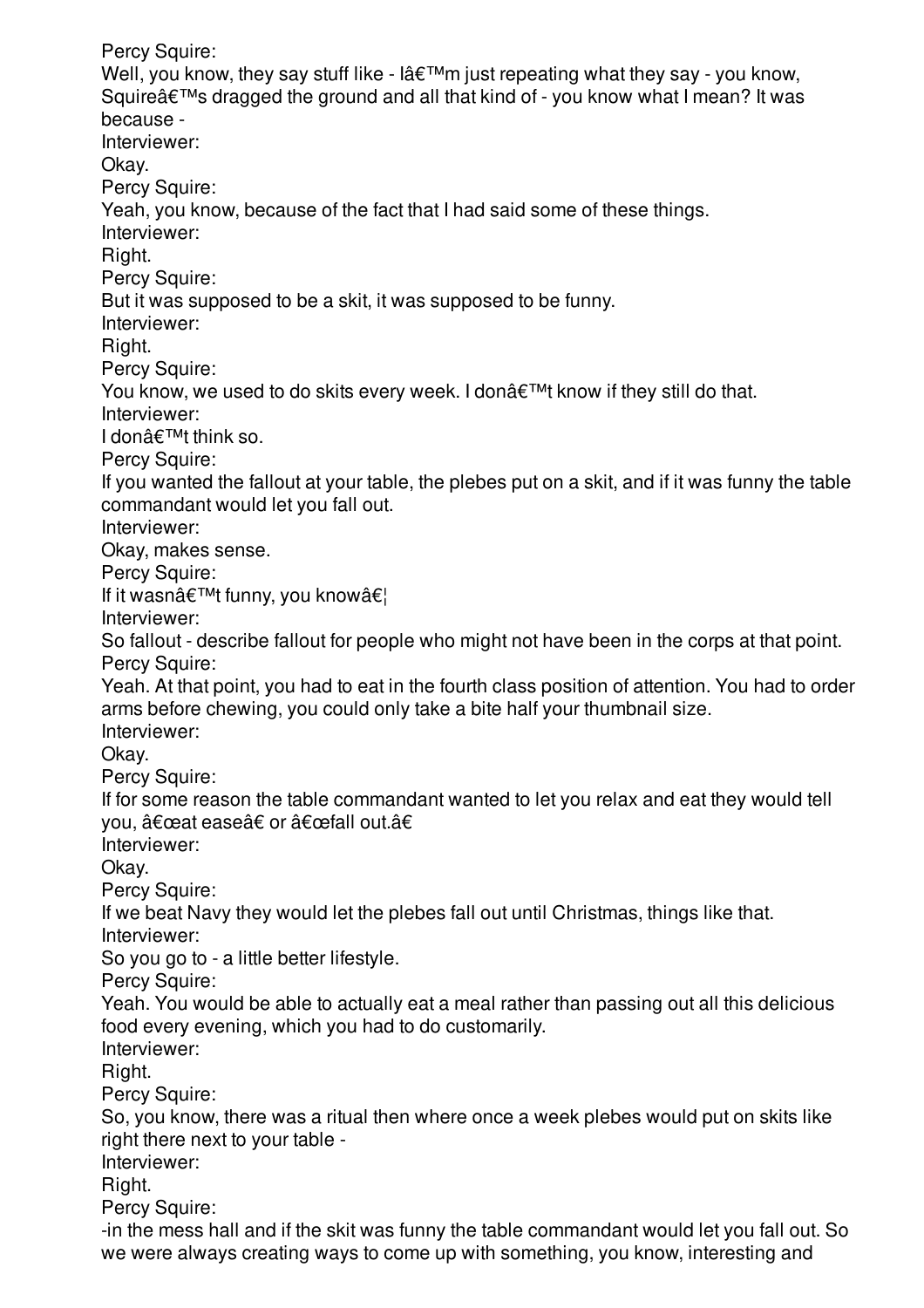we were always creating ways to come up with something, you know, interesting and humorous that the upperclassmen would like. Interviewer: We should go back to that. [Laughs] Percy Squire: Yeah. And so we would do that, and so it was the same with this skit out there at Lake Frederick. The upperclassmen knew  $\hat{a} \in \hat{c}$  cause each new cadet company put a skit on. There were eight skits. Interviewer: Okay. Percy Squire: And they knew what Second Company was going to do and they knew what I was gonna say and they had all approved it. Okay. So when we got up there they didn $\hat{a} \in \mathbb{M}$  know the chaplain's wives were gonna be in the audience. [Laughs] And so then -Interviewer: Important detail. Percy Squire: -it was like, well who told him to do that? [Laughs] You know, everybody got amnesia. Yeah. Interviewer: I understand. I see exactly where that  $\hat{\mathbf{a}} \in \mathbb{M}$ s going. Percy Squire: Yeah. So that's what happened, but it did - you know, ironically it enhanced my status in the company. Interviewer: All right. Percy Squire: Yeah. So - Interviewer: That $\hat{\mathbf{a}} \in \mathbb{M}$ s not the worst way to go, I guess. Percy Squire: No, it really wasn $\hat{a} \in \text{TM}$ . Interviewer: No. Percy Squire: It wasn $\hat{\mathbf{a}} \in \mathbb{M}$ t that bad, actually, you know? Interviewer: Okay. Percy Squire: But we did say - I mean there was inappropriate language and so forth, you know? Interviewer: It's at least a funny story. Percy Squire: Yeah, it was funny. Interviewer: Yeah. So you said earlier that you thought - or you  $\hat{a} \in T^M$ re sure that you got a great education in the public school system of that time. So once you get past the skits and Beast Barracks and you start getting into the classrooms, how did you find the academic load at West Point compared to what you were used to in high school? Percy Squire: Well, in high school I had an outstanding academic record. At West Point I didn't apply myself. I was more concerned with shining my breastplate and my shoes than I was in studying, and the reason I think for that was because I could get away with it. They taught

the test. You know, my company, G-1 - people referred to it humorously as Goat 1 - there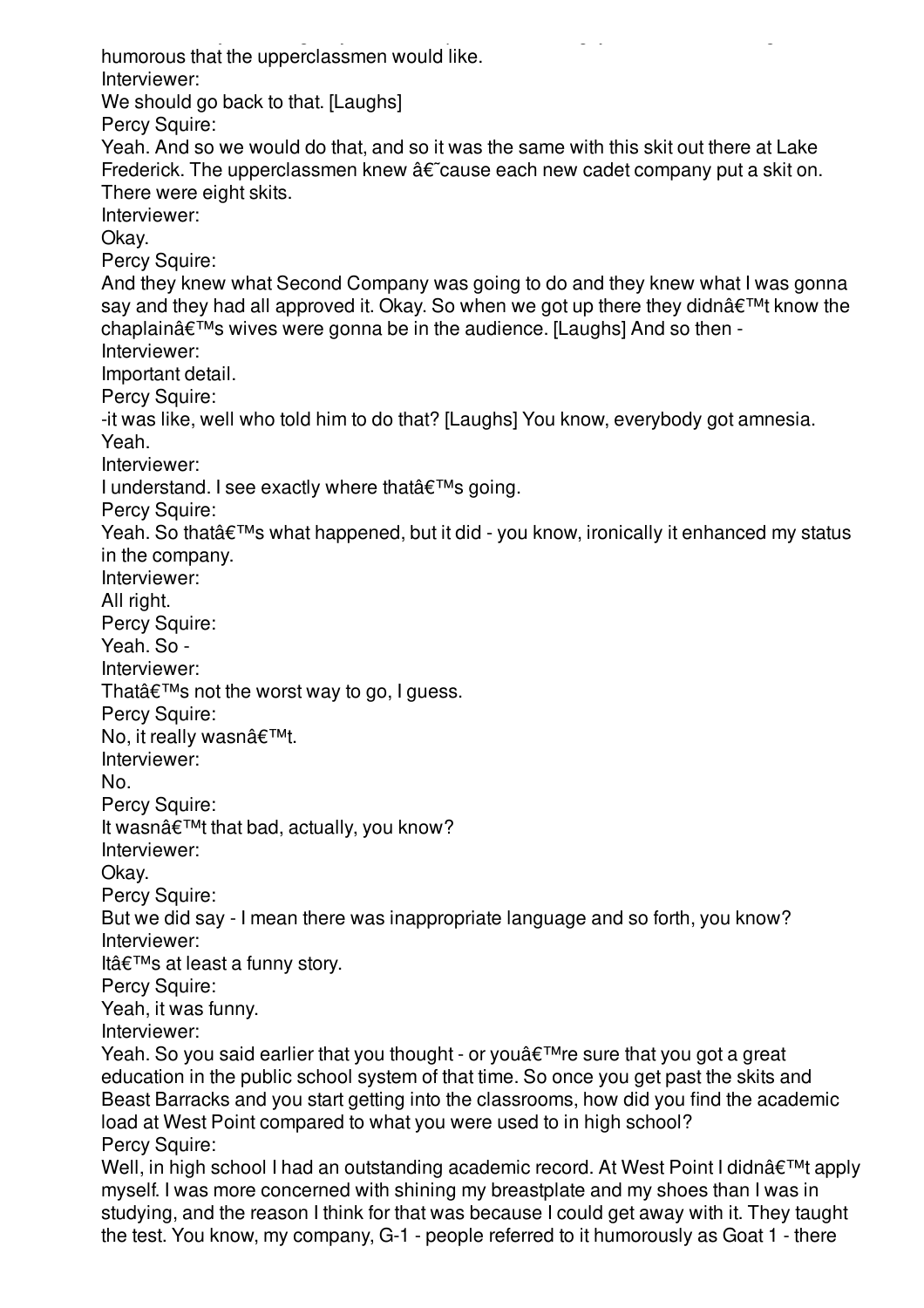was no stigma to having a low academic order of merit. What was more important was the creases in your pants and your military skills. In the G-1 the whole focus was on what kind of cadet you were, and what I meant by that was the military side of things was given a lot more emphasis in my company than the academic side of things. So I never had any problems with academics, yeah, but I didn't apply myself very much either. Interviewer:

Now did you stay in company G-1 for all four years? Was that - Percy Squire:

All four years, until my senior year when I was on, you know, staff.

Interviewer:

On staff, sure. So G-1 had a reputation as worry about the military stuff, do whatever you need to do to get by in grades and you'II be fine.

Percy Squire:

That was basically their attitude.

Interviewer:

Interesting. [Laughs]

Percy Squire:

That was basically the attitude. You know, you keep your room squared away, you keep your uniform looking straight, your appearance straight, you know? That - there was a great deal of emphasis placed on, you know, military skills.

Interviewer:

Interesting.

Percy Squire:

Yeah.

Interviewer:

How did the instructors interact with you? I mean I imagine if you  $\hat{\mathcal{H}}^{\text{TM}}$  re one of eight African Americans in the whole class you probably - by yourself in the section room a lot of times - how did that go for you in the classroom sense with the instructors? Percy Squire:

All of the instructors that I encountered were Vietnam veterans. They had extensive experience in dealing with black soldiers. Most of them were in the combat arms. So the instructors for the most part - now you gotta remember, the dearth of black cadets ended after my first year.

Interviewer:

Right.

Percy Squire:

So the second year, when I was a Yearling, there were a lot more black cadets running around here. There were - they brought in like 50 black cadets or something like that. Interviewer:

Yes, sir.

Percy Squire:

Yeah. So the instructors were very much in tune to the Army $\hat{a} \in \mathbb{M}$ s need for black officers because most of them had just come back from Vietnam.

Interviewer:

Yeah.

Percy Squire:

You know, most of these guys were senior captains or majors and say - there wasn $\hat{a} \in TM$ that much difference in our ages, frankly, because these guys were getting promoted to captain after like two years or something like that and they were getting promoted to major after five or six years. So a lot of these - like Bucha and those guys, they were in the class of  $\hat{a}\hat{\epsilon}$  65. They were back up here as instructors. Interviewer:

Yeah.

Percy Squire: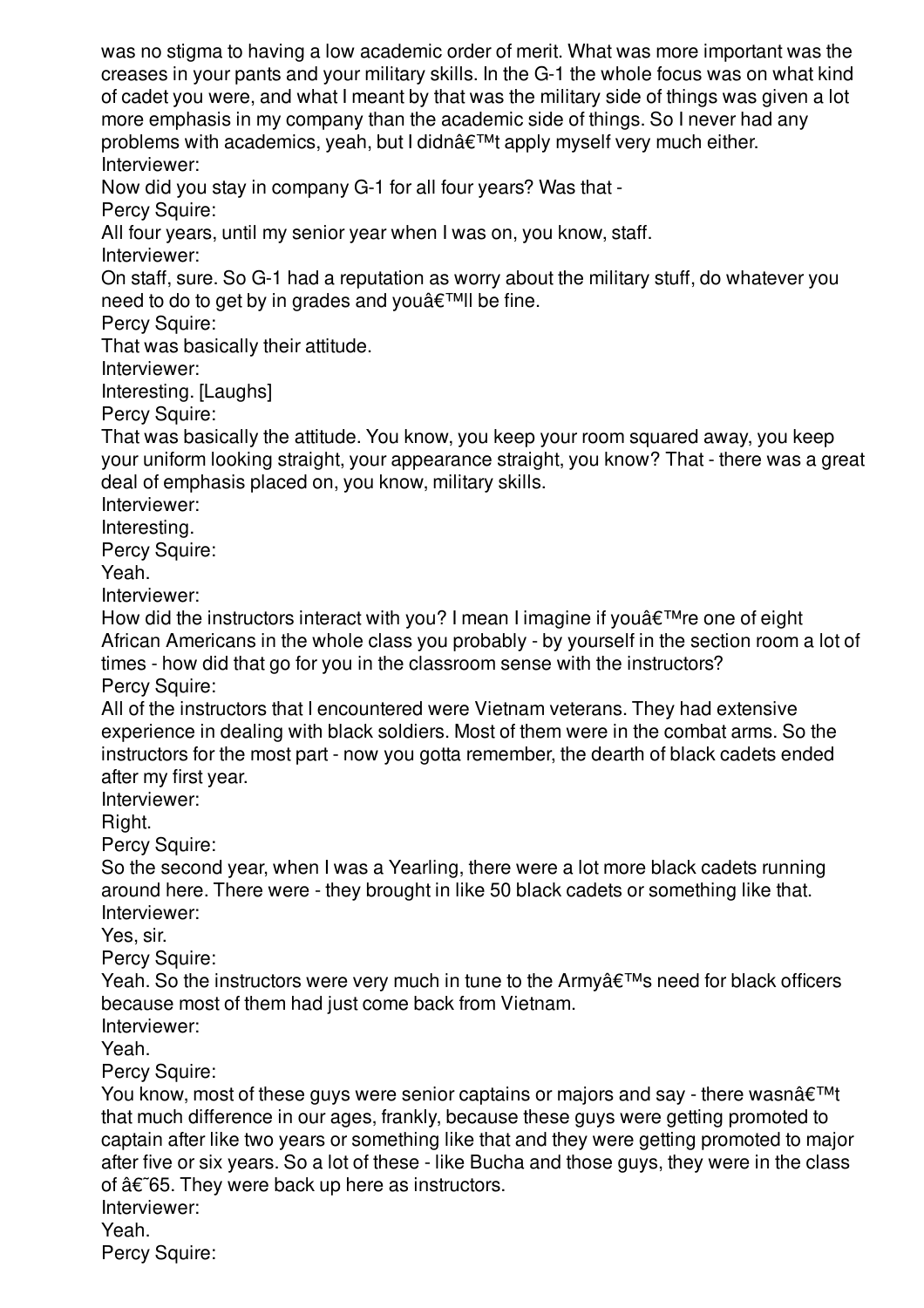Percy Squire: You know, so a lot of the instructors were not that much older than us when you looked. I mean fewer than 10 years.

Interviewer:

Right.

Percy Squire:

And so there was a - I found across the board there was a significant ease among the faculty in dealing with us as individuals.

Interviewer:

I had not thought about the age thing before. That  $\hat{\theta}^{\text{TM}}$ s interesting, yeah.

Percy Squire:

Yeah, well they weren $\hat{a} \in \mathbb{M}$ t much older than us.

Interviewer:

Now you mentioned the explosion in the number of African American cadets that came in starting with the class of  $\hat{\mathcal{A}}\epsilon$  73, and just looking at their graduation numbers,  $\hat{\mathcal{A}}\epsilon$  73 and  $\hat{\mathbf{a}} \in \mathbb{Z}$  both graduated two dozen and almost three dozen in  $\hat{\mathbf{a}} \in \mathbb{Z}$ 75.

Percy Squire:

Yeah.

Interviewer:

So I can see that explosion at least as reflected in graduation numbers. Did you get a sense, you know, while you were a cadet that that was an institutional push to do that and was that something that they involved you guys in as plebes or was that just kind of going on without your awareness?

Percy Squire:

It was going on without my awareness.

Interviewer:

Okay.

Percy Squire:

I believed, though, that there was an institutional push.

Interviewer:

Right.

Percy Squire:

Because there was a great deal of concern that I was aware of at the lack of West Point graduates, black West Point graduates, going into the Army at that time. Interviewer:

Right.

Percy Squire:

There was concern about that. It was something that I heard discussed, and so there was a recognition on my part that the admissions - you know, and I was a - even though there were only eight or nine black cadets in my company or in our class when I came in, I always believed that my admission was to some extent a function of affirmative action. I always believed that. Even though our numbers were smaller -

Interviewer:

Right.

Percy Squire:

-I still believed that the same policies that led to the increased numbers in  $\hat{a}\hat{\epsilon}$  73 had been operative in connection with my admission.

Interviewer:

Okay.

Percy Squire:

So whether that was right or not I believed that, yeah.

Interviewer:

Yeah. And best I can tell, the numbers in the classes ahead of you, with the exception of  $\hat{a} \in \{71\}$ , are about the same as your class.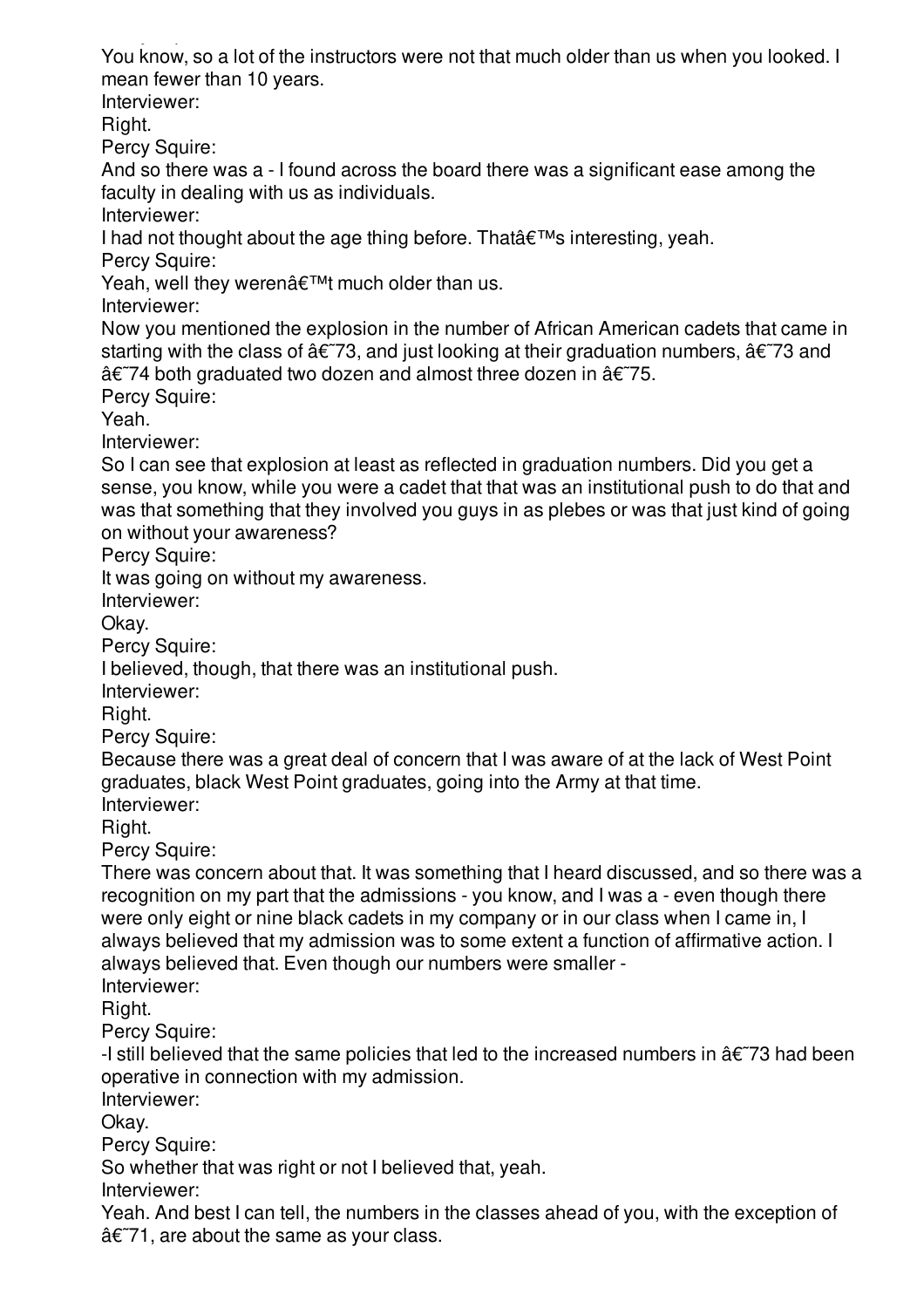Percy Squire: Right. Interviewer:  $\hat{a} \in \{71\}$  was very small, only three graduated.

Percy Squire:

Yeah.

Interviewer:

But I know the Academy appointed an officer starting, I believe, in the summer of  $\hat{a}\hat{\epsilon}$  69, which would explain the class of  $\hat{\mathsf{a}} \in \mathbb{C}$ 73 - well, no,  $\hat{\mathsf{a}} \in \mathbb{C}$ 73 wouldn $\hat{\mathsf{a}} \in \mathbb{C}$ <sup>M</sup>t be quite right, but certainly it was a push, there  $\hat{\mathbf{a}} \in \mathbb{R}^{T M}$ s no doubt about that. When did you first notice, you know, as a Yearling that, wow, there a E™s a whole lot more African American plebes this year than in our class?

Percy Squire:

When I was at Camp Buckner, when they came through for the Plebe Hike.

Interviewer:

Ah, when they were hiking.

Percy Squire:

Because one of the other things that had contributed to my standing in my company was I had spent a number of years in scouting before I came to West Point. I was a Cub Scout then I was in the Boy Scouts, as I indicated. The guy who put me in touch with the congressman I met when I was on the staff at our local Boy Scout camp. Well I was with a troop from the inner city in Youngstown and one of the things that we did a lot of in my Boy Scout troop was we had a drill team, so to speak. And so I knew all these cadences. So when I came to West Point, another thing that was helpful to me in terms of how I fit into my company was I knew a lot of cadences that these guys had never heard, and they liked them.

Interviewer:

[Laughs]

Percy Squire:

And they were strictly inner city, you know, little jingles we used to sing. So whenever we got into formation the platoon leader or someone would say,  $â€æSquire$ , call cadence, $â€$ okay, and I would say these different cadences, sound off, this, that and the other. Interviewer:

Right.

Percy Squire:

Well, when I was at Buckner at the end of my Plebe Year and the plebes would come through there on their Plebe Hike I was a Yearling.

Interviewer:

Right.

Percy Squire:

But the plebes came through - I heard these cadences that I knew these were black people because, you know, they were singing, you know, Dyke and the Blazers, War. You know, I heard - when I first met Butch Ferguson he didn't know but I was standing there at Camp Buckner and I heard him calling cadence as their company came through and then I heard several other people, you know? So that was my first exposure to them. Interviewer:

Interesting.

Percy Squire:

And I could tell right then from a cultural standpoint there was a change occurring.

Interviewer:

Interesting.

Percy Squire:

There was a change occurring.

Interviewer: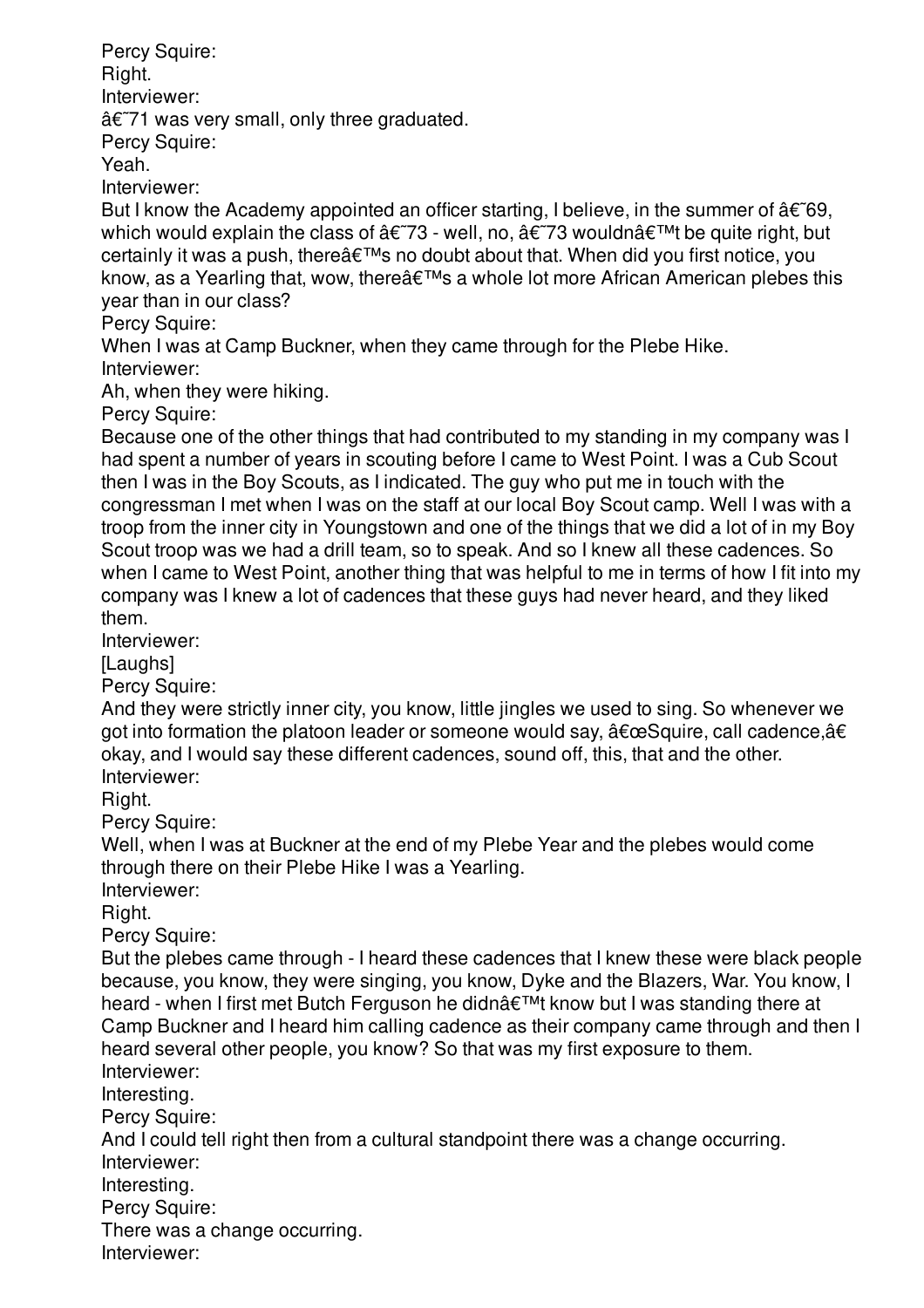Can you think of some examples of some of these cadences? Percy Squire: Oh, I can remember them very well. Interviewer: Yeah? Percy Squire: I can remember them very well. Interviewer: You want to sing one for us? Percy Squire: Oh, I won $\hat{a} \in T^M$ t - I $\hat{a} \in T^M$ m not gonna sing it, but I mean I can sing - you know, there was a song by War, you know,  $\hat{a} \in \hat{c}$  early in the morning before you eat your breakfast you got to get down.â€ Have you ever heard that? Well they turned that into a cadence but they were saying,  $\hat{\alpha} \in \mathbb{R}$  in the morning before you eat your breakfast you gotta run around. $\hat{\alpha} \in \mathbb{R}$ They $\hat{\mathbf{a}} \in \mathbb{M}$ re talking about doing PT. Interviewer: Okay. Percy Squire: There was another one by Dyke and the Blazers called  $\hat{a} \in \hat{w}$ We Got More Soul. $\hat{a} \in$ Interviewer: Okay. Percy Squire: You know? Interviewer: So they were taking popular songs - Percy Squire: They were taking popular songs. Interviewer: -adapting it to the military situation? Percy Squire: Thatâ€<sup>™</sup>s right. Interviewer: Interesting. Percy Squire: And I had never heard that until these black guys were coming through. None of the other eight companies when I was a cadet - the cadences that I sang were more military cadences and they didn $\hat{\mathbf{a}} \in \mathbb{M}$  have that popular culture impact. Interviewer: Okay. Percy Squire: I learned them through scouting. Interviewer: Got it. Percy Squire: But they were standard cadences, you know,  $\hat{a} \in \mathbb{C}$ Jody $\hat{a} \in \mathbb{C}^{\mathbb{N}}$ s Got Your Girl and Goneâ€ and all that kind of stuff. Interviewer: Right. Percy Squire: Okay, where these guys were actually singing War and people - and then they were adapting those cadences. Interviewer: So they were stepping it up a notch there.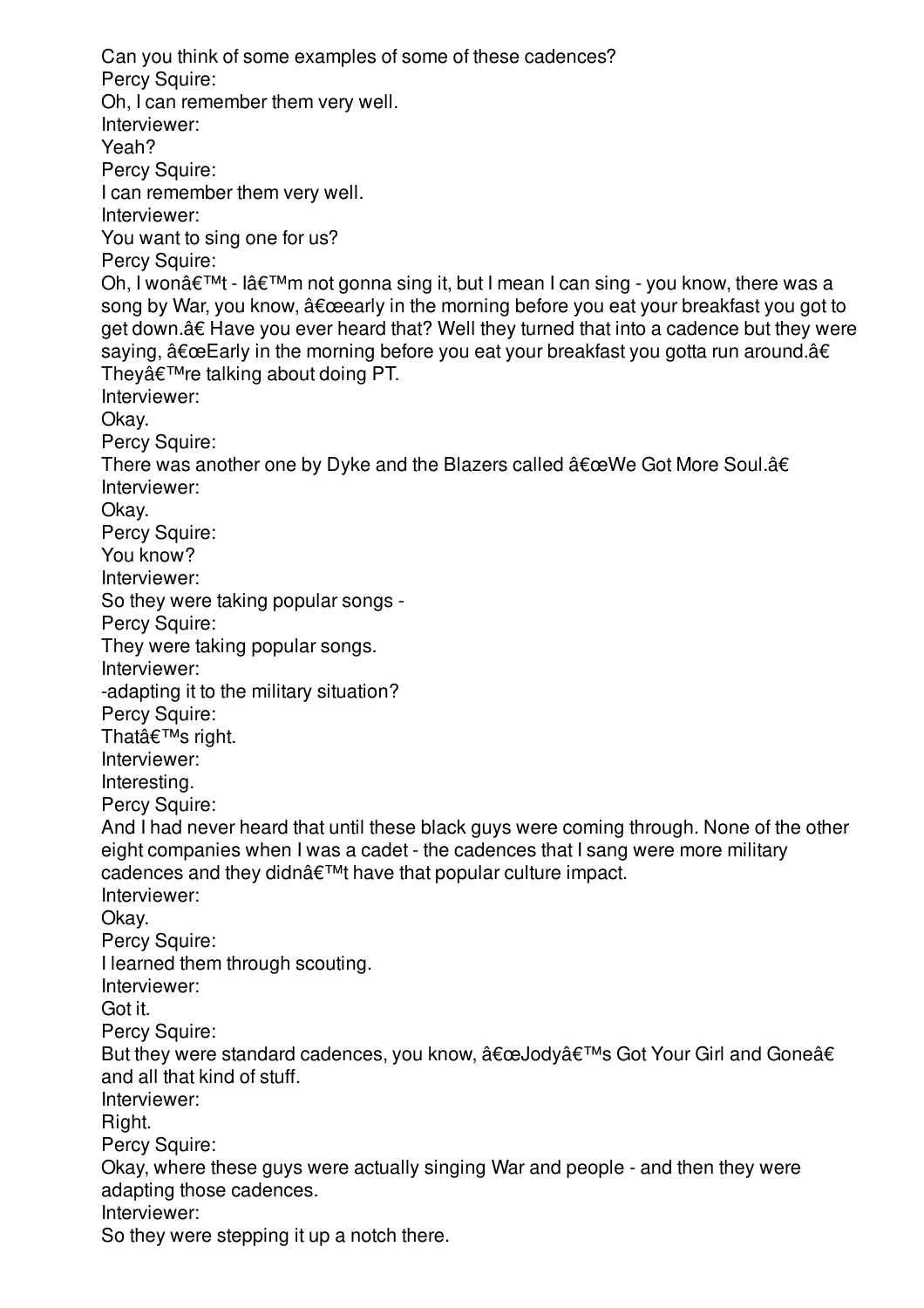Percy Squire: Yes they were. Interviewer: Okay. Yes. Interviewer: Interesting. Percy Squire: And I could tell there was a cultural shift occurring then. Interviewer: Okay. Now one of the other - actually, one other question I wanted to ask you before we go to the next thing. African American officers, how many - do you remember a lot of African American officers on the faculty while you were a cadet? Percy Squire: Oh, yes. I - see, you donâ $\epsilon^{\text{TM}}$ t have as much exposure - lâ $\epsilon^{\text{TM}}$ m not sure who was up here when I was a plebe because, you know, when you're a plebe you keep a very low profile, at least when you  $\hat{\mathbf{z}}^{\text{TM}}$  re in First Regiment. And all I wanted to do was get to the academic building and then get back to my room safe, you know, without getting stopped, because at that time they had people who prowled central area, you know, and when you came across they  $\hat{\alpha} \in \mathbb{M}$ d stop you and check your shoes, they  $\hat{\alpha} \in \mathbb{M}$ d check your gig line, they checked your brass, and you could get written up. Interviewer: Okay. Percy Squire: So when we came out of the barracks, you know, we were ready and we were doubled you had to double time everywhere you went, and all I wanted to do was get to Thayer Hall without running into somebody who's gonna write me up, you know? Interviewer: Right. Percy Squire: So I wasn $\hat{\mathcal{A}} \in \mathbb{M}$ t as knowledgeable about who was on the faculty or anything like that. That changed in my second and third year when I actually was able to take time and gaze around and look and see what was going on. Interviewer: Interesting. Percy Squire: And at that time there were blacks on the faculty. It became increasingly more prevalent as the years went on. Interviewer: Okay. Percy Squire: I don $\hat{a} \in \mathbb{M}$  have a distinct recollection of the number in my first year but I knew there were some blacks on the faculty, but I recall, you know, Fred Gordon was a Spanish professor at the time. Mel Bowden was in the social science department I think, so there were a few, but by the time I got to be a senior there were probably about 20 or 25, you know? Interviewer: Okay. Percy Squire: Initially there were three or four, as I recall, you know? Interviewer: Okay. Percy Squire: We had a major named Baugh who was actually a graduate. Interviewer: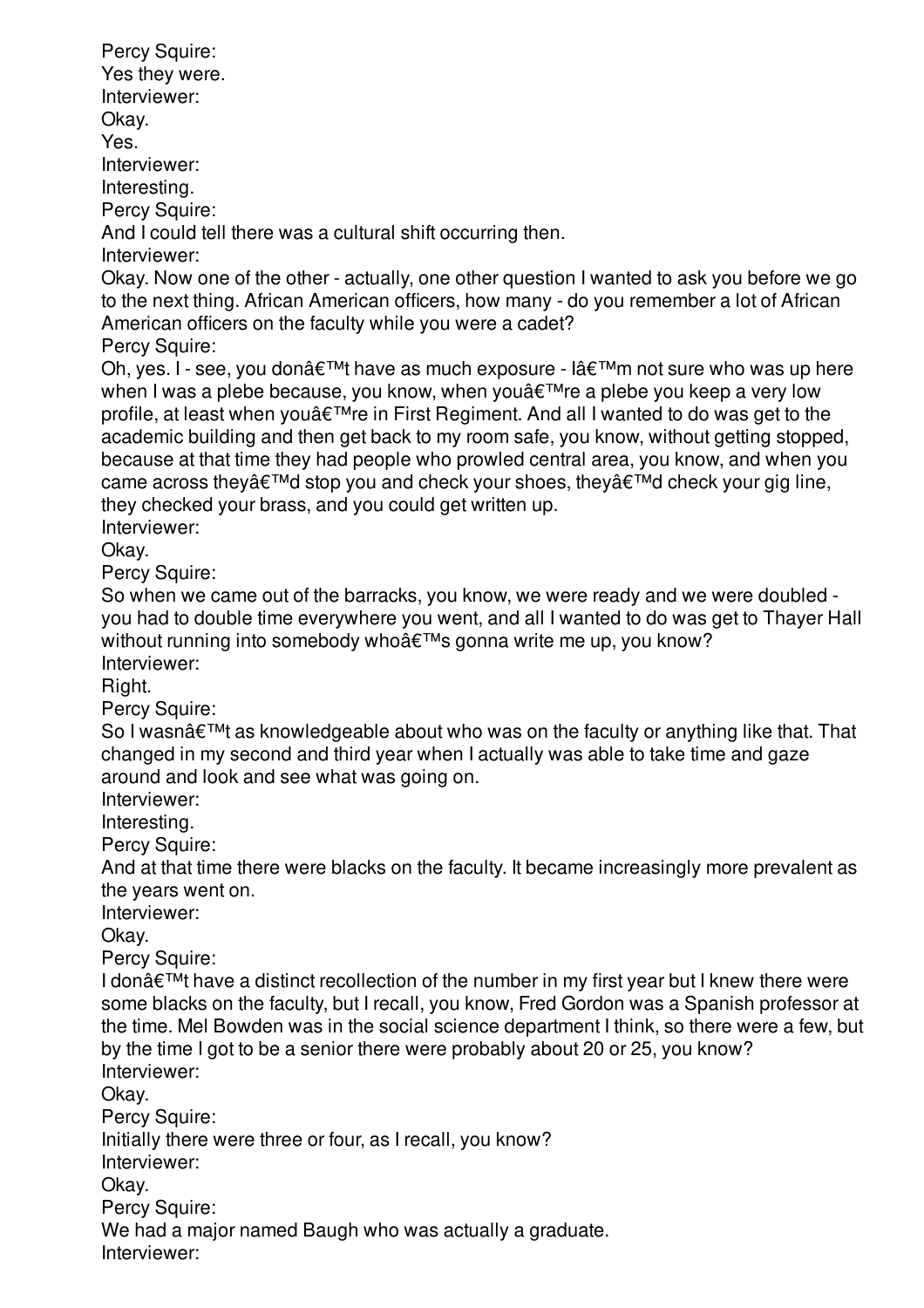Okay.

Percy Squire:

B-A-U-G-H. He taught in the military instruction department.

Interviewer:

Okay. Now I know the number of black graduates at that point was - I want to say by that point were probably still just under 100 all total by the time, you know, your class went through, so that  $\hat{a} \in \text{TM}$ s -

Percy Squire:

I think it was under 50 because I think - someone told me that the guys in our class were like 52, 53, 54.

Interviewer:

Okay, so maybe the hundreds after you add in a few classes after you.

Percy Squire:

Right, yeah.

Interviewer:

Much larger, yeah. Which is interesting  $\hat{a}\hat{\epsilon}$  cause if you $\hat{a}\hat{\epsilon}^{\text{TM}}$ re under 50 and then all of a sudden you have a class that has 24 two years in a row that's a significant jump. You mentioned football already, the 150-pound football experience.

Percy Squire:

Right, mm-hmm.

Interviewer:

Really want to ask you about some of your other experiences on the club side especially. Percy Squire:

Okay.

Interviewer:

And I know that was one of the pictures we were looking at before. So tell us a little bit about the behavioral science club and kind of how that came about as an organization or what it became to you guys, what it represented to you guys.

Percy Squire:

The behavioral science club became  $a\hat{\alpha} \in \mathcal{C}$  location where black cadets started to gravitate as a result of activities that were going on in the Academy to address issues affecting black cadets, and what I mean by that, there was a group that someone started. I donâ $\epsilon^{\text{TM}}$ t know if it was the commandant or the superintendent or whoever. It may have been the head of the social science department. And their objective was to cause the proper assimilation of blacks into the Corps of Cadets, and that was being pursued primarily by the Contemporary Affairs Seminar for the behavioral science club, and the Contemporary Affairs Seminar as I recall was just a small group of cadets who were in the behavioral science club. The behavioral science club was more of an umbrella organization.

Interviewer:

Okay.

Percy Squire:

And there were several subordinate elements to it, one of which was a Contemporary Affairs Seminar, and what the Contemporary Affairs Seminar did, it focused on things that were happening within and outside the Academy that were of contemporary interest. Interviewer:

Okay.

Percy Squire:

And one of the subjects that they undertook was to look at the assimilation of blacks into the Corps of Cadets. There was a gentleman by the name of Quay Snyder who I think was in the - he was Colonel Quay Snyder and there was also a colonel by the - Roger Nye and all of these people were looking at things that they could do to facilitate the transition of blacks into the Academy without disrupting the norms here, and what I mean - for instance, we had haircut inspections every Thursday.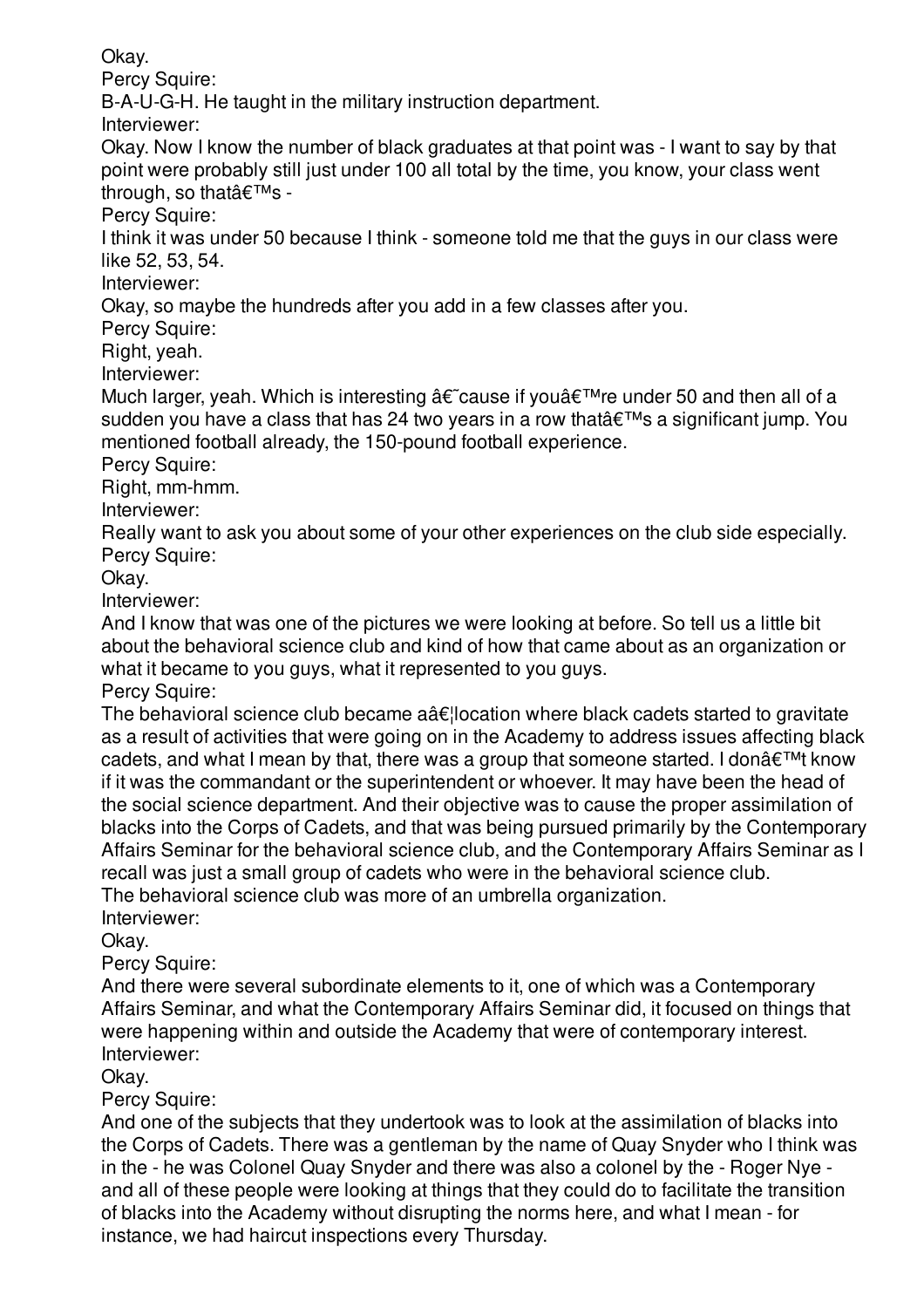Interviewer:

Right.

Percy Squire:

And at that point, you know, the upperclassmen would tell you,  $\hat{a} \in \mathbb{C}$ Mister, you gotta get a whitewall haircut,â€ and we were like a whitewall haircut? I understood the concept but it was physically impossible, you know? And so they needed to come up with another way of describing what the standard was.

Interviewer:

Right.

Percy Squire:

So there was an effort undertaken to identify a lot of what these were facially neutral policies that really had an inappropriate impact on blacks.

Interviewer:

Right.

Percy Squire:

And that was the original focus as I recall of - that wasn $\hat{a} \in \mathbb{T}^M$ t the reason the Contemporary Affairs Seminar existed but that was one of the things that the Contemporary Affairs Seminar undertook to address, and so there were things like that. There were these inherent, you know, contradictions in the way the Academy was regulating things. Interviewer:

Gotcha.

Percy Squire:

And the whitewall haircut was just one that really came to me.

Interviewer:

One of the examples.

Percy Squire:

Other - the other one was like the mixers. You know, I was the hop manager my plebe year. Interviewer:

I was gonna ask you about that  $\hat{a} \in \tilde{c}$  cause  $\hat{a} \in \tilde{c}^{\text{TM}}$ m not familiar with that term.

Percy Squire:

I was the hop manager. Oh, no -

Interviewer:

That's one that's - I think died off.

Percy Squire:

Yeah. What they had then was every company elected a person to be the company  $\hat{\alpha} \in \mathbb{N}$ s representative with the Cadet Hostess $\hat{a} \in T^{M}$ s Office.

Interviewer:

Okay.

Percy Squire:

And they were called a hop manager.

Interviewer:

Gotcha.

Percy Squire:

And we would go to the Cadet Hostess's Office and they would tell you where there $\hat{a} \in \mathbb{M}$ s gonna be a mixer this weekend or that weekend. Then you were expected to communicate that back to your company mates and so forth, so that was a - you know, you got to wear a red sash to the hops and all that kind of stuff, right, and my [laughs] - after two or three of these hops it was like I wasn $\hat{\mathbf{a}} \in \mathbb{M}$  feeling these hops, okay, because they were bringing all these ladies in - you know, it was all male at that time - Interviewer:

Right.

Percy Squire:

-over to Cullum Hall and all these women would come in through the front door and the guys would pick and choose, and there were never any black girls.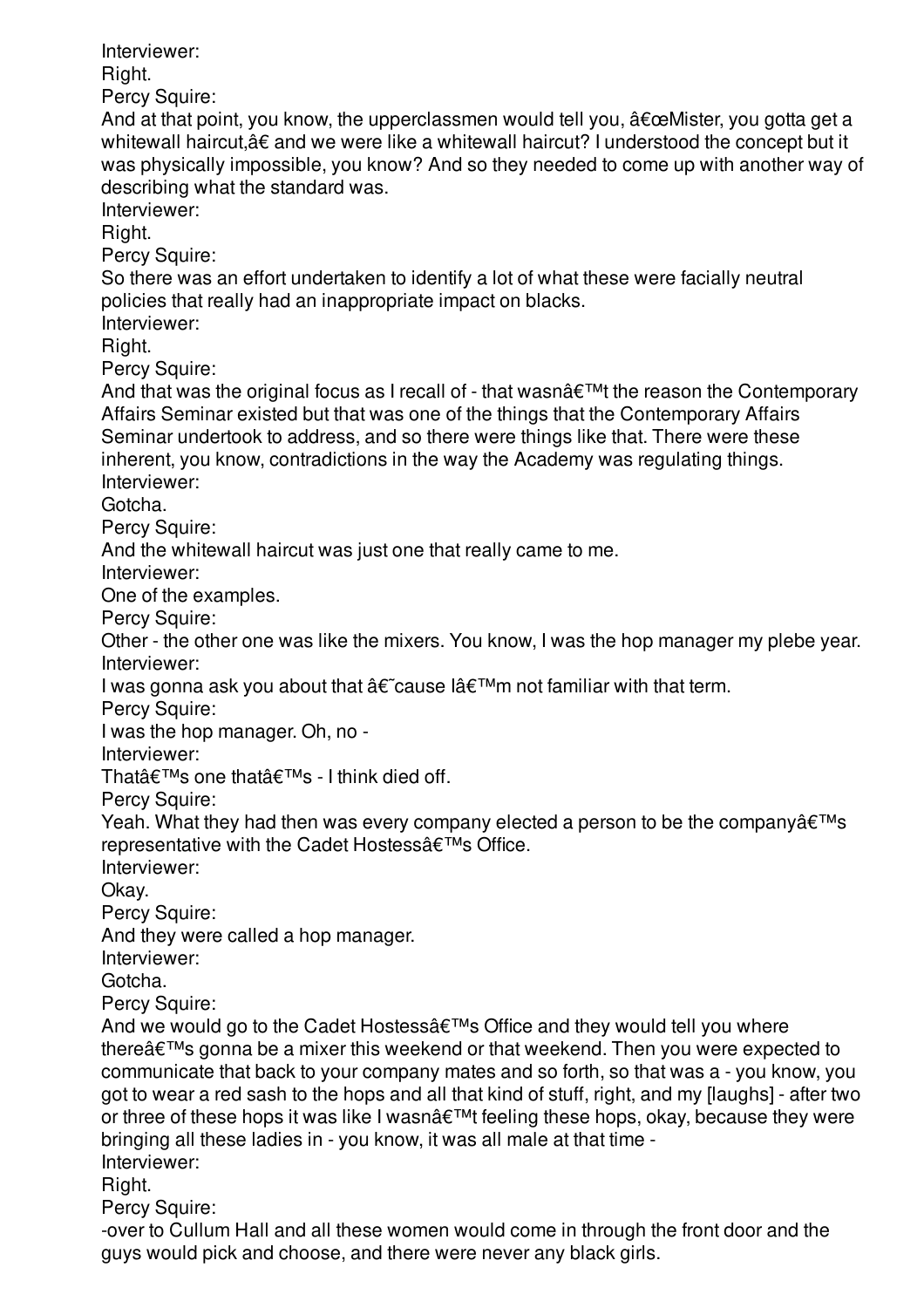guys would pick and choose, and there were never any black girls. Interviewer: Right. Percy Squire: You know, and a lot of the southern guys up - you know, if you grabbed a white girl they didnâ€<sup>™</sup>t like it. Interviewer: Right. Percy Squire: You know, so that was another thing that the Contemporary Affairs Seminar undertook to address. Interviewer: Okay. Percy Squire: Was, you know, this social - because in many respects the black cadets didn $\hat{a} \in \mathbb{M}$  want to go to the hops, you know, because even if the females - and to a large extent they were they weren $\hat{a} \in \mathbb{M}$  the ones who really had an objection to interacting with black cadets, but a lot of these guys who grew up south of the Mason-Dixon Line did. Interviewer: Right. Percy Squire: And so you - you know, you could be over at the hop and, you know, link up with a white woman and get flack for it when you got back to the company. Interviewer: Right. Percy Squire: So those were some of the real, you know, challenges facing black cadets early on here. Interviewer: So what was the - and I was just looking at that Howitzer picture again and it certainly shows no evidence of a whitewall haircut so - Percy Squire: No, no. Well, that came about - Interviewer: Later on. Percy Squire: My hair for the first three years I was at West Point was just like it is now. Interviewer: Okay. Percy Squire: But what happened is, is they began to try to formulate a haircut regulation, you know, and many companies because they couldn't get the whitewall, the black cadets were being told, well, you have to wear your hair like Percy Squire, and so a lot of the younger guys said to me,  $â€ceHey, grow some hair,†you know? So I grew it out -$ Interviewer: [Laughs] Helps us out. Percy Squire: I'm serious. That's how that - so I grow an afro. I didn't even wear an afro until I was a Firstie. Interviewer: Interesting. Percy Squire: Yeah, but that  $\hat{\mathcal{H}}^{\mathsf{M}}$ s why because they were saying to me, inappropriately - you had upperclassmen telling them you have to wear your hair like Percy Squire. Well, listen, that wasn $\hat{\mathbf{a}} \in \mathbb{M}$  the standard.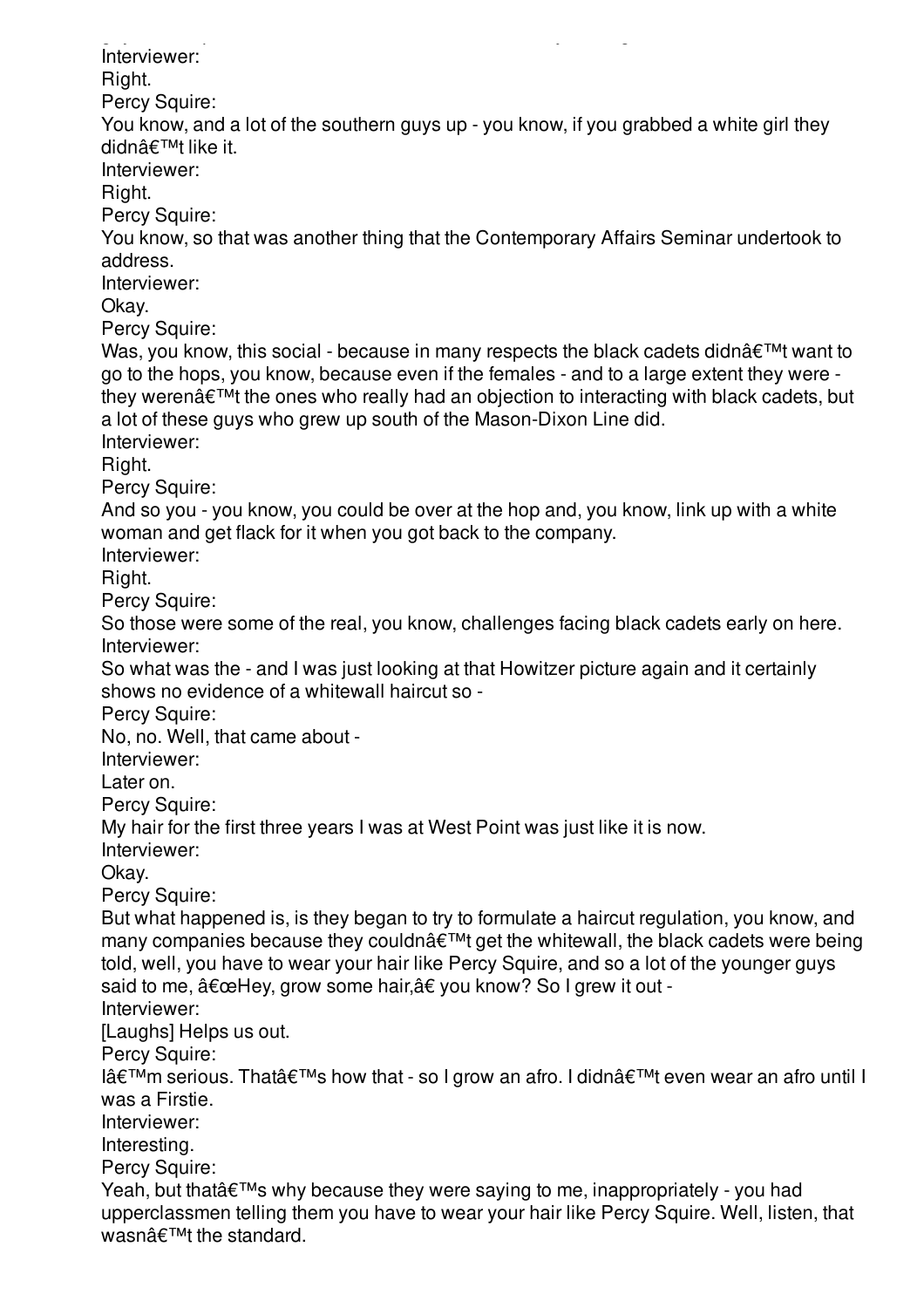Interviewer: Right. Percy Squire: So, you know, there were things going on - Interviewer: That's interesting. Percy Squire: You know, a lot of the guys were packing their hair down, put in stocking caps and so forth, and the upperclassmen just didn $\hat{\mathbf{a}} \in \mathbb{M}$ t know how to deal with it. Interviewer: Right. Percy Squire: So they came up with - you know, there was a - you know, they developed a regulation. It still wasn't a very effective one. Interviewer: Right. Percy Squire: But we grew longer hair because of it. That  $\hat{\theta} \in \mathbb{M}$ s why I did. Interviewer:

That $\hat{\mathcal{H}}^{\text{TM}}$ s kind of funny. So the Contemporary Affairs Seminar, what was the mechanism for them to - after they discussed things and figured out, hey, we need to make this recommendation, how did that get fed back into the official system, whether the commandant system or whatever?

Percy Squire:

Well there were club advisors and so forth, and we would have discussions and, you know, various things were suggested. I mean the administration knew everything we did. So even though - you know, you have an officer representative at that point for every club. Interviewer:

Right.

Percy Squire:

And it  $\hat{\mathbf{a}} \in \mathbb{M}$ s - [laughs] it became quite clear to me everything we did was being reported back to the administration. It  $\hat{\mathbf{a}} \in \mathbb{M}$ s not - it  $\hat{\mathbf{a}} \in \mathbb{M}$ s - we were a cadet group but we couldn $\hat{\mathbf{\alpha}} \in \mathbb{R}^{m}$  do anything unless it was approved by the appropriate, you know, person in a position of wherever it was, whether it was the social science department or whether it was the administration or the commandant; all of the things that we discussed, you know, would end up, you know, with someone reacting to it, yeah.

Interviewer:

Okay. Now which of the organizations do you - was - became kind of the de facto black student union?

Percy Squire:

It was the Contemporary Affairs Seminar.

Interviewer:

Okay.

Percy Squire:

Contemporary Affairs Club, yeah.

Interviewer:

Now did that happen at some point because all the white cadets just stopped showing up or was that a change in the club leadership or how did that evolve? Percy Squire:

The Contemporary Affairs Seminar at the outlet was attended by white cadets as well as black cadets who were interested in contemporary issues.

Interviewer:

Okay.

Percy Squire: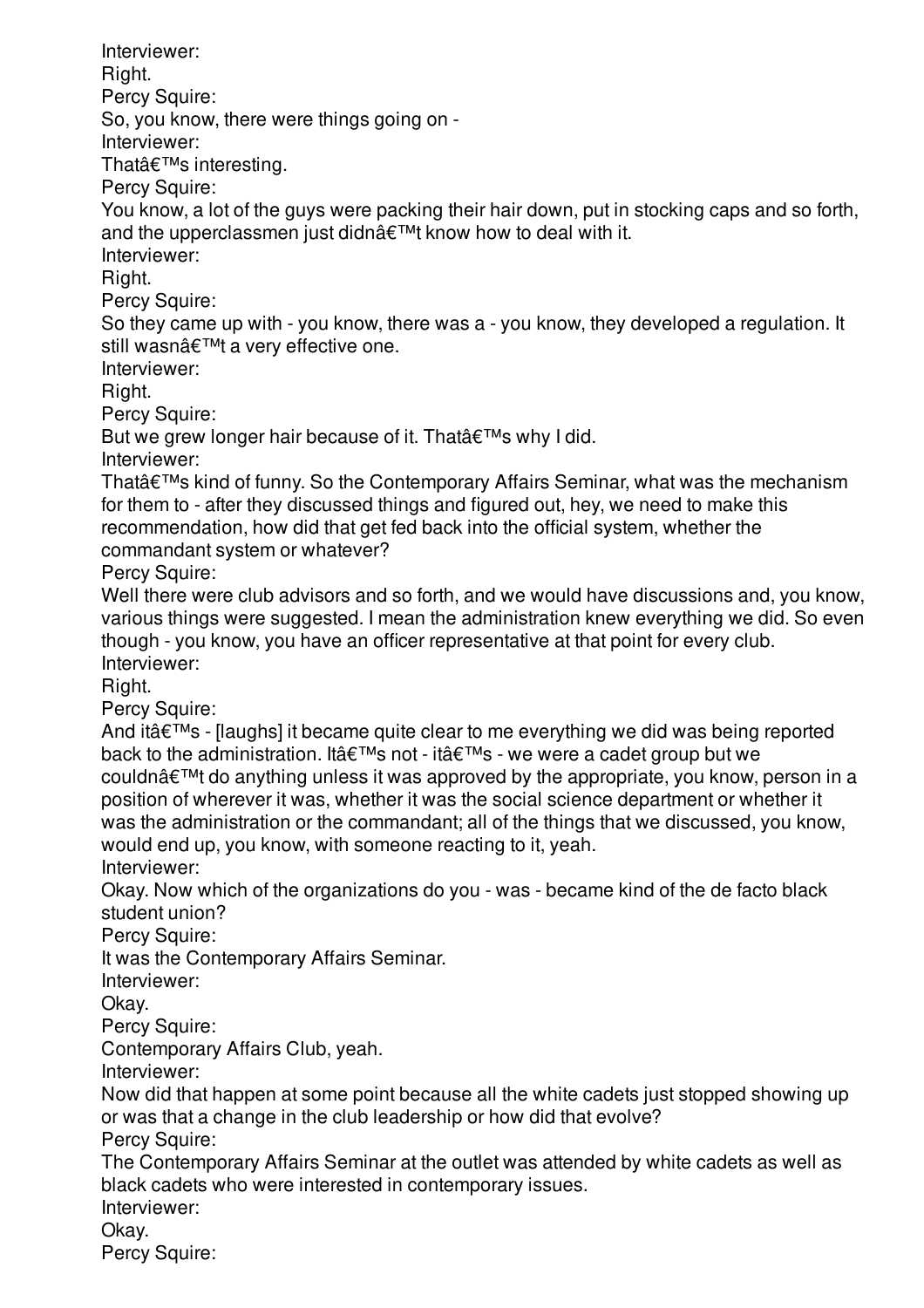Percy Squire: The black cadets began to attend Contemporary Affair Seminar meetings because in order to benefit from some of the activities and academy resources, to utilize those resources you had to be part of a club structure.

Interviewer:

Okay.

Percy Squire:

For instance, we wanted to go on trips. Well, you know, clubs took trips. So it was a way to get off post. If you went to - we went, for instance, to a psychodrama at the Marino Institute in New York. The Contemporary Affairs Seminar went down there. And the - it may have been - I said it was social sciences and now that I think about it Colonel Snyder and those guys were in what they called MP&L.

Interviewer:

Okay.

Percy Squire:

Military, psychology and leadership.

Interviewer:

Yeah.

Percy Squire:

That $\hat{a} \in \mathbb{M}$ s - so the Contemporary Affairs Seminar, now that I think about it, came under the auspices of the Department of Military Psychology and Leadership.

Interviewer:

Okay.

Percy Squire:

And there were officer representatives there, and by being affiliated with a club you then had access to certain academy resources. If you wanted to have an event you could get a room at the - in Thayer Hall or in Thayer Hotel.

Interviewer:

Gotcha.

Percy Squire:

There were places you could go to do things. If you wanted to get a bus, you know, you could do it through a club. So we began to all attend Contemporary Affairs Seminar meetings for those reasons. They were talking about issues that were of interest to us plus we wanted to participate in activities, and through Contemporary Affairs you could do that. So the white guys that were in Contemporary Affairs didn $\hat{\mathcal{H}}^{\text{TM}}$  automatically just leave itâ $\epsilon$ <sup>TM</sup>s just that there became this overwhelming number of black cadets and we were able to elect our own hierarchy, but the bottom line is the white cadets who were in Contemporary Affairs were interested in these issues and many of them remained. I was telling Ty this morning, one of the main guys who I can recall, Bill McLaughlin, ended up being the brigade adjutant and was a very senior person in the Nestle Corporation when he got out of the Army.

But Bill was always very, very active in the Contemporary Affairs Seminar as was Jay Kimmitt, you know? His brother, Bob, was here but Jay was my roommate. Jay always went to Contemporary Affairs meetings.

Interviewer:

Okay.

Percy Squire:

So contrary to - the Contemporary Affairs Seminar could function in the manner of a black student union but it wasn $\hat{a} \in \mathbb{M}$  racially exclusive and the white cadets who remained in the Contemporary Affairs Seminar remained because they were interested in what the Contemporary Affairs Seminar was doing.

Interviewer:

Interesting.

Percy Squire: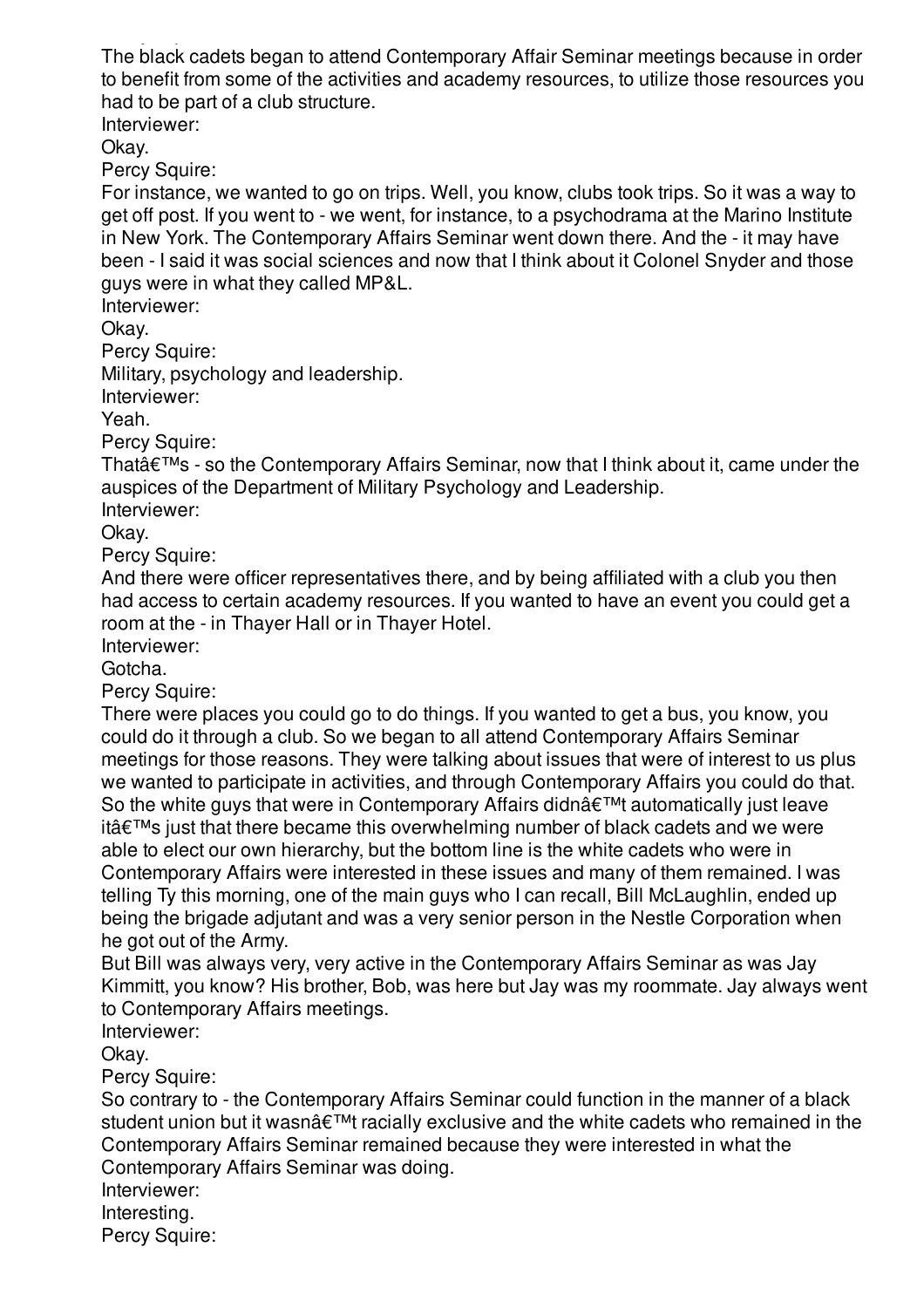So that  $\hat{\epsilon}^{\text{TM}}$ s the way the - yeah - it evolved. Interviewer: The resources piece makes a lot of sense. Percy Squire: Yeah. Interviewer: You had to have some officialness - Percy Squire: Right. Interviewer: -to get all the stuff. Percy Squire: Yeah, because see what we wanted primarily was we wanted the Academy to send buses to like Vassar or to Bloomfield or to New Paltz State or to some of these places within a 50 mile radius where there were black students. Interviewer: Right. Percy Squire: Because those black women at those organizations were going through the same thing we were going through. Vassar was bringing in a bunch of ladies in in  $\hat{a}\hat{\epsilon}$  67,  $\hat{a}\hat{\epsilon}$  66 - they hadn $A \in T$ <sup>Mt</sup> done that. Interviewer: Right. Percy Squire: But all of a sudden in  $\hat{a}\in 70$  and  $\hat{a}\in 71$ , all of a sudden there was Kendrick House and Vassar, which was where all the black girls lived. Well, we would send a bus up to Kendrick House or you would go down to Mount Holyoke or - all of these schools around here were going through the same phenomenon that was occurring at West Point. Interviewer: Interesting. Percy Squire: Yeah. So we were establishing contacts with these female universities and so forth around here, and then the Army, West Point, would send a bus down there and they  $\hat{\alpha} \in \mathbb{N}$  bring these girls back and sometimes we had events at the Thayer Hotel, sometimes we had events on the supe  $\hat{a} \in \mathbb{N}$ s yacht but, you know, we had a lot of social activities. There were a lot of dances and things like that and they were bringing these girls up because again there was - the Academy had not provided otherwise, and so we worked up through the Cadet Hostess's Office. Interviewer: So this was you guys coming up with the ideas but using the resourcing abilities of the club. Percy Squire: We had - basically, when - if you would go to the Cadet Hostess $\hat{\mathbf{a}} \in \mathbb{M}$ s Office and talk about, hey, why isn $\hat{\mathfrak{a}} \in \mathbb{T}^M$ t this or that, they would say,  $\hat{\mathfrak{a}} \in \mathbb{C}$ This is the way you have to do it. You have to go through a club, there has to be - because clubs have a budget, clubs have an officer representative, and you can get a bus.â€ If you were in a club, the French club, and you wanted to go down to something in New York, you know, to the French Embassy or something - Interviewer: Right. Percy Squire: -the French club could do that. Interviewer: Right.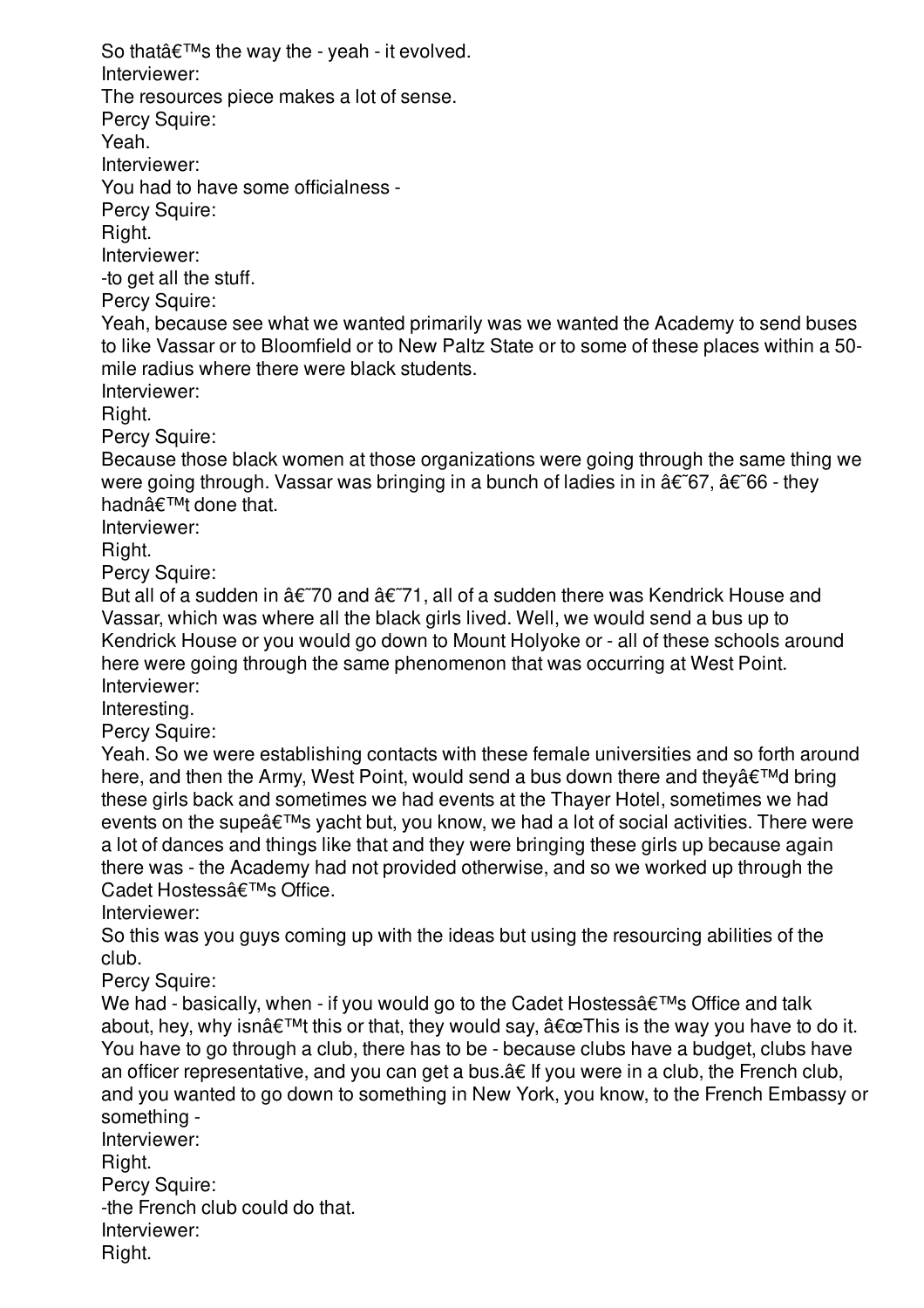Right. Percy Squire: So the Contemporary Affairs Club began to do things that were consistent with the mandate of the Military Psychology and Leadership Department. Interviewer: Interesting. Percy Squire: Yeah. Interviewer: So Cadet Squire individual could not walk in and get a bus - Percy Squire: No. Interviewer: -but Cadet Squire, representative of the Contemporary Affairs Seminar, fill out this paperwork, here's your bus. Percy Squire: You could get a bus. Interviewer: Makes perfect sense. Percy Squire: That $\hat{a} \in \mathbb{M}$ s why it was done like that. Interviewer: So I imagine that there also has to be some momentum provided by these large classes coming right behind yours - Percy Squire: Definitely. Interviewer: -in terms of membership in these interesting - or, you know, items of interest, topics of interest to black cadets. Percy Squire: Well, it only took one visit to a hop to know it was whack. Interviewer: [Laughs] Percy Squire: So after that [laughs] they were coming to the Contemporary Affairs Events. Interviewer: Okay. Percy Squire: So guys - the big impetus to people belonging to the Contemporary Affairs Seminar were social activities. Interviewer: Right. Percy Squire: That was the big impetus behind it. You know, you had so limited - your free time was very limited. Interviewer: Right. Percy Squire: You couldn $\hat{\mathbf{a}} \in \mathbb{M}$  get off campus or the post, I mean. Interviewer: Right. Sure. Percy Squire: So the only outlet socially the cadets had was the Contemporary Affairs Seminar. Interviewer: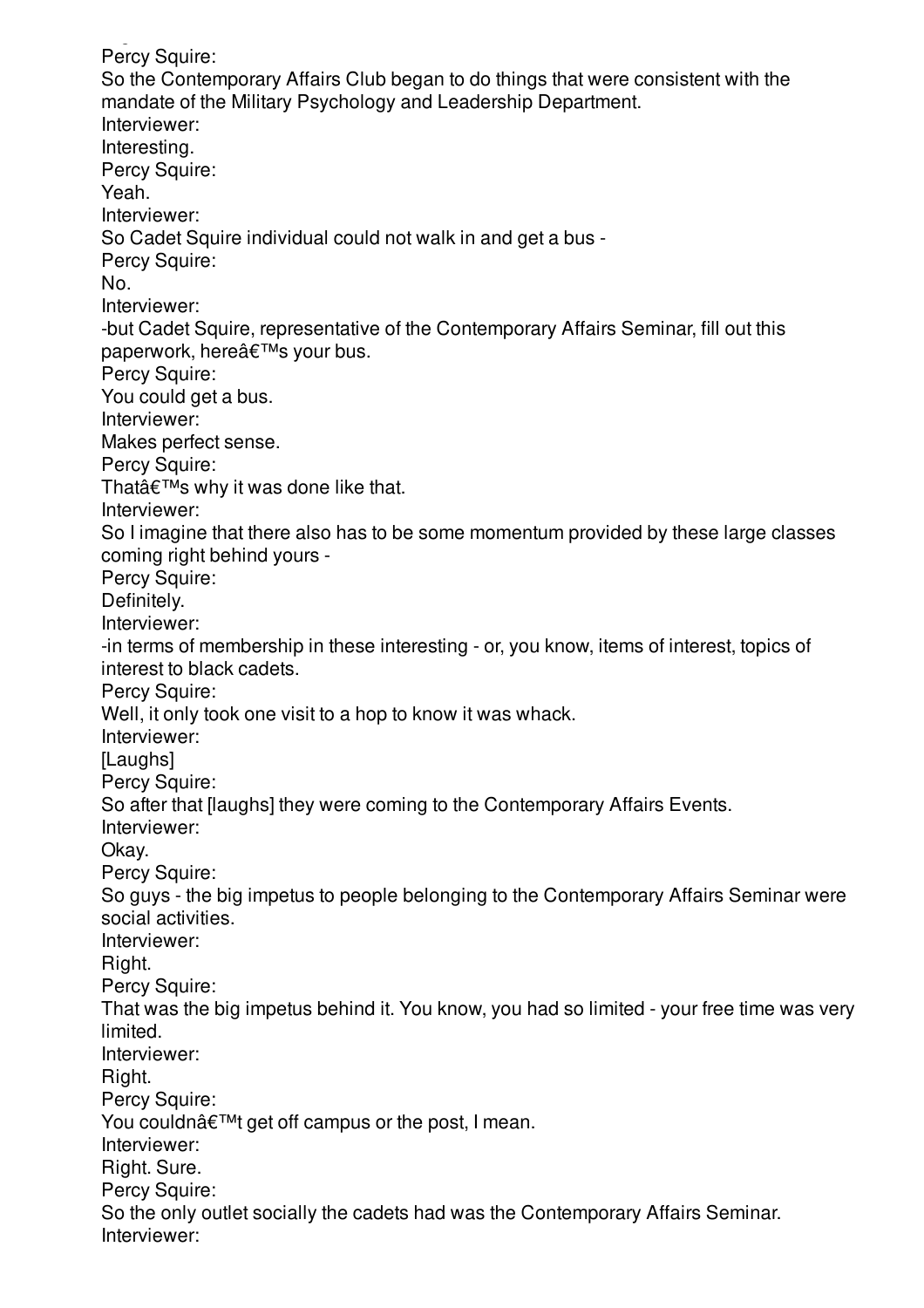Okay. Now we're talking very late  $\hat{a}$ €™60s, early  $\hat{a}$ €™70s here.

Percy Squire:

Right.

Interviewer:

What kind of a connection do you think Contemporary Affairs either as a club or individual cadets saw to the larger Black Power movement, social unrest going on in the civilian world at that time?

Percy Squire:

We received a copy of the New York Times every morning. We were acutely aware of what was going on around us. You have to put into context the point in time when we came in here. In April 4, 1968 Martin Luther King was shot and killed. The nation erupted. In June, Robert Kennedy was killed.

Interviewer:

Right.

Percy Squire:

During our time as high school students I mean we saw the shootings, Medgar Evers - I mean you can just go down - Schwerner, Goodman and Chaney.

Interviewer:

Right.

Percy Squires:

Malcolm X - you - this was an explosive period in American history, so we were all very aware of what was going on in American society, plus the Vietnam War was raging at the time.

Interviewer:

Right.

Percy Squire:

So aside - the American society was literally coming apart at the seams, you know, and so there was a strong recognition and appreciation for what was going on elsewhere, and we talked about that a lot because, you know, if you have an opportunity to go home and you went to Port Authority in your uniform, you know, you were called a Tom, you were called a sellout, you know? And so those things created a considerable amount of consternation among black cadets, you know? There was tremendous concern about being politically relevant within the context of even being in the military academy. There was still a concern about not being totally outside, you know, of what was going on among our peer group. Because at that point in the Civil Rights Movement the shift had occurred from integration to Black Power.

Interviewer:

Right.

Percy Squire:

And the activists were young people - Stokely Carmichael, Rap Brown, you know, people like that, and then the Black Panthers. All of that was something of which, you know, we were all very aware because all you had to do was go to Port Authority and those folks were in there passing out leaflets and they would challenge and confront you. Interviewer:

You're talking about the Port Authority bus station down in New York City. Percy Squire:

Yeah. Everyone went through Port Authority. Anywhere you wanted to go - there was a Trailways station right here in Highland Falls and you could get - if you had a short weekend or something like that you get on a Trailways bus and it took you to Port Authority.

Interviewer:

Right.

Percy Squire:

And from there you went to wherever else you wanted to go, and -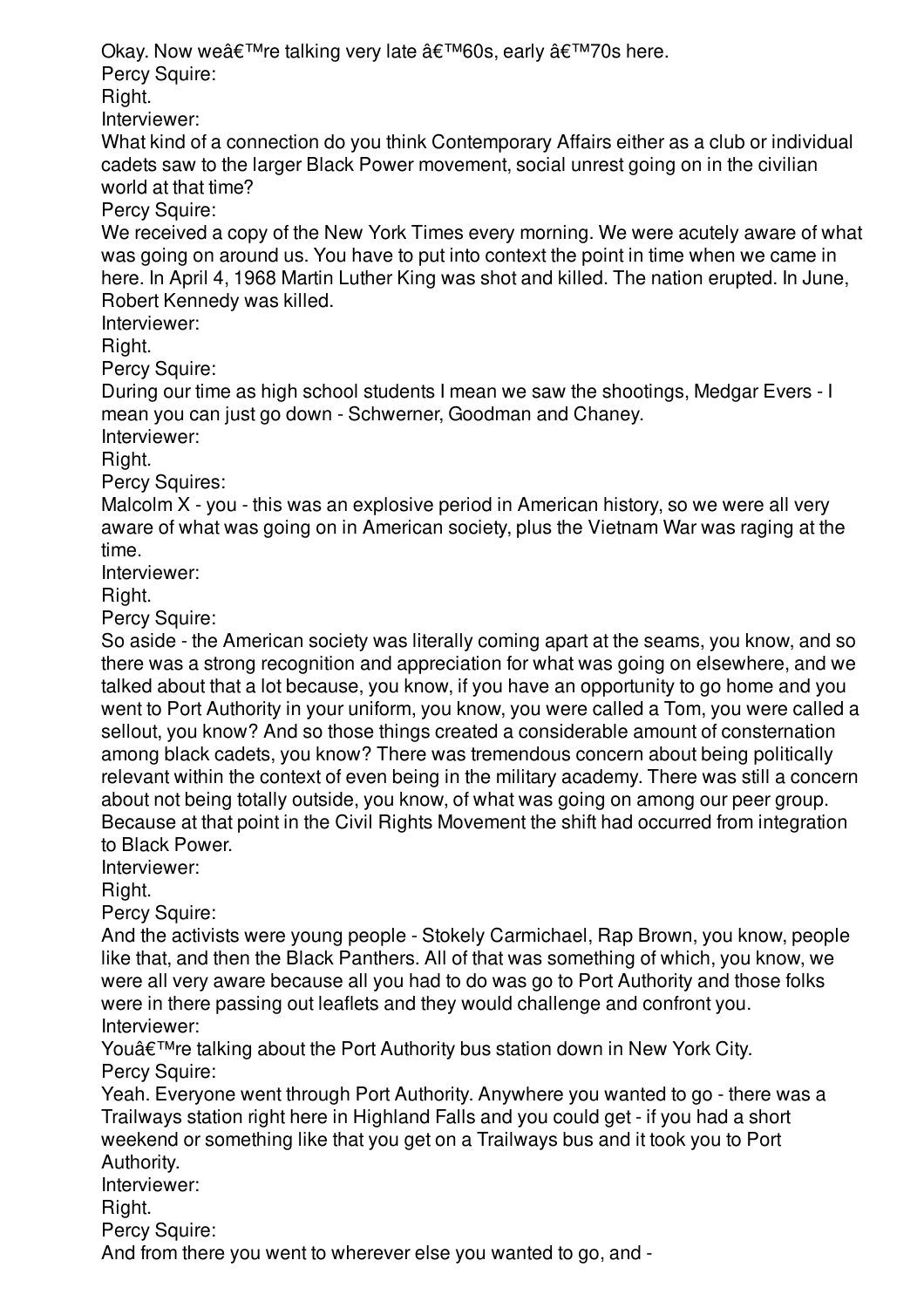And from the you went to where  $\alpha$  you wanted to go  $\alpha$  you wanted to go, and  $\alpha$ Interviewer:

But that was not a safe place to be in uniform is -

Percy Squire:

It got to the point where you - where people wouldn $\hat{a} \in \mathbb{M}$  wear their uniforms. See, at that time if you wanted to fly space available or something like that you had to wear your uniform.

Interviewer:

Right.

Percy Squire:

Well they began to change that because people were being accosted. You know, these were - folks were very radical. This was a very intense period in American history. Interviewer:

So how did that feeling, the animosity there among the black cadets, how was that received by white cadets or the administration here? You know, you mentioned being politically relevant.

Percy Squire:

Yeah.

Interviewer:

It doesn $\hat{a} \in \mathbb{M}$  always fly in the same circle as the administration $\hat{a} \in \mathbb{M}$ s values, perhaps. Percy Squire:

There was no monolithic reaction, okay? There were people who were in companies where there was a great understanding of some of the challenges they faced. There were other companies where guys really had a hard time. There were two guys that came here from Texas and lâ $\epsilon^{\text{TM}}$ m trying to think - they were twins. I canâ $\epsilon^{\text{TM}}$ t remember those guys. Both of them left, but they were in a company where they really had a rough time, very, very rough time, and  $\hat{a} \in \text{TM}$ m sorry I can $\hat{a} \in \text{TM}$  remember their names. But they were two black guys, they were twins, I think they came in the class of  $\hat{\alpha} \in \{73\}$  and they decided to leave. So it just depended. Like for instance, I was in G-1, okay? Well the company next to me was H-1, okay? H-1 had no blacks. H-1 had the reputation of being a racist company. It just did. It was so bad there was one guy in this company - and on camera  $I\hat{a} \in I^M m$  not his name was Mike Butt, he was a turnback. But Mike Butt was supposed to be so antiblack that as a prank in H-1 they bought him a subscription to Ebony Magazine, the white guys did that. So I mean there were people around the Academy who, you know, you just didn $\hat{\mathbf{a}} \in \mathbb{M}$ t want to - you didn $\hat{\mathbf{a}} \in \mathbb{M}$ t want to run into.

Interviewer:

Right.

-

And - but there were others who were more progressive. So it spanned the whole spectrum

Interviewer: Right. Percy Squire: -in there, so like I said, there was no monolithic reaction to black cadets. Some guys were in companies were - like Edgar Anderson. Edgar Anderson was in A-3 but Edgar Anderson was like just a super-stud wrestler. Interviewer: Right. Percy Squire: They loved him over there, you know? So it just depended, you know, and some guys were in companies - like at that time, when I was a plebe, Gary Steele was on the football team. Interviewer: Right. Percy Squire:

Excellent. I mean he was a tremendous receiver.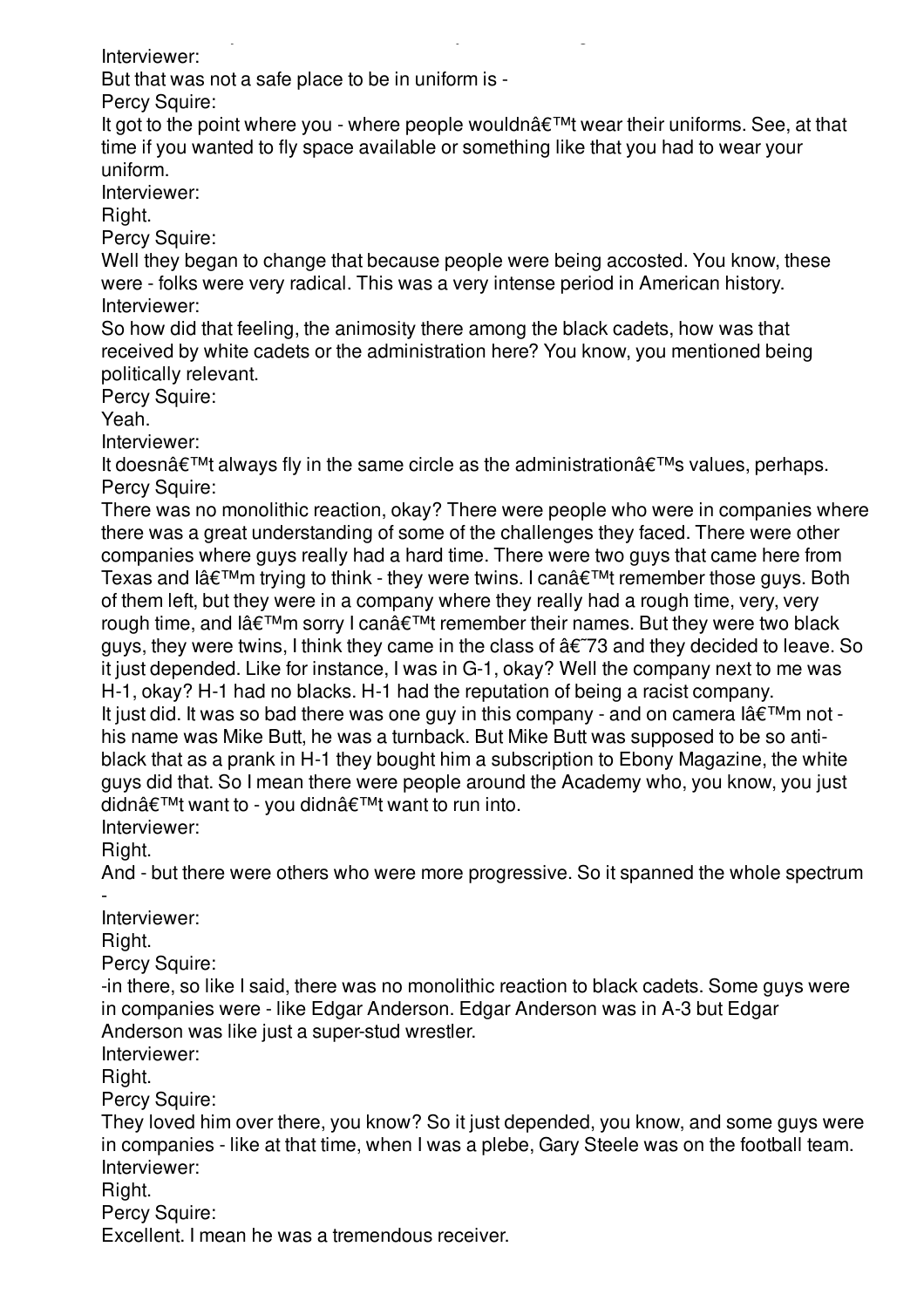Interviewer: Yes. Percy Squire: Well over in that regiment, you know, the presence of Gary Steele had an impact. Rod Morgan was in A-1. You know, he was president of the rugby club; Romo, everybody called him. Same thing. So it just depended -Interviewer: Right. Percy Squire: -where you were located. Rod Morgan was a couple years ahead of me but, you know, he provided a great deal of comfort and aid to me when I was a plebe. Interviewer: Okay. Percy Squire: I used to go to his room and listen to music, hide out from the upperclassmen. [Laughter] Interviewer: That comes up a lot in these interviews. Percy Squire: Yeah, it does. Interviewer: This sense of solidarity. Percy Squire: Yeah. No question. Interviewer: That makes sense. So in the sense of remaining politically relevant - Percy Squire: Right. Interviewer: -how was it that you guys ended up involved in the Sickle Cell Concert? When was that? That was your first year I think? Percy Squire: No, that was my senior year. Interviewer: Okay. Percy Squire: I don $\hat{\mathbf{a}} \in \mathbb{M}$ t recall and I questioned Dave Bryce about this the other night, who $\hat{\mathbf{a}} \in \mathbb{M}$ s idea it was. Interviewer: [Laughs] Percy Squire: It seems like there was just a consensus that emerged from a Contemporary Affairs meetings where the guys wanted - you know, there was a great deal of emphasis being placed on sickle cell anemia and research and so forth, and somehow there was a consensus that Contemporary Affairs wanted to do something in connection with helping, you know, fight sickle cell. Somehow we came up with the idea of putting on this benefit. I  $\theta$ don $\hat{\theta} \in \mathbb{M}$  think it was the idea of any particular individual. Interviewer: Right. Percy Squire: It just seems to me like it came out of one of our - Interviewer: Group meeting. Percy Squire: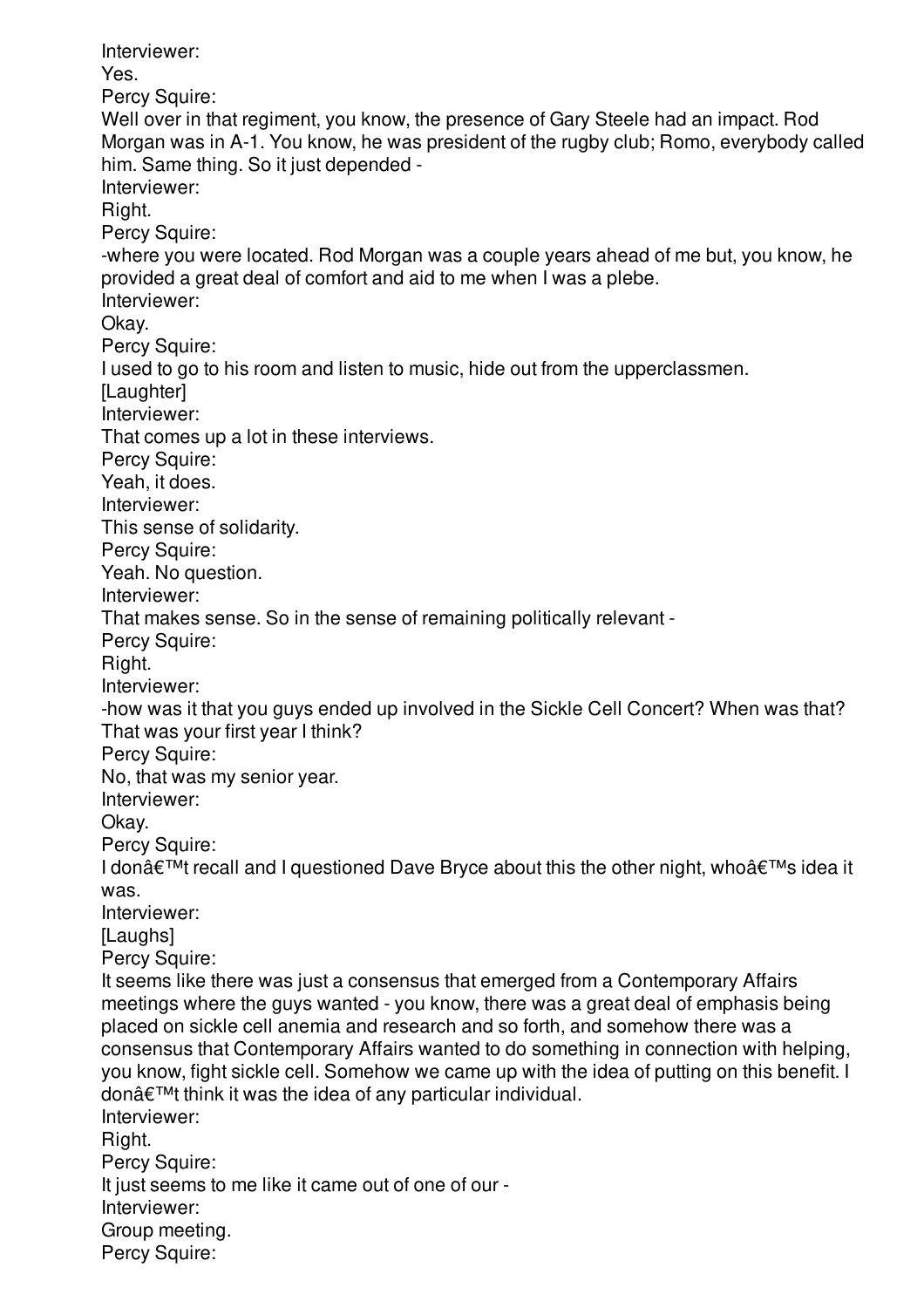Percy Squire: Yeah,  $\hat{a}\hat{\epsilon}$  cause we used to sit around and, you know, chew the fat and come back with different ideas.

Interviewer:

Right.

Percy Squire:

And the idea of putting on this sickle cell benefit came out of one of those meetings, and I just don $\hat{\mathbf{a}} \in \mathbb{M}$  recall specifically what the spark was for it.

Interviewer:

And if you think about it, at least as  $\hat{A} \in T^{M}$  ve heard the story -

Percy Squire:

Yeah.

Interviewer:

It's a fairly ambitious undertaking -

Percy Squire:

It was, totally.

Interviewer:

-for a bunch of cadets to sit around and say,  $\hat{a} \in \text{ceHey}$ , let $\hat{a} \in \text{Im}s$  have all these headlining acts in here, in Michie Stadium for this benefit concert.

Percy Squire:

Hey, it evolved because first we started and we were failing miserably. Well then I donâ $\epsilon^{\text{TM}}$ t know if it was the commandant or the superintendent, but first of all they appointed Major Bowden to advise use, then Major Bowden brought in Captain Frank Slaughter, and then there was an attorney from Newburgh by the name of - I think his name was Leroy Johnson. He out of nowhere volunteered to help us. Buddy Bucha got involved with us and then there was also a professor in the social science department named Carl McCarden, and Carl took me down to Harlem and we got together with - there was a booking agent down there by the name of Jimmy Booker, was a big promoter, and we were floundering. But then Major Bowden got involved and Leroy Johnson got involved and the Academy put these resources behind it and the next thing I know, you know, they fly Aretha Franklin's brother up here.

They brought him here, Cecil Franklin. I met, along with members of the Contemporary Affairs Seminar, with Cecil Franklin in Thaver Hall right upstairs.  $\|\hat{\mathbf{a}}\|$  never forget it. He came with a full-length fur coat, he had a Bible in one hand, a big gold cross around his neck. We were trying to get Aretha Franklin up here. We couldn't work it out with Cecil. We tried to get Marvin Gaye, you know?

Interviewer:

Right.

Percy Squire:

Cecil Franklin gave me Marvin Gaye's phone number. We called his house and his wife just lambasted us for - where $\hat{a} \in \mathbb{M}$  we get this number from? And when I told her, she said,  $â€ceWell$  he wouldn't appreciate me giving out his personal number.†But Marvin Gaye couldnâ€<sup>™</sup>t do it. Then finally Leroy Johnson got involved and the first person that agreed to come in was Donald Byrd from Donald Byrd and the Blackbyrds. Interviewer:

Okay.

Percy Squire:

We then tried to get Ike and Tina Turner. We thought we had them but then Ike Turner got arrested and so that fell apart. And then Leroy came down and he lined up The Supremes and Stevie Wonder.

Interviewer:

Wow.

Percy Squire:

Leroy Johnson found those people.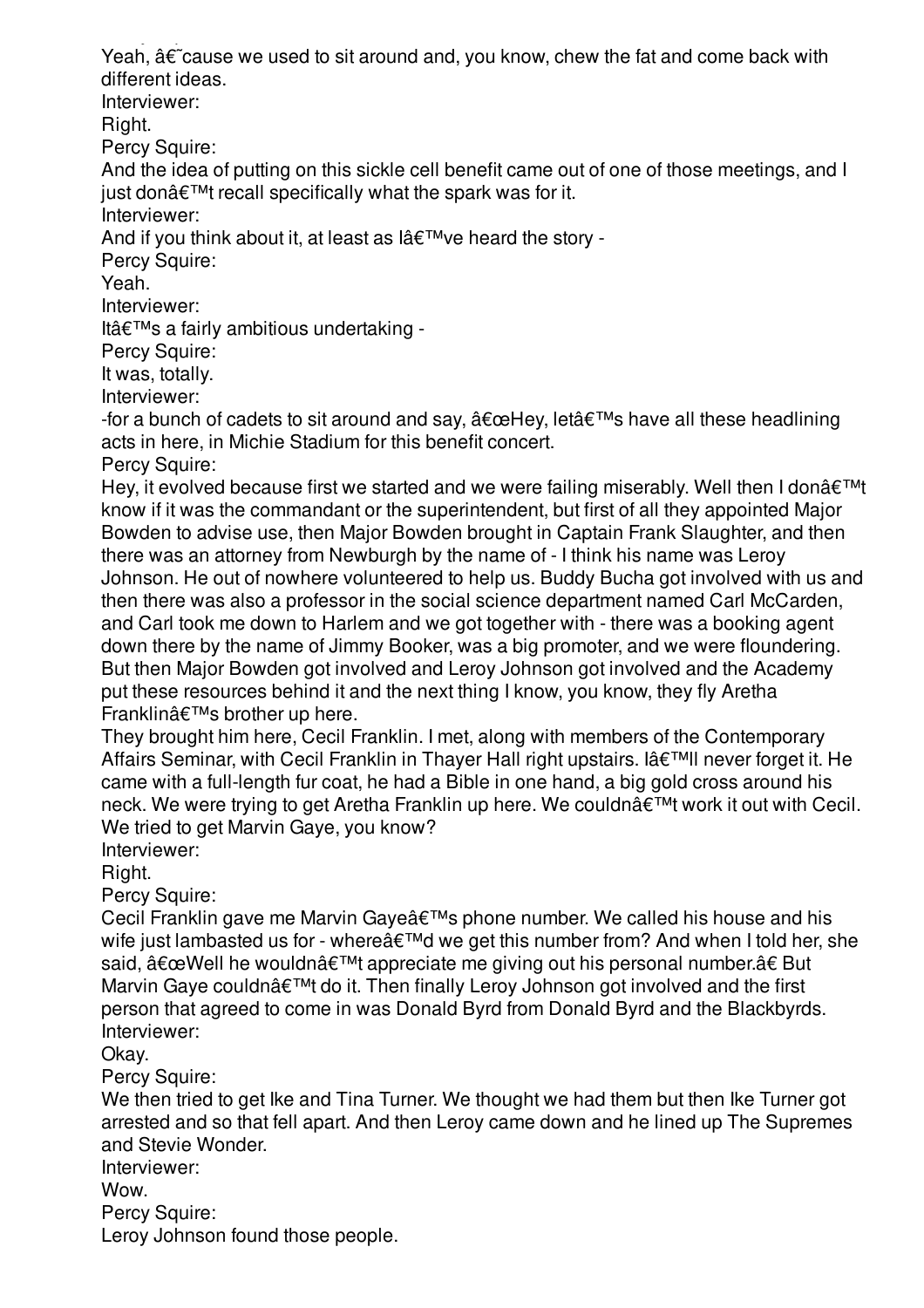Interviewer: Now this is the attorney from Newburgh? Percy Squire: The attorney from Newburgh. Interviewer: So he $\hat{a} \in T^{M}$ s got some connections somehow that -Percy Squire: He knew - he came - he volunteered. I don $\hat{\mathcal{A}} \in \mathbb{R}^{n}$  know where he came from, but he came over here. He worked with Major Bowden and they $\hat{a} \in \mathbb{R}^N$ re the ones that put that together. We tried but we were never able to land the acts, but Major Bowden and Leroy Johnson, and they got Donald Byrd and the Blackbyrds, they got Stevie Wonder and they got The Supremes. Interviewer: Now I have to imagine, we  $\hat{\mathcal{H}}^{\mathsf{TM}}$ re talking about 1971, 1972 here, I think Spring of  $\hat{\mathcal{H}}^2$  -Percy Squire: This was Spring of  $\hat{\mathsf{a}} \in \tilde{\mathsf{a}}$ 72. Interviewer: Pre email, pre internet, pre cell phone. Percy Squire: Yeah. Interviewer: And you guys are supposed to be going to class at West Point at the same time. Percy Squire: Right, right. Interviewer: This is a huge undertaking here. Percy Squire: Right. Interviewer: No offense, but I can understand why you were running into some challenges, obviously. Percy Squire: We definitely were running into challenges. There were a lot of professors who were very there were a lot - TAC officers and academic Ps who were strongly opposed to this. They were very critical. I had people make very, very critical comments to me about it, very critical. Interviewer: Were they critical of the concept of support sickle cell research or just the amount of time that you were, in their mind, probably wasting on the effort? Percy Squire: They just thought it was something irrelevant to what the Academy was supposed to be doing and how we should be spending our time. Interviewer: Interesting. Percy Squire: You know, this was - you know, this came after Woodstock - Interviewer: Right. Percy Squire: -which is right down the road. Interviewer: Yeah. Percy Squire: There were visions of 50,000 or 60,000 people, black people, coming to West Point and there was concern about that.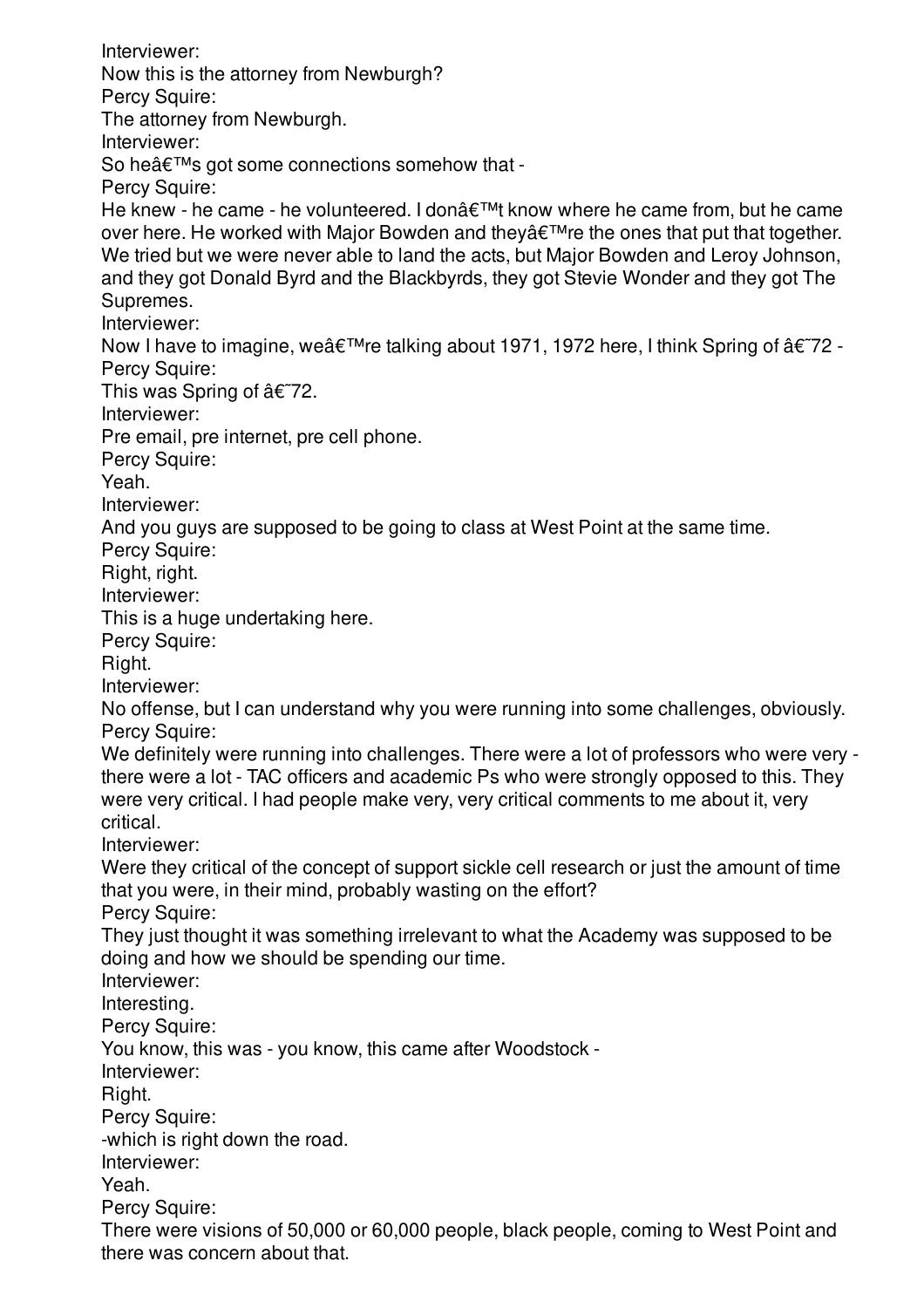Interviewer: Right. Percy Squire: That all these people were gonna come up here, and you have to remember this was a time when people were going places and there were big riots and things. Interviewer: Right. Percy Squire: So there was concern that all these people were gonna come up here and create chaos, you know? There was a big concern all the way till the day of the concert. Interviewer: Right. Percy Squire: And the Good Lord blessed us and we had a deluge, so we ended up with 10,000 people instead of 50. So it was - but it still made money. Interviewer: It was a success. That  $\hat{\mathbf{a}} \in \mathbb{M}$ s what I was gonna say. Percy Squire:  $\hat{\mathbf{a}} \in \mathbb{C}$  ause we sold a lot of the bands $\hat{\mathbf{a}} \in \mathbb{C}^{\mathsf{M}}$  tickets. Interviewer: Right. Percy Squire: But a lot of people didn $\hat{\mathbf{a}} \in \mathbb{M}$  show up because I mean it rained like the Dickens. It was unbelievable. We had to end up re sodding Michie Field. Interviewer: Wow. Percy Squire: We had to pay \$10,000 for that out of our proceeds. Interviewer: Wow. Percy Squire: Yeah. Interviewer: But still had a profit. Percy Squire: There was a profit, very profitable. Interviewer: Still raised the money for your goal, for the charity goal. Percy Squire: Mm-hmm. Interviewer: Looking back at all that, what did you take away from that experience in terms of, you know, what it meant to you or what you learned from it? Percy Squire: What I took away from that experience, when I think back now is that while I didn $\hat{a} \in TM$ attribute I think sufficient importance to it then, we were very fortunate to have an administration at West Point during that period of time who didn't just give lip service to the idea of diversity, that the superintendent enabled a climate to exist here where there were sincere efforts made to bring us into the mainstream. And the Officer Corps was able to thrive - the Black Officer Corps - here without fear of retaliation or retribution. Because we were able to do these things and it was a military organization, and if there hadn $\hat{\mathbf{a}} \in \mathbb{M}$  been support for us at the highest levels it wouldn $\hat{\mathbf{a}} \in \mathbb{M}$  have happened. Interviewer: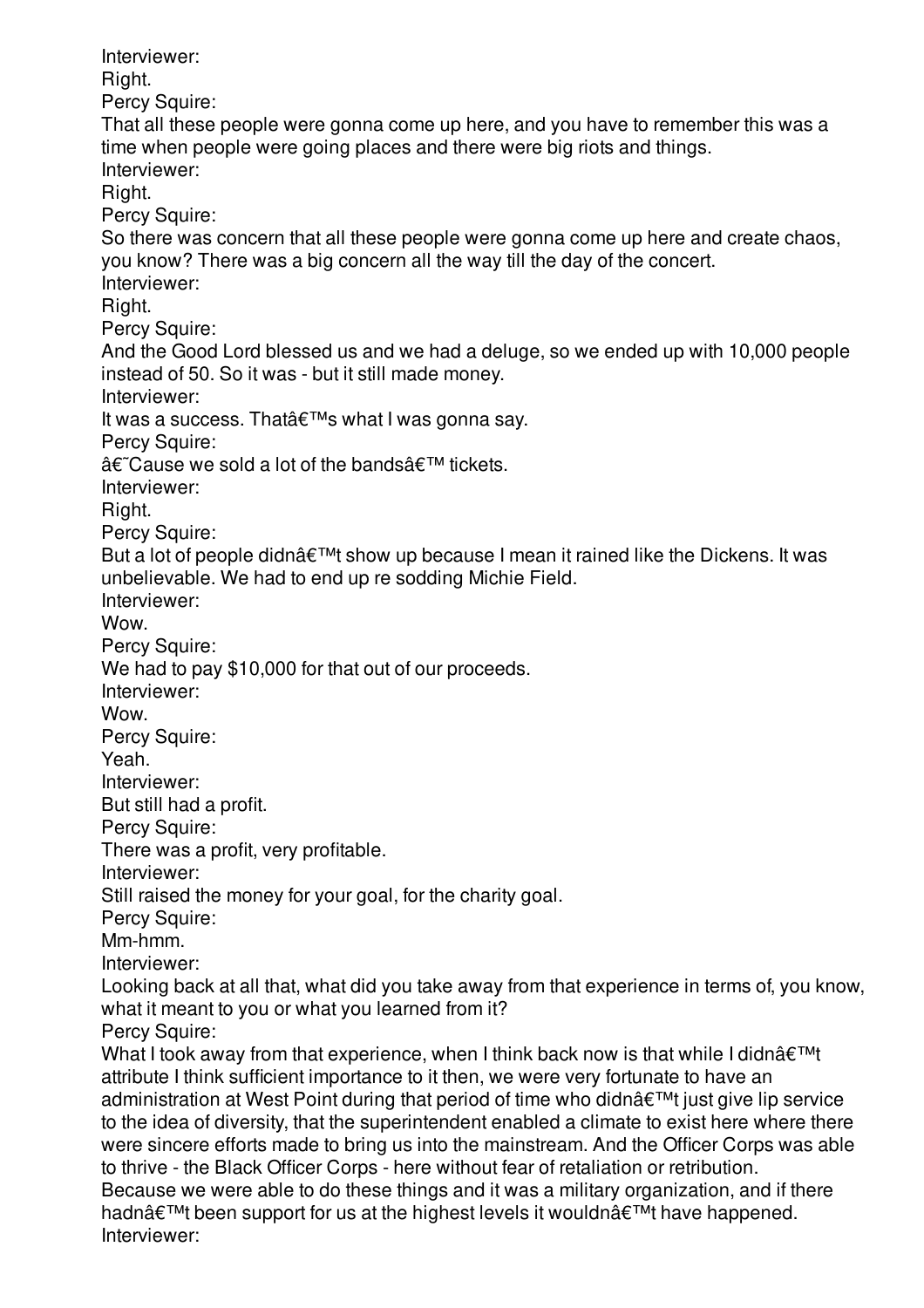Wouldn't have happened, right.

Percy Squire:

It wouldn't have happened.

Interviewer:

Do you remember who the superintendent was?

Percy Squire:

It was Knowlton.

Interviewer:

Okay.

Percy Squire:

General Knowlton. And I told Ty today, when I think back about this, he managed this. The whole thing with the Confederate monument, with the Sickle Cell Concert, with buses and so forth going - none of that would  $\hat{\mathbf{a}} \in \mathbb{M}$  ve happened if we had not had an administration who gave their imprimatur to it. It would not have happened.

Interviewer:

Right. He could very easily use his three stars to shut down anything he wanted. Percy Squire:

And there was a perception across the Academy that he was supportive of what we were doing and these lower ranking folks, like it or not, went along with it.

Interviewer:

Okay. So they didn't have to like it but it's a military organization, they had to do it. Percy Squire:

That's what happened.

Interviewer:

Okay. You mentioned the Confederate monument.

Percy Squire:

Yeah.

Interviewer:

I think chronologically we  $\hat{\mathbf{a}} \in \mathbb{M}$  re out of order but I think that  $\hat{\mathbf{a}} \in \mathbb{M}$  work out fine. Tell us a little bit about that one  $\hat{a}\in \tilde{c}$  cause I don $\hat{a}\in \tilde{c}^{\text{IM}}$  think that $\hat{a}\in \tilde{c}^{\text{IM}}$ s a story that most people outside of a small group here have probably ever heard about. So if you could just tell us a little bit about the background of that.

Percy Squire:

Well it $\hat{a} \in \mathbb{M}$ s interesting that you say chronologically we $\hat{a} \in \mathbb{M}$ re out of order because I have been trying my best to recall in the chronology when the Confederate monument came up, and it must have come up in the - let me -  $\hat{a}\hat{\epsilon}$  72 was a even year so the presidential election must have been in November of  $\hat{a} \in 72$ .

Interviewer:

After you graduated. Right.

Percy Squire:

Right. But President Nixon must have come up here - it must have been in the Spring of  $\hat{a}\hat{\epsilon}$  72 or it was in the Fall of  $\hat{a}\hat{\epsilon}$  71. I can $\hat{a}\hat{\epsilon}$  Mt recall exactly.

Interviewer:

I thought it was just prior to graduation of  $\hat{\alpha} \in \{71, \text{but } I \}$  could be wrong about that. Percy Squire:

No you could be - no, see, it had to be in the Fall of  $\hat{\mathbf{a}} \in \mathbb{C}$ 71. That $\hat{\mathbf{a}} \in \mathbb{C}^{\mathsf{M}}$  what  $\hat{\mathbf{a}} \in \mathbb{C}^{\mathsf{M}}$  - in that timeframe.

Interviewer:

All right.

Percy Squire:

Because the president came up here and then all of a sudden I know I got a directive to come to the superintendent  $\hat{\mathbf{a}} \in \mathbb{M}$ s office, and I think at that time I was the president of the Contemporary Affairs Seminar, is my recollection. I think I had been a company commander out at Camp Buckner, but for some reason General Knowlton called me to his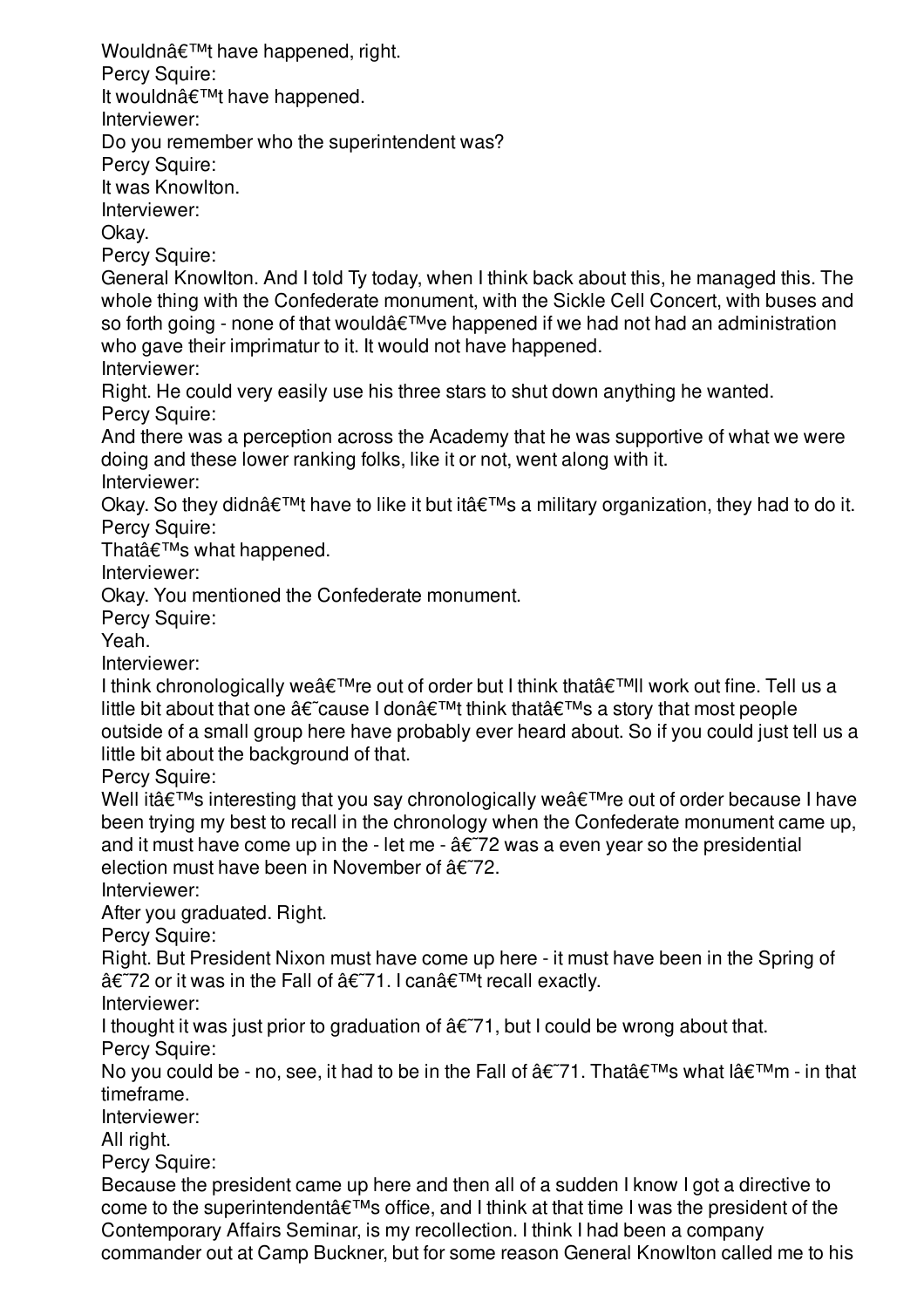commander out at Camp Buckner, but for some reason General Knowlton called me to his office and that must - that had to be in the fall. That $\hat{a} \in \mathbb{M}$ s when it was. It was in the Fall of â€~71.

Interviewer:

Okay.

Percy Squire:

And he told me about the conversation he had with the president and what was said when they were touring the Academy grounds, and he asked me for some input on what I felt. So he basically said,  $"Tell me what your reaction to this is.†He was manacina us, okav?$  $\hat{a} \in \mathbb{C}$  ause I don $\hat{a} \in \mathbb{M}$  think he was in favor of his monument.

Interviewer:

Right. Tell our viewers just a little bit about what the President  $\hat{\mathbf{z}}^{\text{TM}}$ s either question or statement was that he was looking for input about?

Percy Squire:

It was my understanding that following the parade and so forth that had been conducted for the president, they were touring the Academy grounds, that President Nixon saw Battle Monument and he wanted to know what it was, and General Knowlton told him,  $\hat{a} \in \text{c} \cup \text{Well}$ , that is a monument to the Union dead during the Civil War. $\hat{a}\in A$ nd he asked,  $\hat{a}\in A$ ceWell where is the monument to the Confederate side?†And General Knowlton said, "Well there is none because those individuals, you know, rebelled, that they abrogated their oath to the United States, and fittingly, there's no monument here to them,†and he said the president said to him,  $\hat{a} \in \text{ceOh}$ , that $\hat{a} \in \text{T}^M$ s nonsense. $\hat{a} \in \text{He}$  said,  $\hat{a} \in \text{ceThat}$  war $\hat{a} \in \text{T}^M$ s been over 150 years. The nation is reconciled. There should be a monument up here to the Confederate graduates. I want you to make it happen and  $I\hat{a} \in T^M$ II come up here and dedicate it.â€

Well I think everyone realized what the political calculus was for President Nixon. Interviewer:

Right.

Percy Squire:

You know, and why he wanted to come up here and make that, you know, gesture and how it was going to be received, you know, and  $\hat{a} \in \mathbb{M}$ m more convinced of that than ever after the recent revelation by Haldeman, who was his chief of staff or something like that, about how the war on drugs is really an attack at hippies and blacks and that was just the means that that administration was using in order to achieve that end. Well this was another one of his - you know, they called him Tricky Dick, right, and I mean this was another one of his, you know, tricks. And so -

Interviewer:

There $\hat{\mathbf{a}} \in \mathbb{M}$ s a lot of evidence there. [Laughs]

Percy Squire:

Yeah, but what lâ $\epsilon \text{Im}$ m saying is I was, you know, 20 years old.

Interviewer:

Right.

Percy Squire:

And the guy who really managed this situation - and  $\hat{a} \in \mathbb{M}$ m gonna say it again - was General Knowlton. General Knowlton knew what the reaction was gonna be. Interviewer:

Right.

Percy Squire:

But he said,  $\hat{a} \in \mathbb{S}$ o, I want you to, you know, come back in a few days and tell me what you think. Talk it over.â€ Well we went back -

Interviewer:

Did he say go ask your people?

Percy Squire:

He basically said - [laughs] you know, I want to get some feedback, I want to know what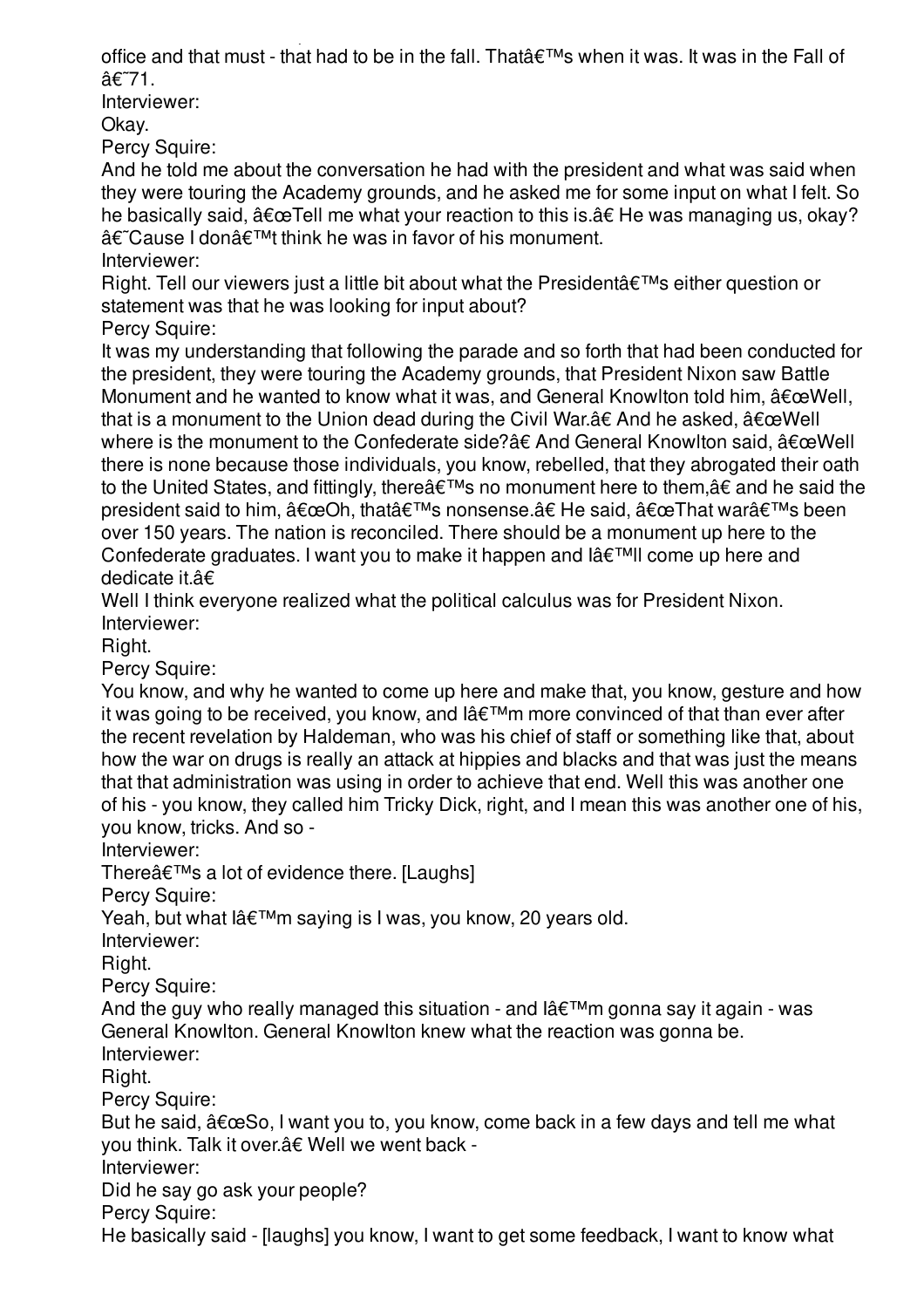you think, you know, so on and so forth. So, you know, we went back, we had a - and I mean, you know, the doors could've been blown - these guys were just livid, you know? I mean not only no, hell - I mean they were absolutely - I mean they were very - I can $\hat{\mathbf{\alpha}} \in \mathbb{R}^{m}$  express to you the outrage. And one of the reasons for that was because they saw the cynicism and what was being attempted. That was the reason for it. I think there was less reaction to the notion of a monument for the Confederate dead than there was to the fact that they saw this as a manipulation being attempted by President Nixon. People felt the President was being very unfair and that he was really creating, you know, something that was going to have long-term adverse consequences for West Point. And we were already, you know, accustomed to people saying you were a Tom or a sellout or something like that. Now they  $\hat{\mathbf{a}} \in \mathbb{R}^{n}$  re gonna build a monument in 1972 to the Confederacy at West Point. I mean people - the black cadets were vehement in their opposition to that.

Interviewer:

Right.

Percy Squire:

So it was the straw that broke the camel  $\hat{\alpha} \in \mathbb{N}$  back. There were a number of simmering grievances about the way business was being conducted here, but when this came up this was like just too much.

Interviewer:

Right.

Percy Squire:

So that  $\hat{\theta} \in \mathbb{M}$  why - what happened was the input that - what we gave back to General Knowlton was far more than he had asked for. He really wanted merely a response to how we viewed the monument and he ended up getting that manifesto - Interviewer:

Right.

Percy Squire:

-which had 13 or 14 separate points, because all of these things had been sort of simmering beneath the surface, but when President Nixon came up with this notion, that everything got documented and put back and given to General Knowlton. Interviewer:

This is awkward for an instructor thinking about cadets. We ask one question, you give me 14 answers.

Percy Squire:

Correct.

Interviewer:

Right?

Percy Squire:

That $\hat{a} \in \mathbb{M}$ s basically what happened.

Interviewer:

And that  $\hat{\mathbf{a}} \in \mathbb{M}$  looking at it from the superintendent  $\hat{\mathbf{a}} \in \mathbb{M}$ s perspective.

Percy Squire:

And the way we justified that was that here is how we react to this because this is an institution that is struggling with all of these issues; you know, social events, diversity in the staff, admissions, cultural - you know, we had a situation where we were at the Army Navy game on national TV and cadets start waving Confederate flags and a fight broke out between cadets - white and black cadets because they snatched the flag down. So lâ $\epsilon^{\text{TM}}$ m saying - and on the official West Point album Dixie was there. I mean, you know, so there was a ingrained component of the Confederacy already at West Point that black cadets objected to.

So when you take that and then you add to it the notion that you  $\hat{\mathbf{z}}^{\text{TM}}$  regonna actually memorialize - you know, and this was a time when - you know, there was a former West Point cadet who went to Columbia. He dropped out of West Point, and when they seized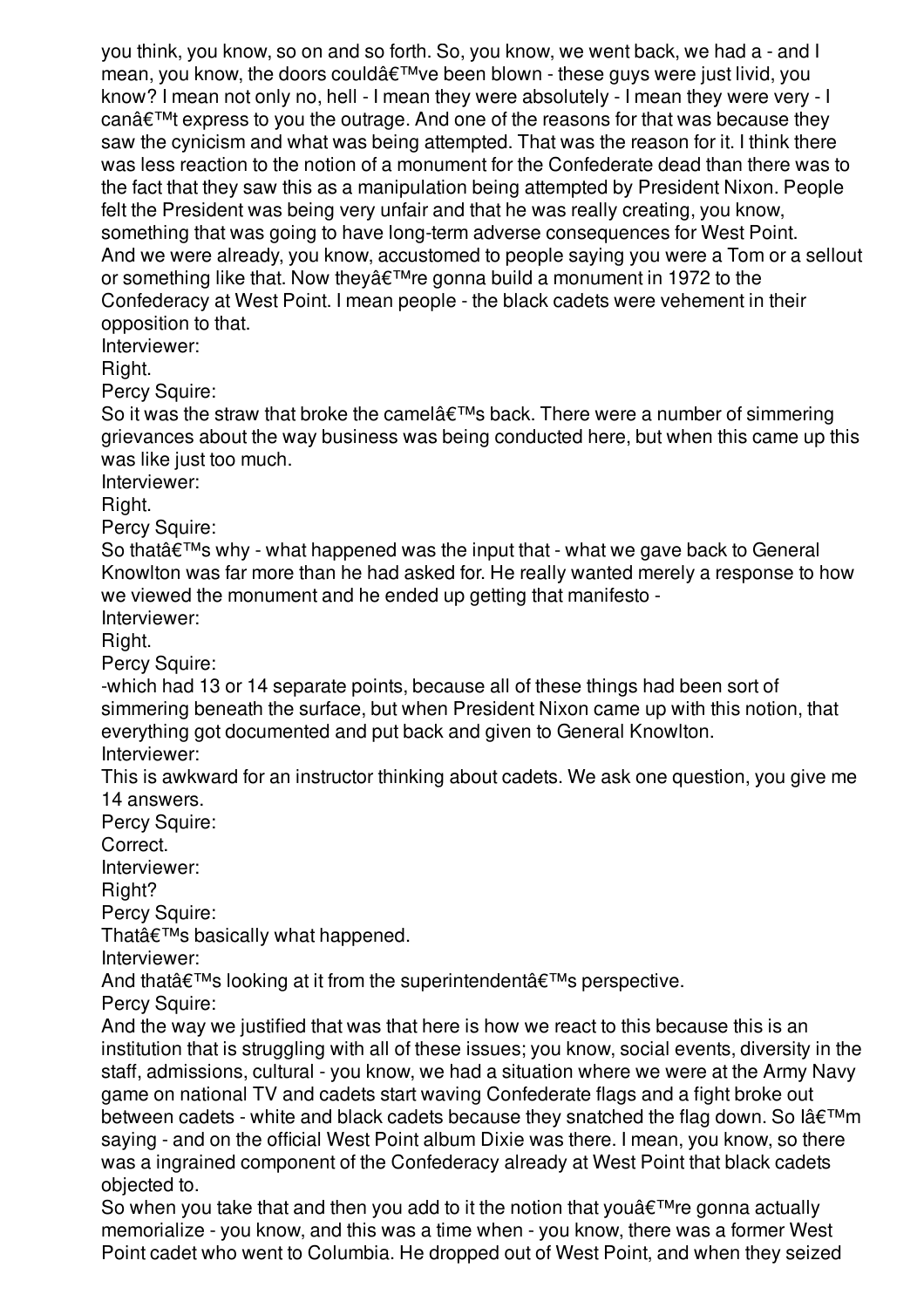Point cadet who went to Columbia. He dropped out of West Point, and when they seized the administration building at Columbia this guy  $\hat{\mathbf{z}}^{\text{TM}}$ s picture was all over The New York Times with a cadet jacket on with two bandoliers. I don $\hat{\mathbf{a}} \in \mathbb{M}$  know if you $\hat{\mathbf{a}} \in \mathbb{M}$  ve ever seen that photograph. Interviewer: I don't know that I have. I'II have to look that one up. Percy Squire: He was a West Point guy. Interviewer: Interesting. Percy Squire: He - you know the little jacket, the little gray jacket? Interviewer: Right. Percy Squire: [Laughs] He was in the - they had his picture in the - he  $\hat{\mathbf{a}} \in \mathbb{M}$ s standing up there with a cadet jacket on with two bandoliers, you know, of ammunition. Interviewer: And this was one of the student campus protests on Columbia? Percy Squire: Yeah. It was Columbia, it was Columbia. They took the administration building. So the point  $\hat{a} \in \mathbb{M}$ m making is this was a time when students were going seizing administration buildings - Interviewer: Right. Percy Squire: -all over the country and then here we  $\hat{\mathbf{a}} \in \mathbb{R}^{T M}$  re gonna come in, you know, and put up a monument to the Confederacy, you know, as a demonstration of support for Richard Nixon? That was the reaction of the black cadets. Interviewer: I understand. Percy Squire: Yeah. Interviewer:  $I\hat{a} \in I^M$ ve heard rumor before that up until this point - this might $\hat{a} \in I^M$ ve been one of the 13 points in the manifesto - in addition to Dixie on the album that it was one that the band played routinely. Percy Squire: The band played it all the time. Interviewer: At parades. Percy Squire: Yeah, at parades. That  $\hat{\theta} \in \mathbb{M}$  what  $\hat{\theta} \in \mathbb{M}$ m saying. These were the types of things that the black cadets were - Interviewer: Interesting. Percy Squire: Dixie was played frequently by the West Point band. Interviewer: Okay. Percy Squire: And then on the West Point official album there was Dixie. Interviewer: Okay.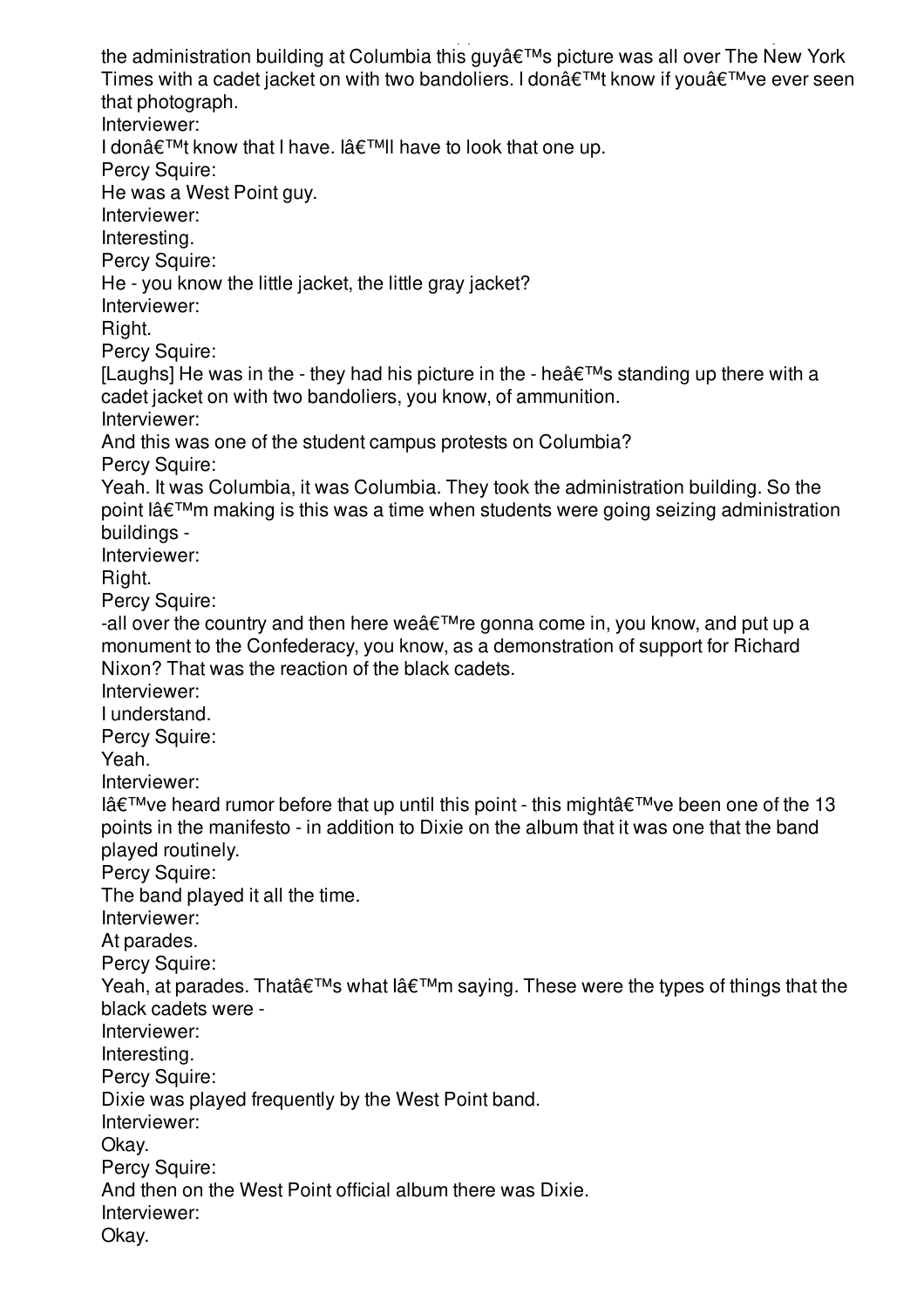Percy Squire:

And, you know, those types of things - it  $\hat{\mathbf{a}} \in \mathbb{M}$ s like the whitewall haircut.

Interviewer:

Right.

Percy Squire:

They were glossed over but black cadets didn $\hat{a} \in \mathbb{M}$ t like that.

Interviewer:

Yeah. So in the approximate sense -

Percy Squire:

Yeah.

Interviewer:

-how long do you think it took you guys to get this manifesto together?

Percy Squire:

This manifesto was put together in about three days.

Interviewer:

Wow.

Percy Squire:

Because the superintendent asked about it.

Interviewer:

Right.

Percy Squire:

I went back and talked and then I drafted it up, but then I had to go back and talk to the guys about it, you know, to make sure we got - because I didnâ $\epsilon$ <sup>TM</sup>t sit down and dream up those 13 points. We got input from our peers in the Contemporary Affairs Seminar Interviewer:

Right.

Percy Squire:

-on where they saw problems, and then, you know, I also worked with Joe Ellis to edit it because it wasn $\hat{a} \in \mathbb{M}$  cast in the nature of a petition of grievances in the form of the Declaration of Independence until Ellis suggested that. It was just a writing. We had the demands, so to speak, and we articulated, you know, our frustration with the situation, but the idea to cast it in the tenor of a Declaration of Independence came from Professor Ellis who was - you know, he was a black studies professor and a Jeffersonian scholar. And he was, you know, heavily, you know, into, you know, Jefferson, Madison, the Declaration of Independence.

Interviewer:

What school was he at?

Percy Squire: West Point.

Interviewer:

He was here.

Percy Squire:

He was - taught black studies here.

Interviewer:

Okay.

Percy Squire:

He was a professor of mine.

Interviewer:

Civilian or military?

Percy Squire: He was military.

Interviewer:

Okay.

Percy Squire: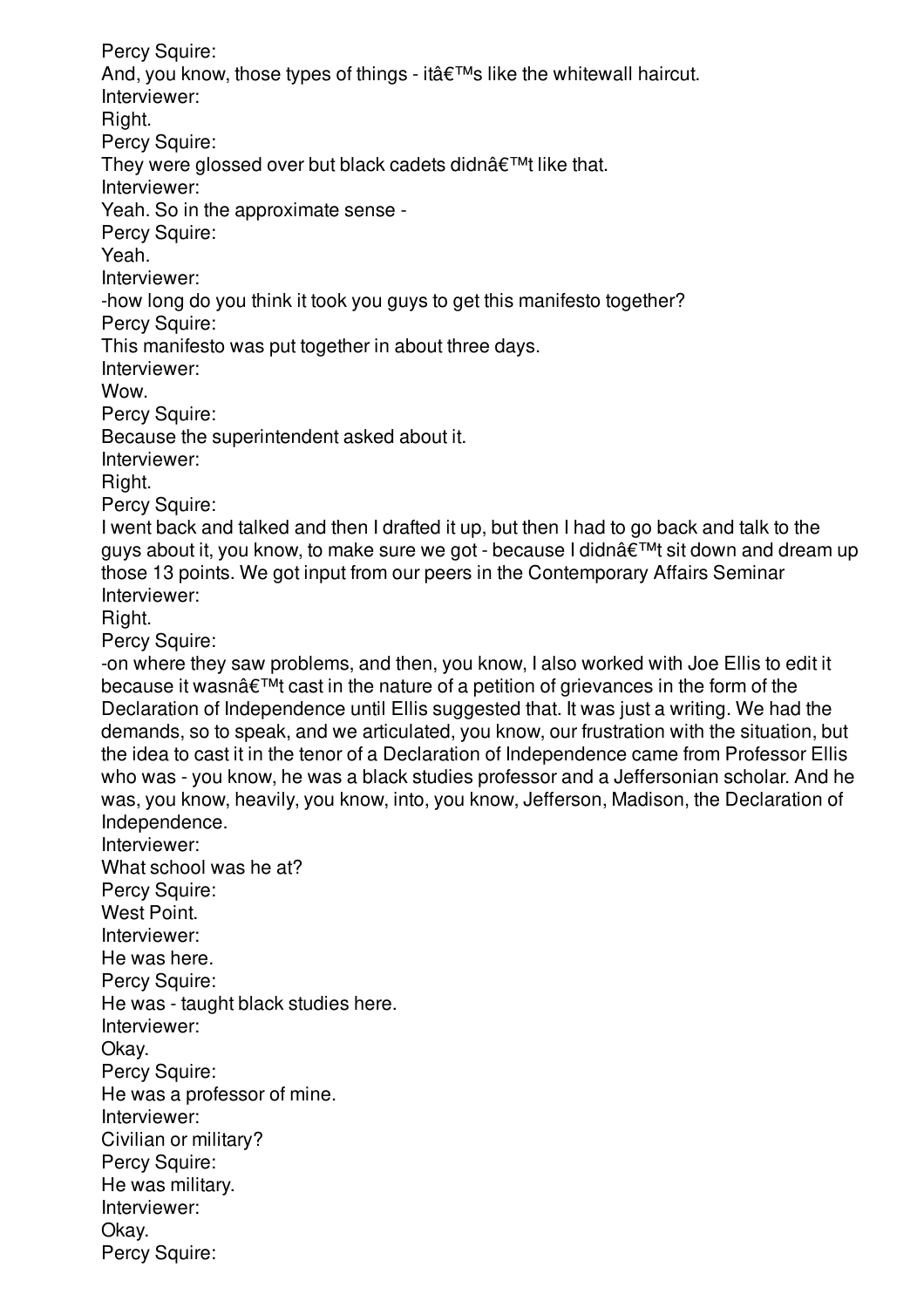Percy Squire: He was an MP. He was one of these guys who got drafted and instead of sending him to Vietnam they sent him into West Point because of his credentials.

Interviewer:

Preexisting credentials to getting drafted.

Percy Squire:

Yes.

Interviewer:

Gotcha. Okay.

Percy Squire:

Yeah. He was a scholar. He's a writer, he's a Pulitzer Prize-winning writer, and he was, you know, drafted into the Army. He didn't go to Canada. They put him in a military police tour and then they assigned him up here. He taught black - he was the first black history professor.

Interviewer:

Makes sense now.

Percy Squire:

Yeah. Joe Ellis.

Interviewer:

So we mentioned this earlier off camera again, but Cadet Squire reports back to the superintendent's office -

Percy Squire:

Right.

Interviewer:

Sir, here you go. What $\hat{\mathbf{a}} \in \mathbb{R}^{T}$  the 60 seconds after that look like?

Percy Squire:

Well, what was interesting was itâ $\epsilon$ <sup>TM</sup>s like  $\hat{\epsilon}$  Obviously, General Knowlton knew what was going on because when I went back up to his office it was like, oh, well I heard there was, you know, a negative reaction to this. And you see, because there was something else going on that has been overlooked in the narrative historically that shouldn $\hat{a} \in \mathbb{M}$ t be overlooked. I think there was more credit given to us than was actually warranted because the Association of Graduates was strongly opposed to this.

Interviewer:

Right.

Percy Squire:

Art Hester is the one that told me that because Art Hester had something to do with the Association of Graduates, and he told me -

Interviewer:

He was a board member at the time.

Percy Squire:

And he told me that there were people - I think it was Harold K. Johnson - there were some very senior general officers who were like absolutely against this.

Interviewer:

Right.

Percy Squire:

So when you had the AO - and it was - was it the AO? It was some entity. It was like - I think it was the AOG.

Interviewer:

Yes, sir.

Percy Squire:

But when you had these very prominent general officers and the AOG expressing this dissent and then you combine that with all the black cadets and all the black officers, that together created - you know, there was a synergy there. And I think by the time we went back to General Knowlton, General Knowlton already had basically put the kibosh on this.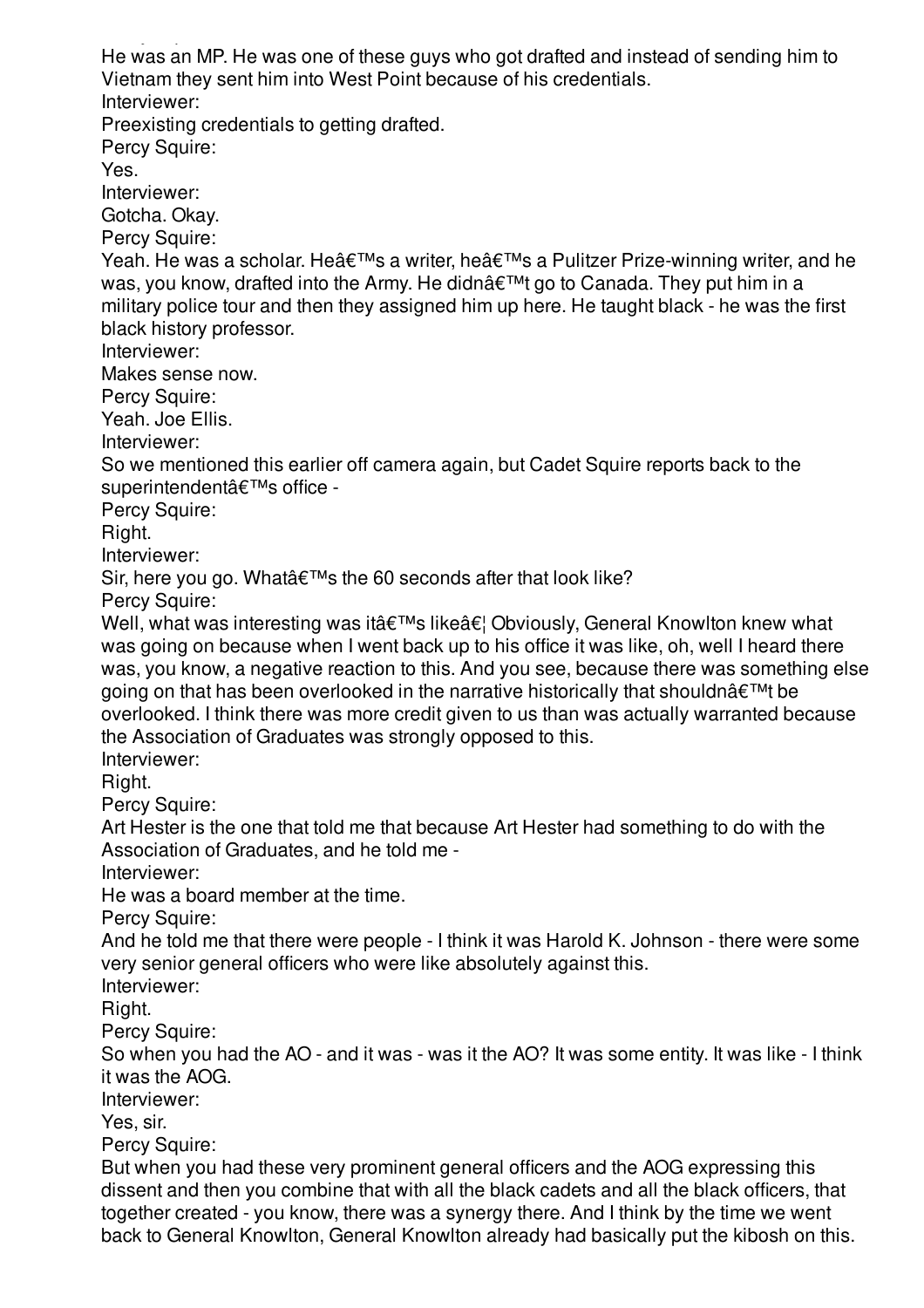But then we put the icing on the cake because he really didn $\hat{\alpha} \in \mathbb{M}$  want to take that document from me, you know? Interviewer: [Laughs] Percy Squire: And I was sort of like - I didn $\hat{a} \in \mathbb{M}$ t force it on him but there was like,  $\hat{a} \in \mathbb{C}$ Well, sir. I $\hat{a} \in \mathbb{M}$ d really like for you to read this,â€ type of thing. Interviewer: Right. Percy Squire: And it was,  $\hat{a} \in \Omega$  okay,  $\hat{a} \in \mathbb{N}$ ll - $\hat{a} \in \Omega$  but he really was like,  $\hat{a} \in \Omega$ Oh, I got - how you doing? It was nice, see you later, a€ you know? And I was like,  $\hat{a} \in \text{ceWell}$ , sir, I got this document.â€ So I think he knew it was coming. Interviewer: Now you mentioned - Percy Squire: We had - there were definite spies in the organization. [Laughs] Interviewer: Right. You said that earlier. Percy Squire: That - yeah, I mean so we knew that. Interviewer: There was nothing going on here he didn $\hat{\mathbf{\alpha}} \in \mathbb{M}$ t know. Percy Squire: There was nothing going on that he didn $\hat{\mathbf{\alpha}} \in \mathbb{M}$ t know about it. Interviewer: Right. And I doubt that  $\hat{\theta} \in \mathbb{M}$ s changed. But you mentioned - and I didn $\hat{\theta} \in \mathbb{M}$ t think to ask this earlier - but you mentioned the officers. Percy Squire: Yes. Interviewer: So you $\hat{a} \in \mathbb{M}$  ve got a number of black cadets who signed this -Percy Squire: Yeah. Interviewer: You know, risky, yes. Probably not fatal, but for a major or a captain - Percy Squire: That's right. Interviewer: -to sign this document and present it to a lieutenant general - Percy Squire: Right. Interviewer:  $-t$ hatâ $\epsilon^{TM}$ s a different level of risk for them. Percy Squire: Well when I first gave it back to [laughs] General Knowlton a few days later General Walker, the commandant, called me to his office, and he said - I guess they thought I was an idiot, okay? So he goes, "Who wrote that?†[Laughs] Okay. "Was it Bowden?â€ You know, I said,  $"No$ , sir. I wrote that.†I did write it. Interviewer: Yeah. Percy Squire: Joe Ellis edited it but I wrote it, and it was like,  $\hat{a} \in \mathbb{C}$ Who wrote that document up? Was it Bowden?†He was talking about Major Bowden. [Laughs] I said, "No, sir.†So he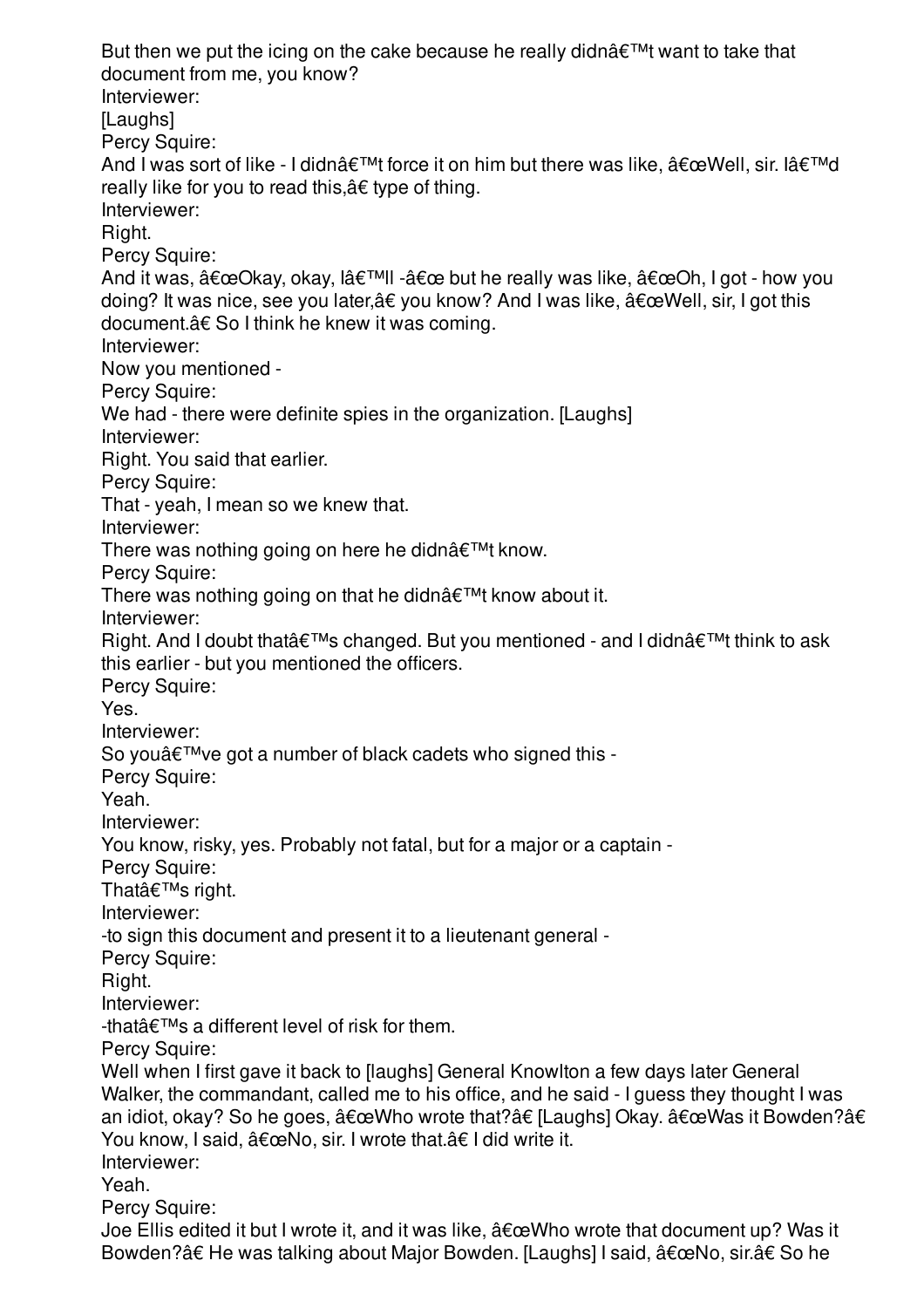Bowden?〠He was talking about Major Bowden. [Laughs] I said, "No, sir.†So he was talking about Major Bowden.<br>De said, "No, sir.†So he was talking about Major Bowden. [Laughs] I said, "No, sir.†So he was talking abo grilled me because he was really of the view that one of the black officers had put us up to doing this and that wasn $\hat{a} \in T^M t$  - it was our idea. It wasn $\hat{a} \in T^M t$  my idea. It was the idea of the black cadets.

Interviewer:

Collective.

Percy Squire:

And we brought the officers into it, but we had some officers up here who were very committed, and I don $\hat{\mathcal{A}} \in \mathbb{M}$  think they cared. I think they were - Art Hester was one of them. Interviewer:

Yes.

Percy Squire:

I don't think Captain Hester cared. And we had Floyd McAfee; I don't think he cared. And we had Mel Pender. Do you know who that is?

Interviewer:

I know the name.

Percy Squire:

I mean I don $\hat{\mathbf{a}} \in \mathbb{M}$ t mean to question you.

Interviewer:

No, no, no, that's fine.

Percy Squire:

Mel Pender [laughs] - there were - Mel Pender was militant, you know? And we had Carl McCarden, we had Howard Shegog, Jesse Moss, Joe Jenkins; these guys were, you know, very strong in terms of taking a stand against this monument being built here. So they didnâ€<sup>™</sup>t - and they also were very - oh, Cornell McCullom. Colonel McCullom was a graduate of West Point. Fred Gordon, you know? And I mean these guys were, you know, the harder right instead of the easier wrong. That  $\hat{\mathbf{a}} \in \mathbb{M}$ s where they were coming down. They viewed this as the harder right.

Interviewer:

Yeah.

Percy Squire:

And so I don $\hat{\mathbf{a}} \in \mathbb{M}$  think it was necessarily going to conduce toward their advancement as military officers but they felt that it was the right thing to do and they stood - because you donâ€<sup>™†</sup> get Army officers to sign.

Interviewer:

Not easily. [Laughs]

Percy Squire:

No. And it was only because of the very unique circumstances that were present here that they were willing to take that step. And I can recall being up in Stony Lonesome in Major Shegog $\hat{\mathcal{A}} \in \mathbb{M}$ s house talking to them, okay? They were all up there, and the only officer that played a game with us was Captain Fred Peters. He just - when the signing occurred somehow he wasn't available, you know?

Interviewer:

Interesting.

Percy Squire:

And I think I have 22 officers on the staff at that time, 21 signed it.

Interviewer:

That $\hat{a} \in \mathbb{M}$ s pretty consistent with what  $\hat{a} \in \mathbb{M}$ ve heard from some other interviews also so -Percy Squire:

Yeah, Captain Peters - and I mean I was okay with Captain Peters but Captain Peters, you know, he was playing the game.

Interviewer:

Right.

Percy Squire: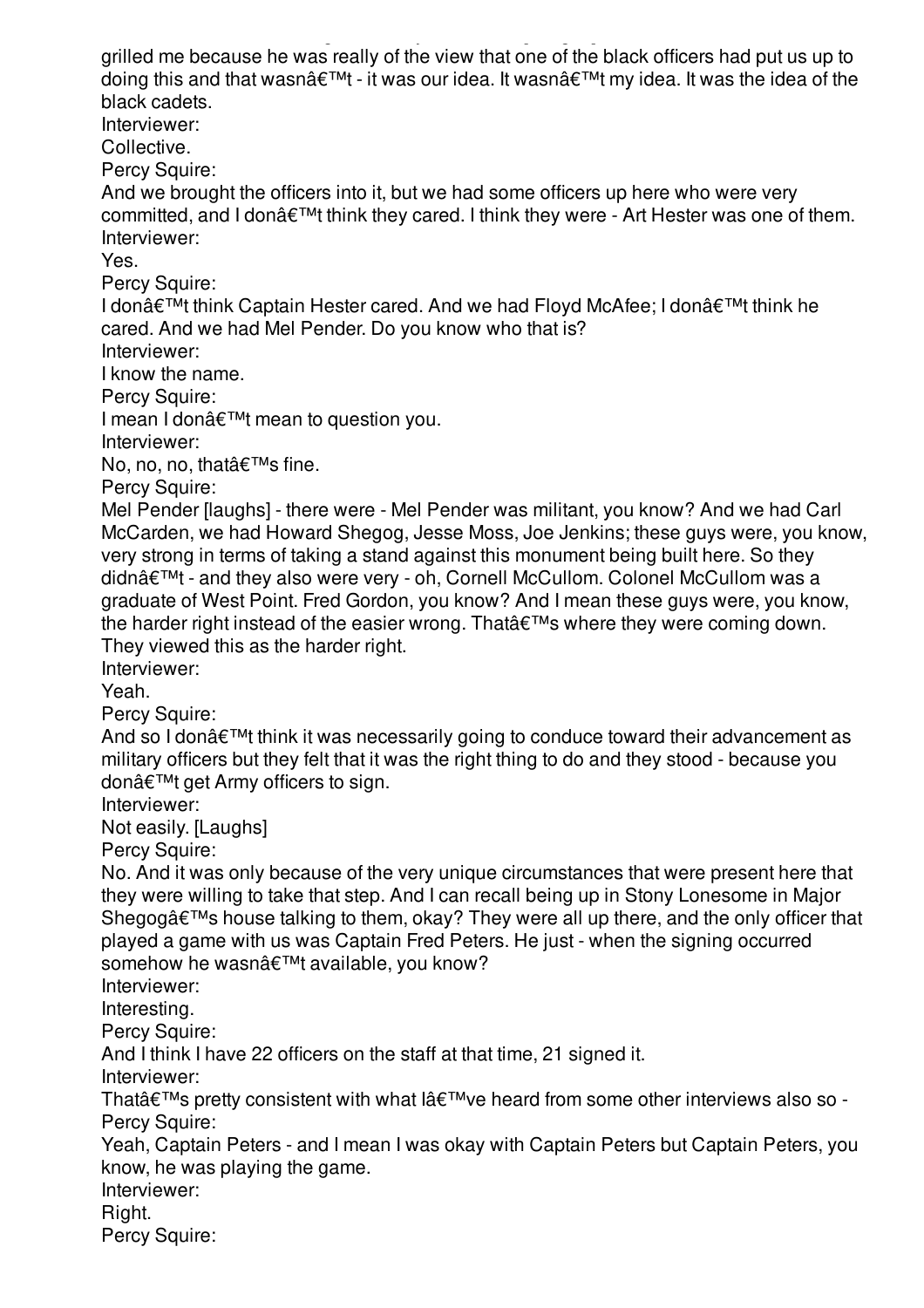I think he ended up making general so $\hat{a}\hat{\epsilon}$ [Laughter] Interviewer: Now, most importantly to bring this story kind of full circle, where  $\hat{\mathbf{a}} \in \mathbb{M}$ s the Confederate monument at West Point? Percy Squire: It's not here, is it? Interviewer: Exactly. [Laughs] Percy Squire: Right. Lee Hall. That's… [Laughs] Interviewer: Well, yeah. We've had that conversation today too so -Percy Squire: Right. Interviewer: But to your point - Percy Squire: Yeah. Interviewer: -whether it was you guys, whether it was the Association of Graduates, whether it was both, the resolution of the issue was there $\hat{a} \in T^{M}$ s still no Confederate monument at West Point. Percy Squire: Right, right. But the thing I keep trying to emphasize is that we had a very definite role in it, but it wasn $\hat{\mathbf{a}} \in \mathbb{M}$ t some unilateral action. Interviewer: Gotcha. Percy Squire: The black officers were very important and Dave and I were the, you know, formal leaders but the black cadets as a group were unanimous. Interviewer: Right. Percy Squire: And I mean strident in their opposition of this. Interviewer: Now Dave Bryce, your classmate, was the vice president and you were the president of the club or $\hat{\mathsf{a}} \in \{?$ Percy Squire: No. Dave was president of the behavioral science club which was the umbrella organization. Interviewer: Okay, the umbrella, and you were president of - Percy Squire: I was president of the Contemporary Affairs Seminar. Interviewer: It's a one-two punch there. Percy Squire: Yeah. Interviewer: Interesting. Percy Squire: Right, mm-hmm. Interviewer: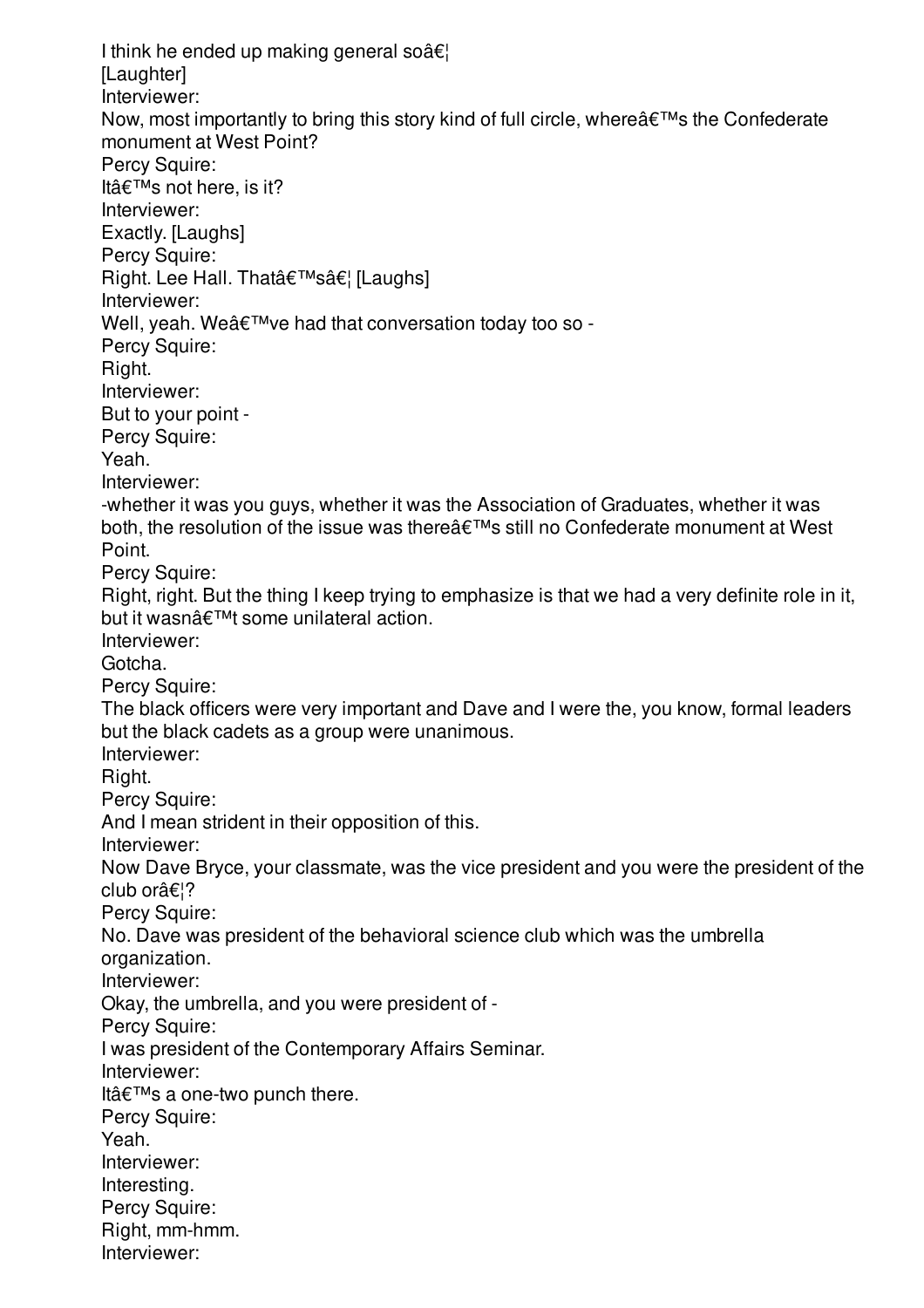So I think, you know, those are two great examples of the -  $I\hat{A} \in \mathbb{T}^{M}$ m looking for your words again - the political relevance of the club and of the members of the club at that time. How did you feel that your involvement in those - in that organization and those activities influenced the rest of your cadet standing? You know, obviously you were a battalion commander -

Percy Squire:

Right.

Interviewer:

-as a Firstie, so you  $\hat{\epsilon}^{\text{TM}}$ re doing well in the things that G-1 cared about. [Laughs] Percy Squire:

Right.

Interviewer:

So what were some of the other influences of your involvement in those activities on your other aspects of cadet life?

Percy Squire:

Well $\hat{a} \in \mathcal{H}$  My experience here as a cadet was I think typical. I had the same, you know, complaints about, you know, our existence and some of the hardships and the like, but in my lettered company and among my classmates and so forth I don $\hat{a} \in \mathbb{M}$ t think it affected me in any adverse manner at all. It was just something that people knew that I was involved in and I never had anyone come up to me and say, "Well, you know, we think you're a knucklehead or youâ€<sup>™</sup>re a jerk or you shouldn't do this.†This was just something that we - we were all involved in.

And I think there was a recognition at the Academy at that time that a change was occurring.

Interviewer:

Right.

Percy Squire:

That there was, you know, a new - there was a new dimension to the Academy, that black cadets were here not just in a token fashion.

Interviewer:

Right.

Percy Squire:

But that black cadets were here permanently and that their numbers were going to increase, and I think the cadets who recognized that part of the education they needed to obtain here required them to be able to deal with black people, you know? Recognize that this was just the nature of where we stand at this point in history. There were certainly, Iâ€<sup>™</sup>m sure, anecdotal - there were anecdotal differences from what I'm saying to you, but for the most part it was accepted.

Interviewer:

Right.

Percy Squire:

That was my sense.

Interviewer: ^Okay.

Percy Squire: ^I didn't have much of a - you know, I never personally had any confrontations. But again, you know, I was a senior, I was a battalion commander. Interviewer: ^Right.

Percy Squire: ^And like my regimental commander was Mike Deegan, Well, Iâ€<sup>™</sup>d known him since we were - Bob Van Antwerp was the brigade commander. They were buddies of mine.

Interviewer: ^Yeah.

Percy Squire: ^I got along well with those guys, you know? And so what l'm saying is it was accepted, you know, and I think we had the benefit that you don $\hat{\mathbf{a}} \in \mathbb{M}$ t have in civilian organizations that we were in a social and political setting with the Contemporary Affairs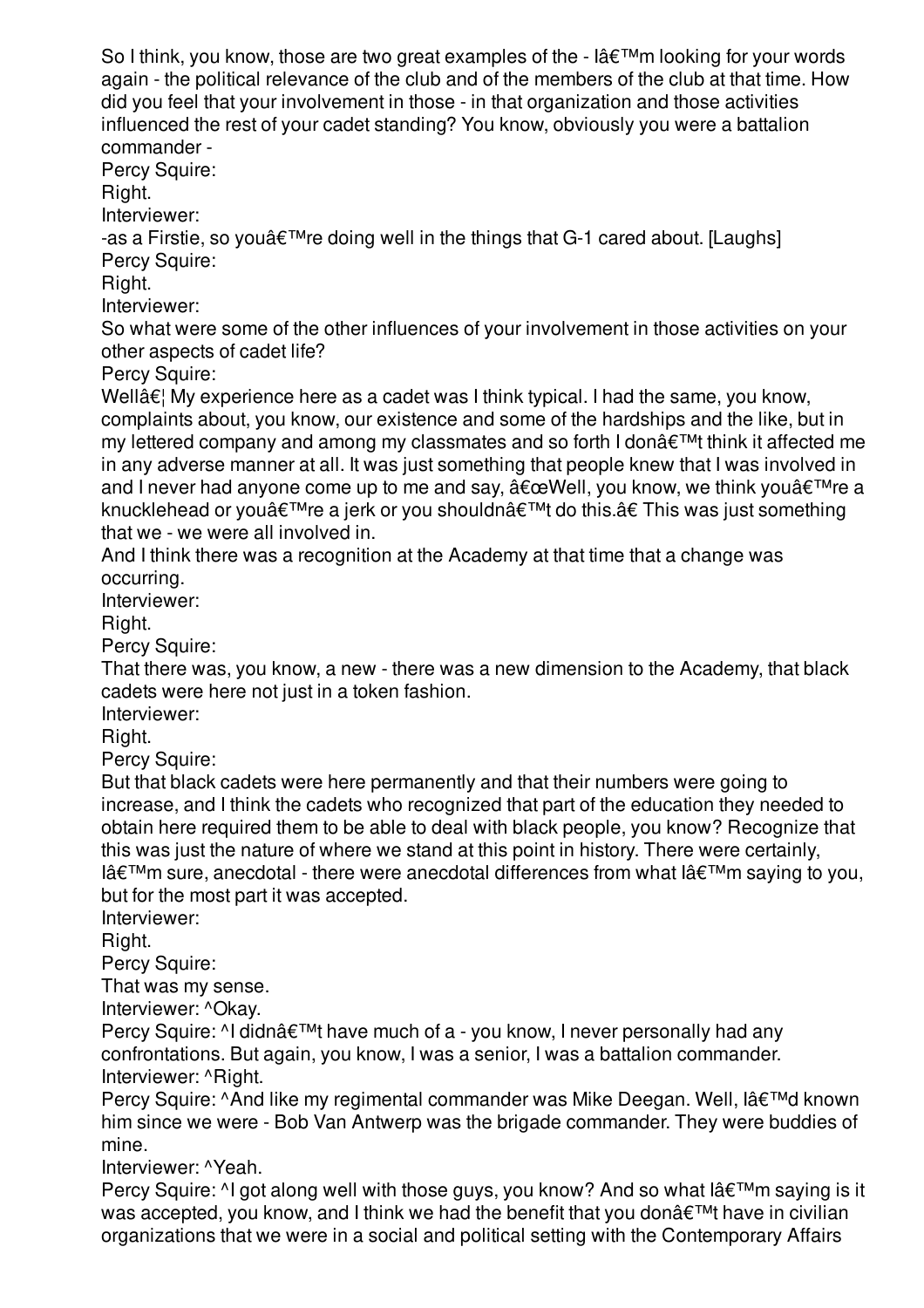Seminar but both Dave and I were captains, and so that gave us a certain stature within the institution.

Interviewer: ^The cadet rank.

Percy Squire: ^Within the cadet rank.

Interviewer: ^Boosting your standing.

Percy Squire:  $^{\wedge}$ Right.

Interviewer: ^Okay.

Percy Squire:  $\lambda$ It really did. So what  $\lambda \in \mathbb{N}$ m saying is our activities in the Contemporary Affairs Seminar and the behavioral science club basically were given more legitimacy because of the fact we were captains in the Corps. So that meant that, well, you know, people were more willing to accept. If it -  $I\hat{a} \in \mathbb{M}$ m just gonna say this - I think if I had been a cadet sergeant, okay, who didn't keep his shoes signed, people would've felt like these are just some guys trying to get attention or something like that. Interviewer: ^Knuckleheads.

Percy Squire: ^Right. But by virtue of us having been able to achieve mainstream positions within the institutional structure, it gave more legitimacy to what we were doing in the social and political context. That was my $\hat{a}\hat{\epsilon}$ 

Interviewer: ^That's a great point, â€~cause I was gonna ask - you know, looking at some of those other Howitzer photos, you know, of the seven or eight of you in your class, you know, what kind of rank did the other guys in your class achieve? You mentioned Dave was also a cadet captain, but what - do you remember -

Percy Squire:

Edgar Anderson was a cadet captain. Joe Edwards was in the - he was on brigade staff or regimental staff. Tony Dedmond - l'm - I don't recall how much rank Tony achieved because Tony was like the number one guy on the track team.

Interviewer:

Right.

Percy Squire:

And so I don $\hat{\mathfrak{a}} \in \mathbb{M}$  think Tony was looking at things from the standpoint of trying to be a cadet captain and that type of thing, but he was held in very high regard by his contemporaries because he was the guy on the track team. You know, he ran the dashes, you know, he was very 2200 - and he was -

Interviewer:

I heard he was pretty fast. [Laughs]

Percy Squire:

Oh, he was excellent. Tony was very fast.

Interviewer:

Yeah.

Percy Squire:

Tony was very fast. So as a result, what  $I\hat{a} \in \mathbb{M}$ m saying is that those of us that, you know, were in the class of  $\hat{a} \in 72$  still had good relationships with our classmates. Interviewer:

Right.

Percy Squire:

And they didn $\hat{a} \in \mathbb{M}$  view what we were doing, you know, negatively. And the sickle cell thing I thought - most people thought that was really, you know, something that was positive.

Interviewer:

It was probably one of the better concerts that year, huh? [Laughs]

Percy Squire:

Yeah, they were. [Laughs] You had the -

Interviewer:

Despite the rain.

Percy Squire: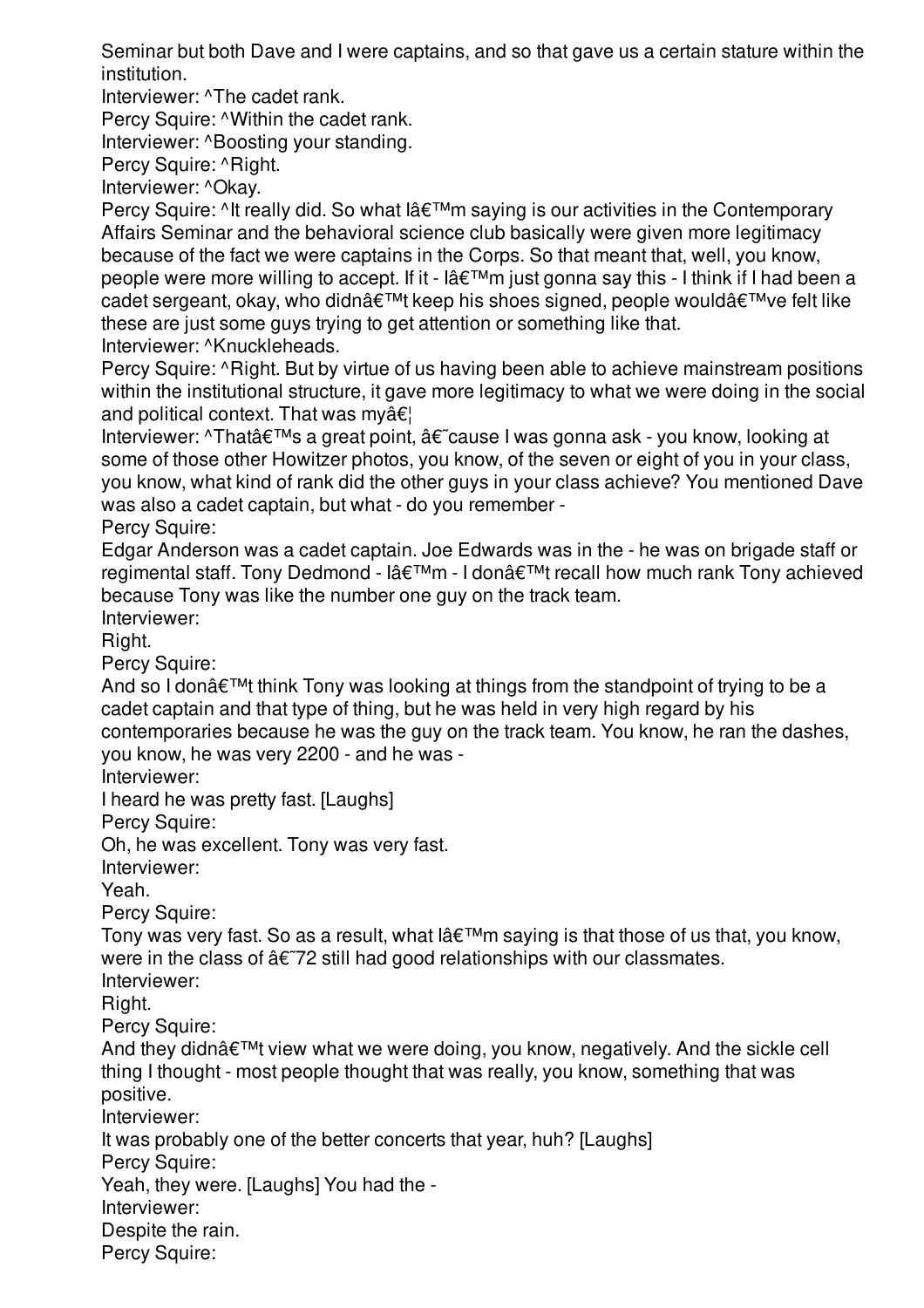Percy Squire: When Stevie Wonder showed up here the night before the Sickle Cell Concert, he was at the Thayer Hotel, and Stevie Wonder is the type of guy - it was like, oh wow, we got West Point black people and this and that. He sat down at the piano, he put on a mini concert the night before the concert. Interviewer: [Laughs] Percy Squire: I mean that  $\hat{\theta} \in \mathbb{M}$  how this thing was, and they stuck around after the concert. So  $\hat{\theta} \in \mathbb{M}$ m saying it was an event. Interviewer: Yeah. Sounds like it. Percy Squire: You know, it was the whole weekend. And I mean you had Mary Wilson from The Supremes, Stevie - and Stevie Wonder just was like - I mean he just - they should  $\hat{\epsilon}^{\text{TM}}$ ve given him a uniform, I mean he was like - you know, I mean really. You couldn $\hat{\mathbf{a}} \in \mathbb{M}$ t have asked for a better guy. I mean he wasn't one of these guys that went out there on the stage and played for 20 minutes and - you know? Interviewer: Right. Percy Squire: I mean he played for like an hour, I mean it was unbelievable. Interviewer: Yeah. He didn't fly in 20 minutes before -Percy Squire: No. Interviewer: -and fly out right after, yeah. Percy Squire: He was - I mean he just did a tremendous job  $\hat{a} \in \tilde{c}$  cause he was into it. Interviewer: Right. Percy Squire: You know, he - Interviewer:  $I\hat{a}\in\mathbb{T}^{M}$ d be hard-pressed to think of any concerts that have happened in Michie Stadium since then. Percy Squire: No. He liked it. I mean he enjoyed what he was doing, he believed in it. Same thing with The Supremes. Interviewer: Yeah. Percy Squire: You know, they were - so this - I think a lot of cadets thought it was something - you know, very worthwhile. Interviewer: Yeah. Sir, we've covered a lot of ground. Percy Squire: Yeah. Interviewer: And we haven $\hat{a} \in \mathbb{M}$ t even got you to graduation yet. Percy Squire: Oh. Interviewer: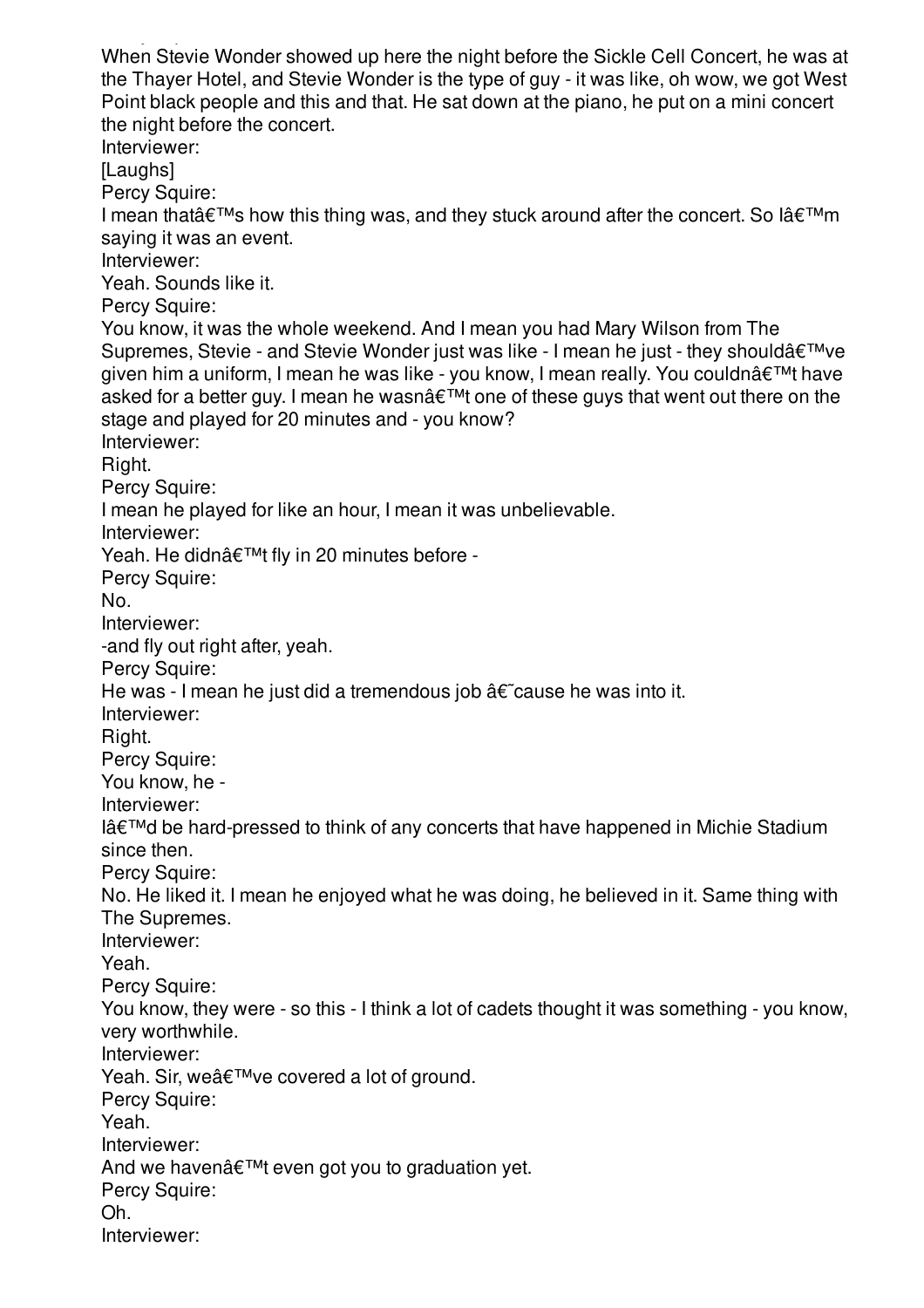Which is fine. We  $\hat{\mathbf{a}} \in \mathbb{R}^{m}$  regonna do another interview with you sometime down the road, I hope. Percy Squires: No sweat. Interviewer: You know, we'll get you. Percy Squire: Yeah. Interviewer: Maybe l'II come to Columbus, who knows. Percy Squire: No sweat. Interviewer: But one of the things I do want to ask you, kind of just to wrap up this segment of it is at the end of - or whenever you guys learned your branch assignments there at the - in your Firstie year, was Infantry your choice or was Infantry what was available? Percy Squire: Infantry was my choice. Interviewer: Okay. Percy Squire: I think it was all that was available anyway though, but I had always planned to go in the Infantry. Interviewer: Okay. Percy Squire: But almost all of us went down to Fort Campbell. If you look at what happened in  $\hat{a}\hat{\epsilon}$  72 and  $\hat{a}\hat{\epsilon}$  73 -Interviewer: Right. Percy Squire: We almost all went to Fort Campbell. I went there, Edgar Anderson went there, Dave Bryce went there, and then when you got into the class of  $\hat{\alpha} \in \{73, y$ ou know, Lenwood Robinson, David - about 15 guys. Everybody went to Fort Campbell, so they all went Infantry. Interviewer: Interesting, interesting. Percy Squire: And we all went because everyone else was going there. Interviewer: That makes sense. Percy Squire: We knew, yeah. Interviewer: Makes sense. Solidarity, shrink the numbers down. Percy Squire: We were close. Interviewer: It sounds like it. I mean you guys - Percy Squire: Yeah. No, we were very close. Interviewer: -definitely accomplished a lot as a group. Looking back at it, what do you think those four years here at West Point meant to you at the time and has your answer changed over the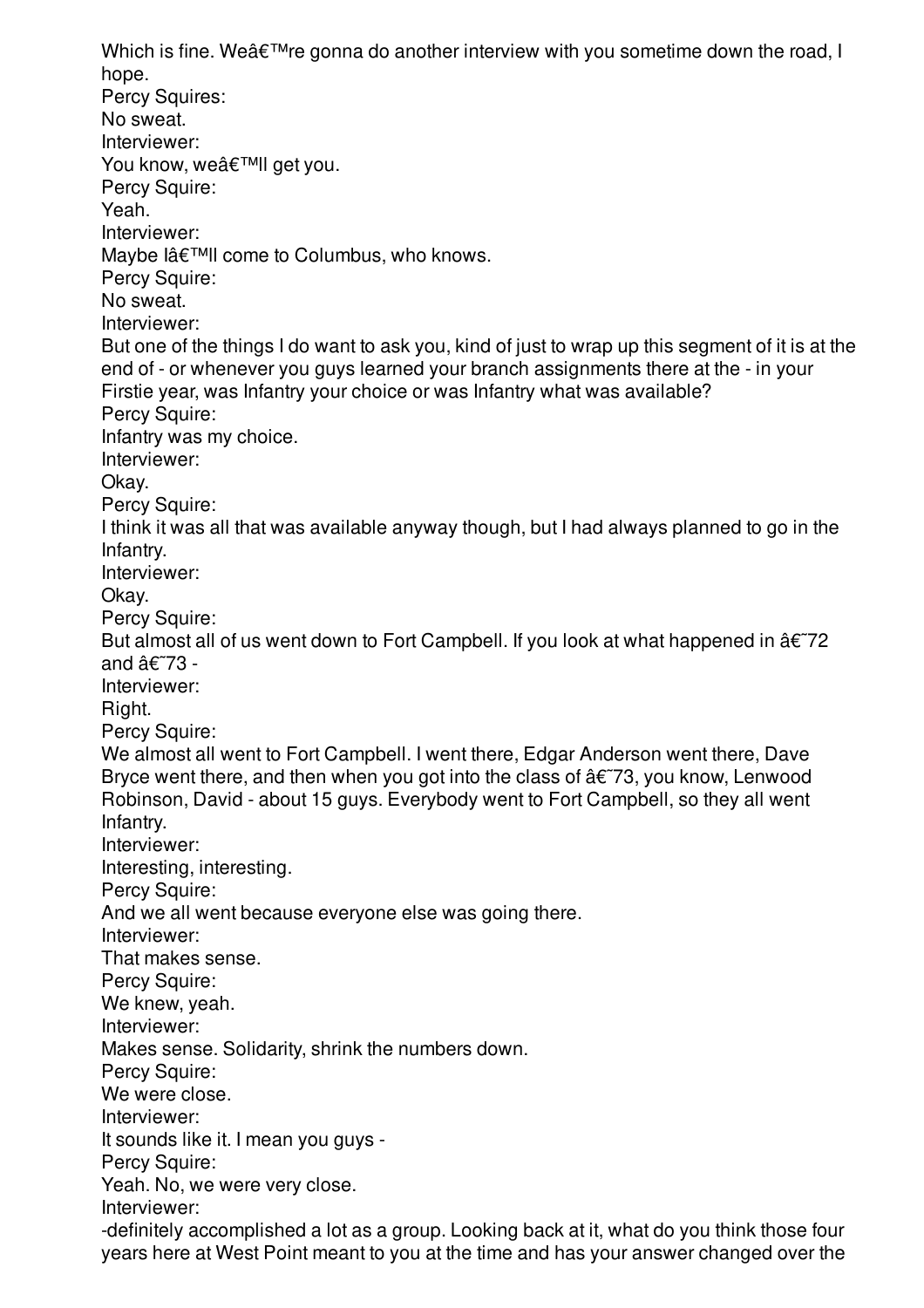years here at West Point meant to you at the time and has your answer changed over the years maybe in terms of what West Point meant to you? Percy Squire:

It really means more to me now perhaps than it did then only because I have the benefit of age and experience and have a broader context within which to compare my experience here with what would've been my experience perhaps had I gone elsewhere. Interviewer:

Right.

Percy Squire:

So my view at the time was that I was rather uncertain about where I was headed careerwise when I left. I still wasn't totally sure about what I wanted to do and how I wanted to spend my time, how I wanted to try to - what direction I wanted my career to go. Interviewer:

Right.

Percy Squire:

Now I think had I the opportunity to relive some of the things I did earlier I would  $\hat{\theta} \in TM$  ve made much different choices. For instance, I wouldnâ€<sup>™</sup>t have gone to Fort Campbell, you know, right off the bat. I would've probably gone overseas because it took me seven or eight years to - for the light bulb to come on, and it really came on when I got into a setting where I could see how everything came together in the Infantry unit. At Fort Campbell, you know, they were just reconstituting the 101st when I got there, they had brought back one brigade from Vietnam.

Interviewer:

Right.

Percy Squire:

The 173rd they changed that into the Third Brigade of the 101st, then they recruited the other two brigades from the ground up using one station unit training, you know? They put the guys through AIT right there in those TO on the units, and so it was very boring and dissatisfying to me because I was basically in a basic training unit. They were trying to develop the way they use those helicopters that they had brought back from Vietnam. That $\hat{a} \in \mathbb{M}$ s when they first started the Air Mobile School there.

Interviewer:

Right.

Percy Squire:

And all that we ever did was we had gotten small unit tactics, squad and platoon size, and it was very boring to me. Now when I got to Germany and I began to participate in Corpslevel exercises and I could see the way task organization worked, we were bringing in units - you know, you have a forward observer show up at your talk. You would have tanks cross attach to you - I began to see how this all worked together.

Interviewer:

Bigger picture.

Percy Squire:

I saw the big picture. Well lâ $\epsilon^{TM}$ d been in the Army six years by then and lâ $\epsilon^{TM}$ d already made so many mistakes it was too late [laughs] to salvage my - but because I was totally bored of this - and l'm gonna just tell you - because just going out every day doing, you know, fire and maneuver with the Infantry squad gets old.

Interviewer:

Right.

Percy Squire:

But when you $\hat{a} \in T^M$ re in a place like Europe where you $\hat{a} \in T^M$ re in the motor pool and there $\hat{\mathbf{a}} \in \mathbb{M}$ s something tangible to do and then you $\hat{\mathbf{a}} \in \mathbb{M}$ re going on alerts and you $\hat{\mathbf{a}} \in \mathbb{M}$ re going to sector and, you know, these - and you're participating in Reforger -Interviewer:

Right.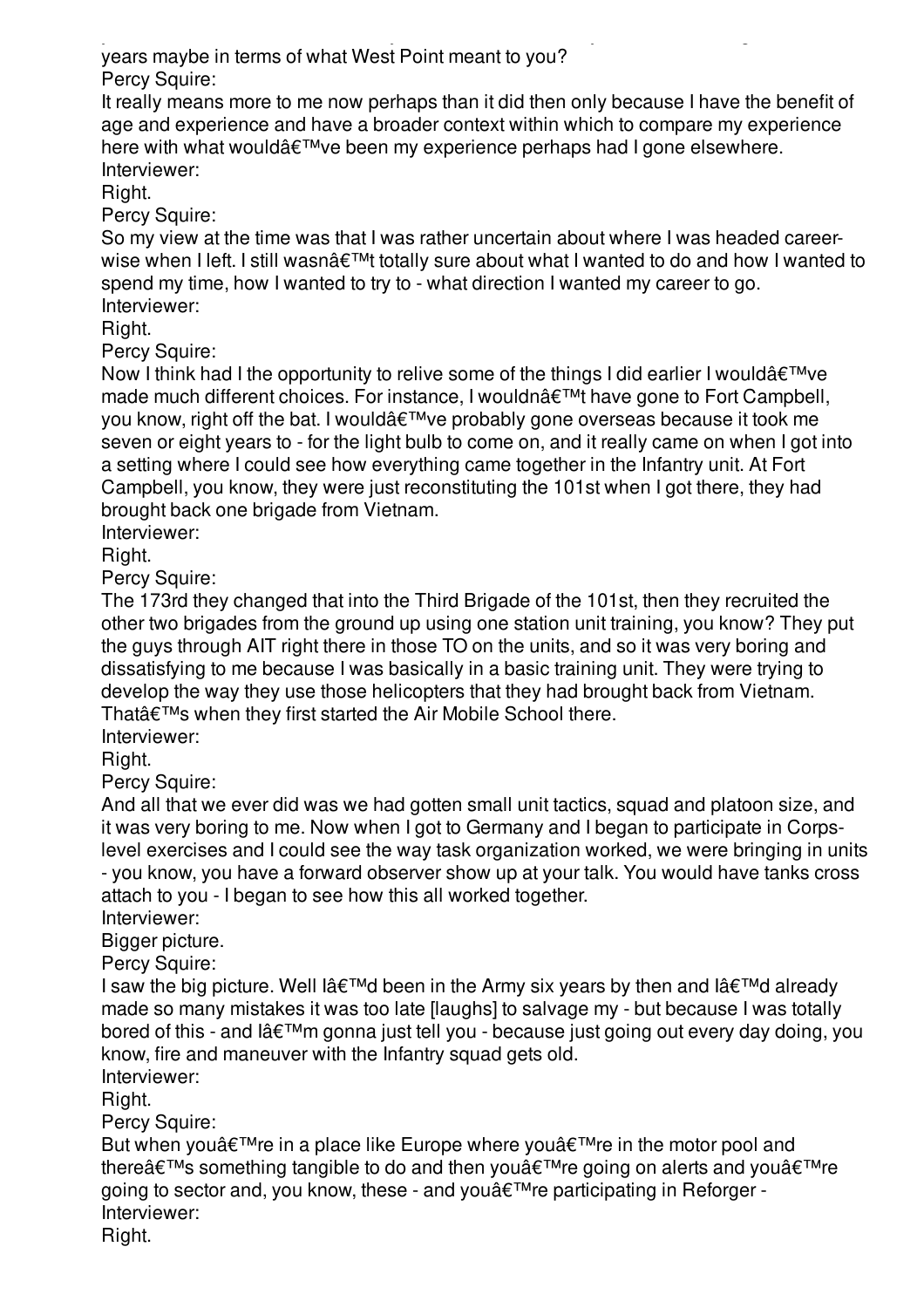Percy Squire:

-things like that and you see how all this - you know, it really gave me a much greater appreciation for what I was doing, and I enjoyed it.

Interviewer:

That $\hat{\mathbf{a}} \in \mathbb{M}$ s where the action was at the time.

Percy Squire:

That $\hat{a} \in \mathbb{M}$ s where the - and same thing in Korea.

Interviewer:

Right.

Percy Squire:

But when I was - and the other thing is I found that when you $\hat{\mathbf{a}} \in \mathbb{R}^{T}$  in a stateside unit you focus too much time on wanting to be a civilian, you know? The point  $\hat{a} \in \mathbb{M}$ m making is you can $\hat{\mathbf{a}} \in \mathbb{M}$  wait for the flag to go down  $\hat{\mathbf{a}} \in \mathbb{C}$  cause you want to go to the club in Clarksville. Okay, when you're in Germany or Korea that's not what you're concerned - I wasnâ€<sup>™†</sup>trying on the weekends to run to Nashville or run to Memphis so I could hang out and party.

Interviewer:

Right.

Percy Squire:

You know? And that was a distraction from what I should  $\hat{\theta} \in \mathbb{R}^{N}$  ve been doing as an Army officer. I should $\hat{a} \in T^{M}$ ve been spending my evenings and my weekends trying to improve my unit.

Interviewer:

Right.

Percy Squire:

I was trying to make up for lost time having been a cadet for four years.

Interviewer:

Four years of captivity?

Yeah. And what  $I\hat{a} \in T^M$ m saying is so I squandered, you know, what I think would $\hat{a} \in T^M$ ve been a much more enriching experience had I made a different selection. I did - being in the Infantry was where I wanted to be, but I had a much more positive experience when I was in the Infantry in Korea with Second Infantry Division playing a team spirit and that type of thing or when I was in Third Infantry Division playing a Reforger, you know, than I did being down at Fort Campbell, you know, doing X, Y, and Z days where on X days we went to the field and on Y days your guys went to school and all that kind of stuff and appointments. You know, it - I found that to be a very, very boring experience, you know? But I understand why they were doing that, because they were reconstituting the division then, but I didnâ $\epsilon^{TM}$  have that perspective as a young person.

Interviewer:

Yeah.

Percy Squire:

You know? I just saw the fact that - I didn $\hat{\mathbf{a}} \in \mathbb{M}$  even feel like I needed to go to work on any given day because all they were gonna do was clean their gas masks and the trenching tool. That was it, you know? Whereas when you're in Germany I mean, you know, hey, we're breaking tracks and, you know, we're - we had a lot of work to do. There was a lot that really needed to be done. You know, we were road marching this sector, we were putting together battle books. I mean there was a - it was more obvious - Interviewer:

Right.

Percy Squire:

-that - what my function was and I felt engaged.

Interviewer:

Makes sense.

Percy Squire: